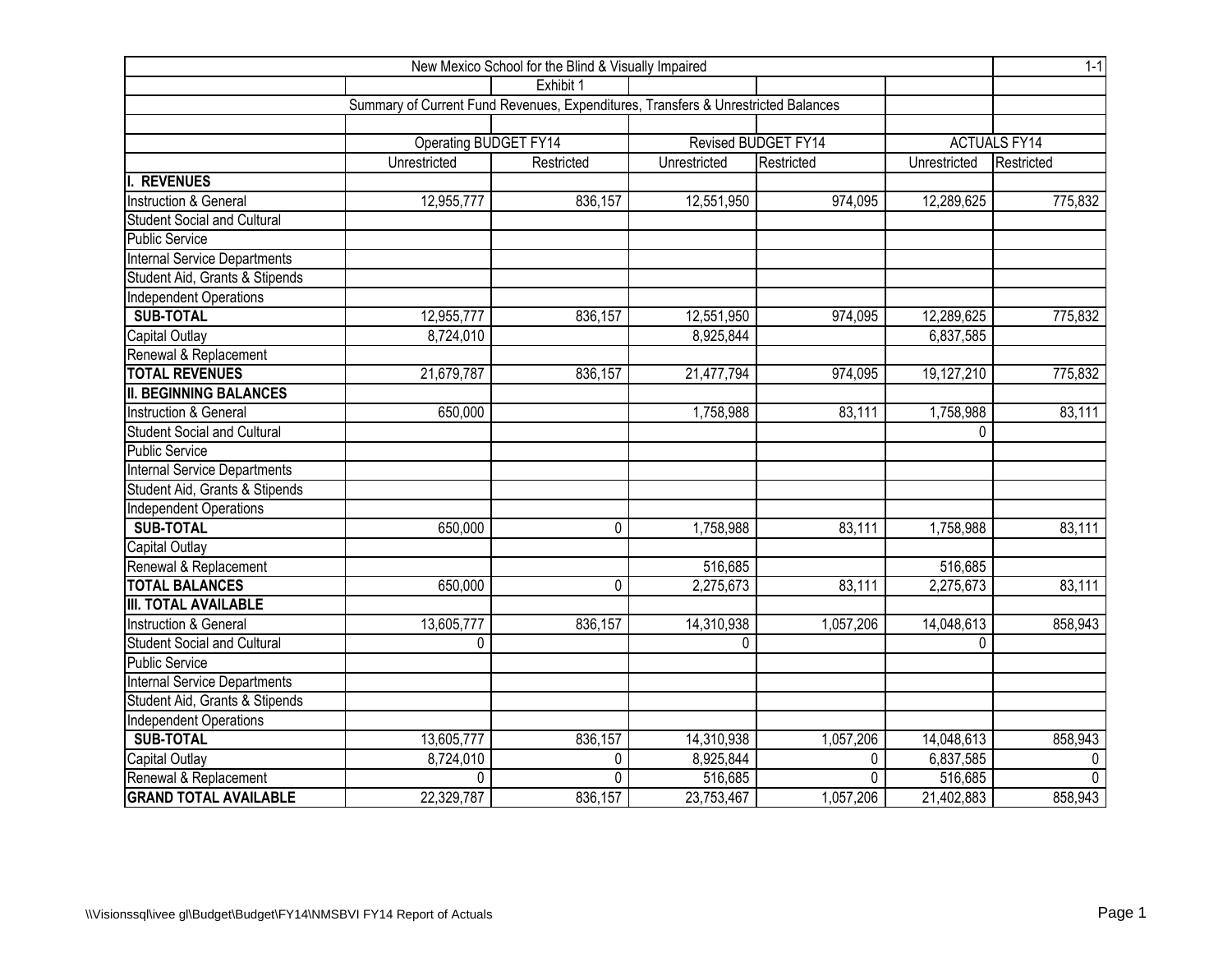| New Mexico School for the Blind & Visually Impaired |                                                                                   |             |                     |                |              |                     |  |  |  |  |  |
|-----------------------------------------------------|-----------------------------------------------------------------------------------|-------------|---------------------|----------------|--------------|---------------------|--|--|--|--|--|
|                                                     |                                                                                   | Exhibit 1   |                     |                |              |                     |  |  |  |  |  |
|                                                     | Summary of Current Fund Revenues, Expenditures, Transfers & Unrestricted Balances |             |                     |                |              |                     |  |  |  |  |  |
|                                                     |                                                                                   |             |                     |                |              |                     |  |  |  |  |  |
|                                                     | Operating BUDGET FY14                                                             |             | Revised BUDGET FY14 |                |              | <b>ACTUALS FY14</b> |  |  |  |  |  |
|                                                     | Unrestricted                                                                      | Restricted  | Unrestricted        | Restricted     | Unrestricted | Restricted          |  |  |  |  |  |
| IV. EXPENDITURES                                    |                                                                                   |             |                     |                |              |                     |  |  |  |  |  |
| Instruction & General                               | 13,896,544                                                                        | 836,157     | 13,896,544          | 974,095        | 12,476,034   | 817,183             |  |  |  |  |  |
| <b>Student Social and Cultural</b>                  |                                                                                   |             |                     |                |              |                     |  |  |  |  |  |
| Research                                            |                                                                                   |             |                     |                |              |                     |  |  |  |  |  |
| <b>Public Service</b>                               |                                                                                   |             |                     |                |              |                     |  |  |  |  |  |
| Internal Service Departments                        |                                                                                   |             |                     |                |              |                     |  |  |  |  |  |
| Student Aid, Grants & Stipends                      |                                                                                   |             |                     |                |              |                     |  |  |  |  |  |
| Independent Operations                              |                                                                                   |             |                     |                |              |                     |  |  |  |  |  |
| <b>SUB-TOTAL</b>                                    | 13,896,544                                                                        | 836,157     | 13,896,544          | 974,095        | 12,476,034   | 817,183             |  |  |  |  |  |
| <b>Capital Outlay</b>                               | 9,024,010                                                                         |             | 9,225,844           |                | 7,119,051    |                     |  |  |  |  |  |
| Renewal & Replacement                               | 284,000                                                                           |             | 800,685             |                | 170,737      |                     |  |  |  |  |  |
| <b>TOTAL EXPENDITURES</b>                           | 23,204,554                                                                        | 836,157     | 23,923,073          | 974,095        | 19,765,822   | 817,183             |  |  |  |  |  |
| <b>V. TRANSFERS IN (OUT)</b>                        |                                                                                   |             |                     |                |              |                     |  |  |  |  |  |
| Instruction & General                               | 940,767                                                                           |             | 235,606             |                | (565, 465)   |                     |  |  |  |  |  |
| <b>Student Social and Cultural</b>                  |                                                                                   |             |                     |                |              |                     |  |  |  |  |  |
| <b>Public Service</b>                               |                                                                                   |             |                     |                |              |                     |  |  |  |  |  |
| <b>Internal Service Departments</b>                 |                                                                                   |             |                     |                |              |                     |  |  |  |  |  |
| Student Aid, Grants & Stipends                      |                                                                                   |             |                     |                |              |                     |  |  |  |  |  |
| <b>Independent Operations</b>                       |                                                                                   |             |                     |                |              |                     |  |  |  |  |  |
| <b>SUB-TOTAL</b>                                    | 940,767                                                                           | 0           | 235,606             | 0              | (565, 465)   | $\overline{0}$      |  |  |  |  |  |
| <b>Capital Outlay</b>                               | 300,000                                                                           |             | 300,000             |                | 281,465      |                     |  |  |  |  |  |
| Renewal & Replacement                               | 284,000                                                                           |             | 284,000             |                | 284,000      |                     |  |  |  |  |  |
| <b>TOTAL NET TRANSFERS</b>                          | 1,524,767                                                                         | $\mathbf 0$ | 819,606             | 0              | 0            | $\pmb{0}$           |  |  |  |  |  |
| <b>VI. ENDING BALANCES</b>                          |                                                                                   |             |                     |                |              |                     |  |  |  |  |  |
| Instruction & General                               | 650,000                                                                           | (0)         | 650,000             | 83,111         | 1,007,113    | 41,760              |  |  |  |  |  |
| <b>Student Social and Cultural</b>                  | 0                                                                                 | 0           | 0                   | 0              | 0            | $\mathbf{0}$        |  |  |  |  |  |
| <b>Public Service</b>                               |                                                                                   |             |                     |                |              |                     |  |  |  |  |  |
| <b>Internal Service Departments</b>                 |                                                                                   |             |                     |                |              |                     |  |  |  |  |  |
| Student Aid, Grants & Stipends                      |                                                                                   |             |                     |                |              |                     |  |  |  |  |  |
| <b>SUB-TOTAL</b>                                    | 650,000                                                                           | (0)         | 650,000             | 83,111         | 1,007,113    | 41,760              |  |  |  |  |  |
| Capital Outlay                                      |                                                                                   |             |                     |                |              |                     |  |  |  |  |  |
| Renewals & Replacement                              |                                                                                   |             |                     |                | 629,948      |                     |  |  |  |  |  |
| <b>Subtotal Plant Funds</b>                         | $\Omega$                                                                          | 0           | $\Omega$            | $\overline{0}$ | 629,948      |                     |  |  |  |  |  |
| <b>TOTAL BALANCES</b>                               | 650,000                                                                           | (0)         | 650,000             | 83,111         | 1,637,061    | 41,760              |  |  |  |  |  |
| <b>EXPEND, TRANS &amp; BALANCES</b>                 | 22,329,787                                                                        | 836,157     | 23,753,467          | 1,057,206      | 21,402,883   | 858,943             |  |  |  |  |  |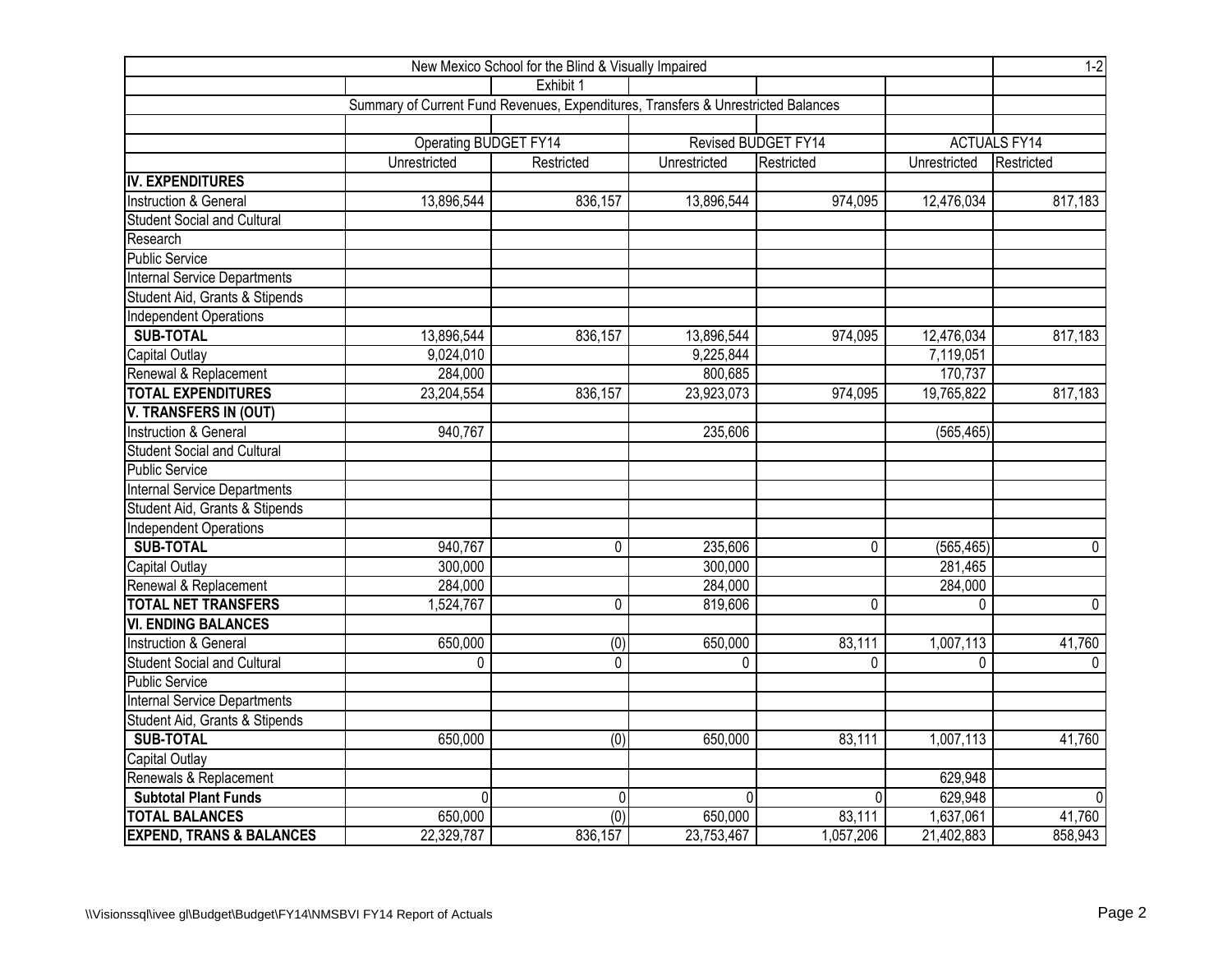| New Mexico School for the Blind & Visually Impaired |                       |                                  |                     |              |              |                     |  |  |  |  |  |
|-----------------------------------------------------|-----------------------|----------------------------------|---------------------|--------------|--------------|---------------------|--|--|--|--|--|
|                                                     |                       | Exhibit 2                        |                     |              |              |                     |  |  |  |  |  |
|                                                     |                       | Summary of Instruction & General |                     |              |              |                     |  |  |  |  |  |
|                                                     |                       |                                  |                     |              |              |                     |  |  |  |  |  |
|                                                     | Operating BUDGET FY14 |                                  | Revised BUDGET FY14 |              |              | <b>ACTUALS FY14</b> |  |  |  |  |  |
|                                                     | Unrestricted          | Restricted                       | Unrestricted        | Restricted   | Unrestricted | Restricted          |  |  |  |  |  |
| <b>REVENUES</b>                                     |                       |                                  |                     |              |              |                     |  |  |  |  |  |
| <b>Tuition and Miscellaneous Fees</b>               | 0                     | $\mathbf{0}$                     | 0                   | $\mathbf{0}$ | 0            | 0                   |  |  |  |  |  |
| <b>Federal Govt Appropriations</b>                  | $\mathbf 0$           | $\mathbf 0$                      | $\mathbf{0}$        | 0            | 0            | $\pmb{0}$           |  |  |  |  |  |
| State Govt Appropriations                           | 1,125,500             | $\mathbf{0}$                     | 1,206,600           | 0            | 1,206,600    | $\overline{0}$      |  |  |  |  |  |
| <b>Federal Govt Grants &amp; Contracts</b>          | $\mathbf{0}$          | 40,277                           | 0                   | 143,610      | 0            | 143,660             |  |  |  |  |  |
| <b>State Govt Grants &amp; Contracts</b>            | $\mathbf 0$           | 593,380                          | $\Omega$            | 681,317      | 0            | 603,099             |  |  |  |  |  |
| Private Gifts, Grants & Contracts (dona             | 6,300                 | 152,500                          | 6,900               | 109,688      | 5,406        | 7,473               |  |  |  |  |  |
| Endowments, Land, Permanent Fund                    | 11,767,402            | $\mathbf{0}$                     | 11,274,975          | 0            | 11,038,288   | $\Omega$            |  |  |  |  |  |
| <b>Other Sources</b>                                | 56,575                | 50,000                           | 63,475              | 39,480       | 39,331       | 21,600              |  |  |  |  |  |
| <b>SUB-TOTAL</b>                                    | 12,955,777            | 836,157                          | 12,551,950          | 974,095      | 12,289,625   | 775,832             |  |  |  |  |  |
| Capital Outlay                                      |                       |                                  |                     |              |              |                     |  |  |  |  |  |
| Renewal & Replacement                               |                       |                                  |                     |              |              |                     |  |  |  |  |  |
| <b>TOTAL REVENUES</b>                               | 12,955,777            | 836,157                          | 12,551,950          | 974,095      | 12,289,625   | 775,832             |  |  |  |  |  |
| <b>BEGINNING BALANCES</b>                           | 650,000               |                                  | 1,758,988           | 83,111       | 1,758,988    | 83,111              |  |  |  |  |  |
| <b>TOTAL AVAILABLE</b>                              | 13,605,777            | 836,157                          | 14,310,938          | 1,057,206    | 14,048,613   | 858,943             |  |  |  |  |  |
| <b>EXPENDITURES</b>                                 |                       |                                  |                     |              |              |                     |  |  |  |  |  |
| Instruction                                         | 5,323,226             | 282,521                          | 5,295,529           | 244,861      | 4,871,337    | 188,481             |  |  |  |  |  |
| Academic Support                                    | 2,552,156             | 485,636                          | 2,614,020           | 488,833      | 2,468,317    | 390,596             |  |  |  |  |  |
| <b>Student Services</b>                             | 2,005,718             | 68,000                           | 1,767,350           | 240,400      | 1,512,661    | 238,106             |  |  |  |  |  |
| Institutional Support                               | 2,335,250             | $\Omega$                         | 2,395,995           | 0            | 2,065,949    | $\mathbf{0}$        |  |  |  |  |  |
| Operation & Maintenance of Plant                    | 1,680,194             |                                  | 1,823,650           | 0            | 1,557,770    | $\mathbf{0}$        |  |  |  |  |  |
| <b>SUB-TOTAL</b>                                    | 13,896,544            | 836,157                          | 13,896,544          | 974,095      | 12,476,034   | 817,183             |  |  |  |  |  |
| Capital Outlay                                      |                       |                                  |                     |              |              |                     |  |  |  |  |  |
| Renewal & Replacement                               |                       |                                  |                     |              |              |                     |  |  |  |  |  |
| <b>TOTAL EXPENDITURES</b>                           | 13,896,544            | 836,157                          | 13,896,544          | 974,095      | 12,476,034   | 817,183             |  |  |  |  |  |
| <b>TRANSFERS (IN) OUT OF I&amp;G</b>                |                       |                                  |                     |              |              |                     |  |  |  |  |  |
| Non- Mandatory Transfers - I&G                      |                       |                                  |                     |              |              |                     |  |  |  |  |  |
| Renewals & Replacements                             | 284,000               |                                  | 284,000             |              | 284,000      |                     |  |  |  |  |  |
| Major Capital Outlay                                | 175,000               |                                  | 24,976              |              | 23,052       |                     |  |  |  |  |  |
| Minor Capital Outlay                                | 125,000               |                                  | 275,024             |              | 258,413      |                     |  |  |  |  |  |
| Non-B udgetary Exhibits:                            |                       |                                  |                     |              |              |                     |  |  |  |  |  |
| Quasi-Endowment Fund                                | (1,524,767)           |                                  | (819, 606)          |              | $\mathbf 0$  |                     |  |  |  |  |  |
| <b>TOTAL NET TRANSFERS</b>                          | (940, 767)            | 0                                | (235, 606)          | 0            | 565,465      | $\mathbf{0}$        |  |  |  |  |  |
| <b>ENDING BALANCE</b>                               | 650,000               | (0)                              | 650,000             | 83,111       | 1,007,113    | 41,760              |  |  |  |  |  |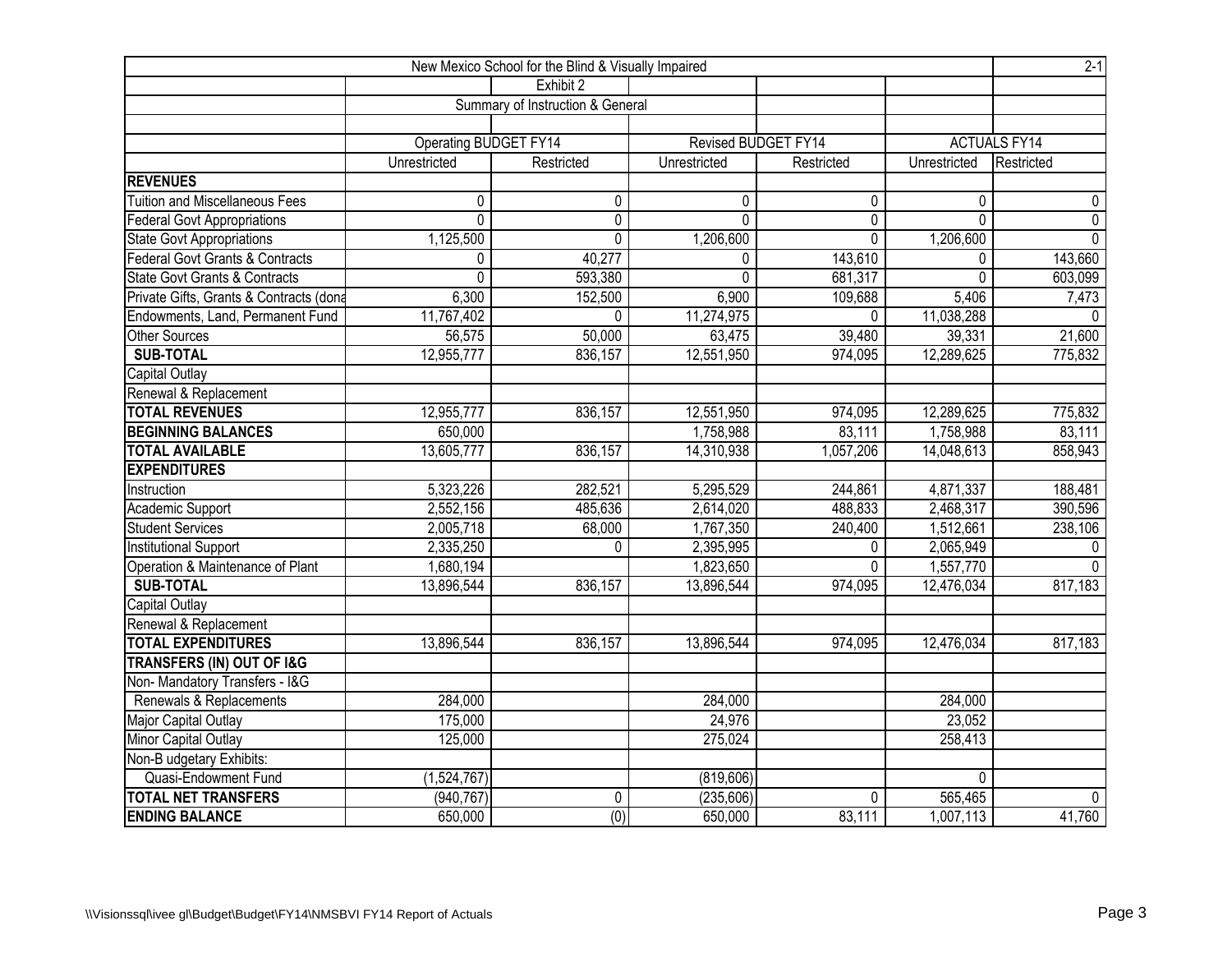| New Mexico School for the Blind & Visually Impaired |                          |                             |              |                     |                |                     |  |  |  |  |
|-----------------------------------------------------|--------------------------|-----------------------------|--------------|---------------------|----------------|---------------------|--|--|--|--|
|                                                     |                          | Exhibit 1A                  |              |                     |                |                     |  |  |  |  |
|                                                     |                          | <b>Details of Transfers</b> |              |                     |                |                     |  |  |  |  |
|                                                     | Operating BUDGET FY14    |                             |              | Revised BUDGET FY14 |                | <b>ACTUALS FY14</b> |  |  |  |  |
|                                                     | Unrestricted             | Restricted                  | Unrestricted | Restricted          | Unrestricted   | Restricted          |  |  |  |  |
| A. Instruction & General Transfers                  |                          |                             |              |                     |                |                     |  |  |  |  |
| Non-Mandatory                                       |                          |                             |              |                     |                |                     |  |  |  |  |
| I & G (from Quasi-Endowment)                        | (1,524,767)              |                             | (819, 606)   |                     | 0              |                     |  |  |  |  |
| $\overline{8}$                                      |                          |                             |              |                     |                |                     |  |  |  |  |
| <b>Public Service</b>                               |                          |                             |              |                     |                |                     |  |  |  |  |
| <b>Auxiliary Enterprises</b>                        |                          |                             |              |                     |                |                     |  |  |  |  |
| Capital Outlay                                      | 300,000                  |                             | 300,000      |                     | 281,465        |                     |  |  |  |  |
| Subtotal Non-Mandatory                              | $\overline{(1,224,767)}$ | 0                           | (519, 606)   | 0                   | 281,465        | 0                   |  |  |  |  |
| Required                                            |                          |                             |              |                     |                |                     |  |  |  |  |
| 18G                                                 |                          |                             |              |                     |                |                     |  |  |  |  |
| <b>Student Aid</b>                                  |                          |                             |              |                     |                |                     |  |  |  |  |
| <b>Capital Outlay</b>                               |                          |                             |              |                     |                |                     |  |  |  |  |
| Renewal and Replacement                             | 284,000                  |                             | 284,000      |                     | 284,000        |                     |  |  |  |  |
| Subtotal Required                                   | 284,000                  | 0                           | 284,000      | 0                   | 284,000        | $\mathbf 0$         |  |  |  |  |
| <b>TOTAL TRANSFERS (EXH 2)</b>                      | (940, 767)               | 0                           | (235, 606)   | 0                   | 565,465        | $\mathbf 0$         |  |  |  |  |
| <b>B. Student Soc &amp; Cultural Dev Transfers</b>  |                          |                             |              |                     |                |                     |  |  |  |  |
| <b>TOTAL TRANSFERS (EXH 15)</b>                     | 0                        | 0                           | 0            | $\overline{0}$      | 0              | $\overline{0}$      |  |  |  |  |
| <b>C. Research Transfers</b>                        |                          |                             |              |                     |                |                     |  |  |  |  |
|                                                     |                          |                             |              |                     |                |                     |  |  |  |  |
| <b>TOTAL TRANSFERS (EXH 16)</b>                     | 0                        | 0                           | 0            | 0                   | 0              | $\mathbf 0$         |  |  |  |  |
| <b>D. Public Service Transfers</b>                  |                          |                             |              |                     |                |                     |  |  |  |  |
| Non-Mandatory I & G                                 |                          |                             |              |                     |                |                     |  |  |  |  |
| <b>TOTAL TRANSFERS (EXH 17)</b>                     | 0                        | 0                           | 0            | 0                   | 0              | $\mathbf 0$         |  |  |  |  |
| <b>E. Internal Service Transfers</b>                |                          |                             |              |                     |                |                     |  |  |  |  |
| <b>TOTAL TRANSFERS (EXH 18)</b>                     | 0                        | 0                           | 0            | $\overline{0}$      | $\overline{0}$ | $\overline{0}$      |  |  |  |  |
| F. Student Aid Grants & Stipends Transfers          |                          |                             |              |                     |                |                     |  |  |  |  |
|                                                     |                          |                             |              |                     |                |                     |  |  |  |  |
| <b>TOTAL TRANSFERS (EXH 19)</b>                     | 0                        | 0                           | 0            | 0                   | 0              | $\overline{0}$      |  |  |  |  |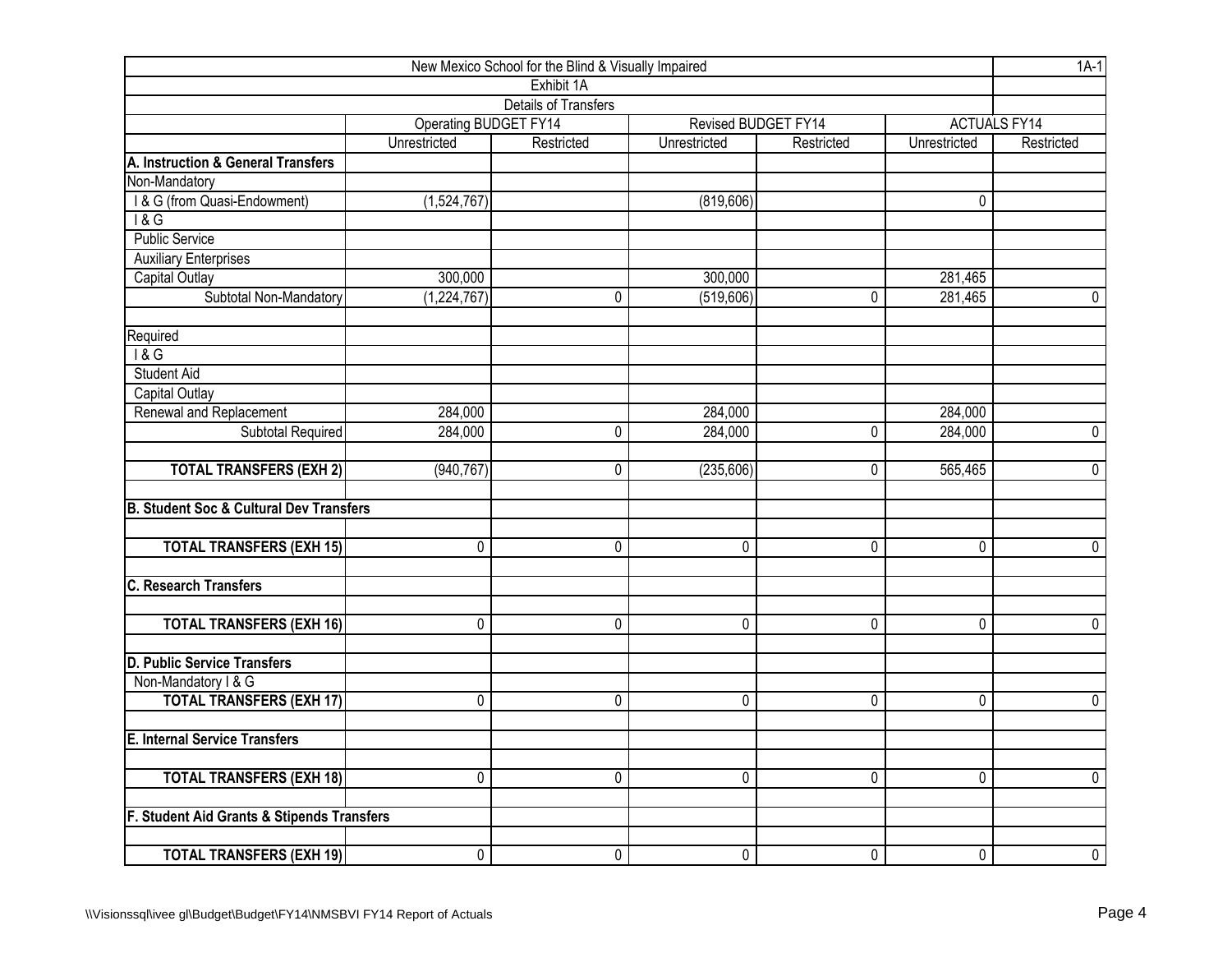| New Mexico School for the Blind & Visually Impaired |                              |                      |                     |            |              |                     |  |  |  |  |  |
|-----------------------------------------------------|------------------------------|----------------------|---------------------|------------|--------------|---------------------|--|--|--|--|--|
|                                                     |                              | Exhibit 1A           |                     |            |              |                     |  |  |  |  |  |
|                                                     |                              | Details of Transfers |                     |            |              |                     |  |  |  |  |  |
|                                                     |                              |                      |                     |            |              |                     |  |  |  |  |  |
|                                                     | <b>Operating BUDGET FY14</b> |                      | Revised BUDGET FY14 |            |              | <b>ACTUALS FY14</b> |  |  |  |  |  |
|                                                     | Unrestricted                 | Restricted           | Unrestricted        | Restricted | Unrestricted | Restricted          |  |  |  |  |  |
| <b>G. Auxiliary Enterprises Transfers</b>           |                              |                      |                     |            |              |                     |  |  |  |  |  |
|                                                     |                              |                      |                     |            |              |                     |  |  |  |  |  |
| <b>TOTAL TRANSFERS (EXH 20)</b>                     | 0                            | 0                    | 0                   | 0          | 0            | 0                   |  |  |  |  |  |
|                                                     |                              |                      |                     |            |              |                     |  |  |  |  |  |
| H. Intercollegiate Transfers                        |                              |                      |                     |            |              |                     |  |  |  |  |  |
|                                                     |                              |                      |                     |            |              |                     |  |  |  |  |  |
| <b>TOTAL TRANSFERS (EXH 21)</b>                     | 0                            | $\pmb{0}$            | 0                   | 0          | 0            | $\mathbf 0$         |  |  |  |  |  |
|                                                     |                              |                      |                     |            |              |                     |  |  |  |  |  |
| I. Independent Operations Transfers                 |                              |                      |                     |            |              |                     |  |  |  |  |  |
|                                                     |                              |                      |                     |            |              |                     |  |  |  |  |  |
| <b>TOTAL TRANSFERS (EXH 22)</b>                     | $\mathbf 0$                  | $\pmb{0}$            | 0                   | 0          | 0            | $\mathbf 0$         |  |  |  |  |  |
|                                                     |                              |                      |                     |            |              |                     |  |  |  |  |  |
| J. Capital Outlay Transfers                         |                              |                      |                     |            |              |                     |  |  |  |  |  |
| Non-Mandatory                                       |                              |                      |                     |            |              |                     |  |  |  |  |  |
| I & G - To Capital Outlay<br>BR&R to Capital Outlay | (300, 000)                   |                      | (300,000)           |            | (281, 465)   |                     |  |  |  |  |  |
| Subtotal Non-Mandatory                              | (300,000)                    | 0                    |                     | 0          |              | $\overline{0}$      |  |  |  |  |  |
| Required                                            |                              |                      | (300,000)           |            | (281, 465)   |                     |  |  |  |  |  |
| $\overline{18G}$                                    |                              |                      |                     |            |              |                     |  |  |  |  |  |
| Subtotal Required                                   | 0                            | $\mathbf 0$          | $\mathbf 0$         | 0          | 0            | $\mathbf 0$         |  |  |  |  |  |
| <b>TOTAL TRANSFERS (EXH I)</b>                      | (300, 000)                   | $\mathbf 0$          | (300,000)           | 0          | (281, 465)   | $\overline{0}$      |  |  |  |  |  |
|                                                     |                              |                      |                     |            |              |                     |  |  |  |  |  |
| K. Renewal and Replacement Transfers                |                              |                      |                     |            |              |                     |  |  |  |  |  |
| Required I & G                                      | (284,000)                    |                      | (284,000)           |            | (284,000)    |                     |  |  |  |  |  |
| <b>BR&amp;R</b> to Capital Outlay                   |                              |                      |                     |            |              |                     |  |  |  |  |  |
| <b>TOTAL TRANSFERS (EXH II)</b>                     | (284,000)                    | $\mathbf{0}$         | (284,000)           | 0          | (284,000)    | $\mathbf 0$         |  |  |  |  |  |
|                                                     |                              |                      |                     |            |              |                     |  |  |  |  |  |
| <b>Total Net Transfers</b>                          | (1,524,767)                  | $\pmb{0}$            | (819, 606)          | 0          | (0)          | $\pmb{0}$           |  |  |  |  |  |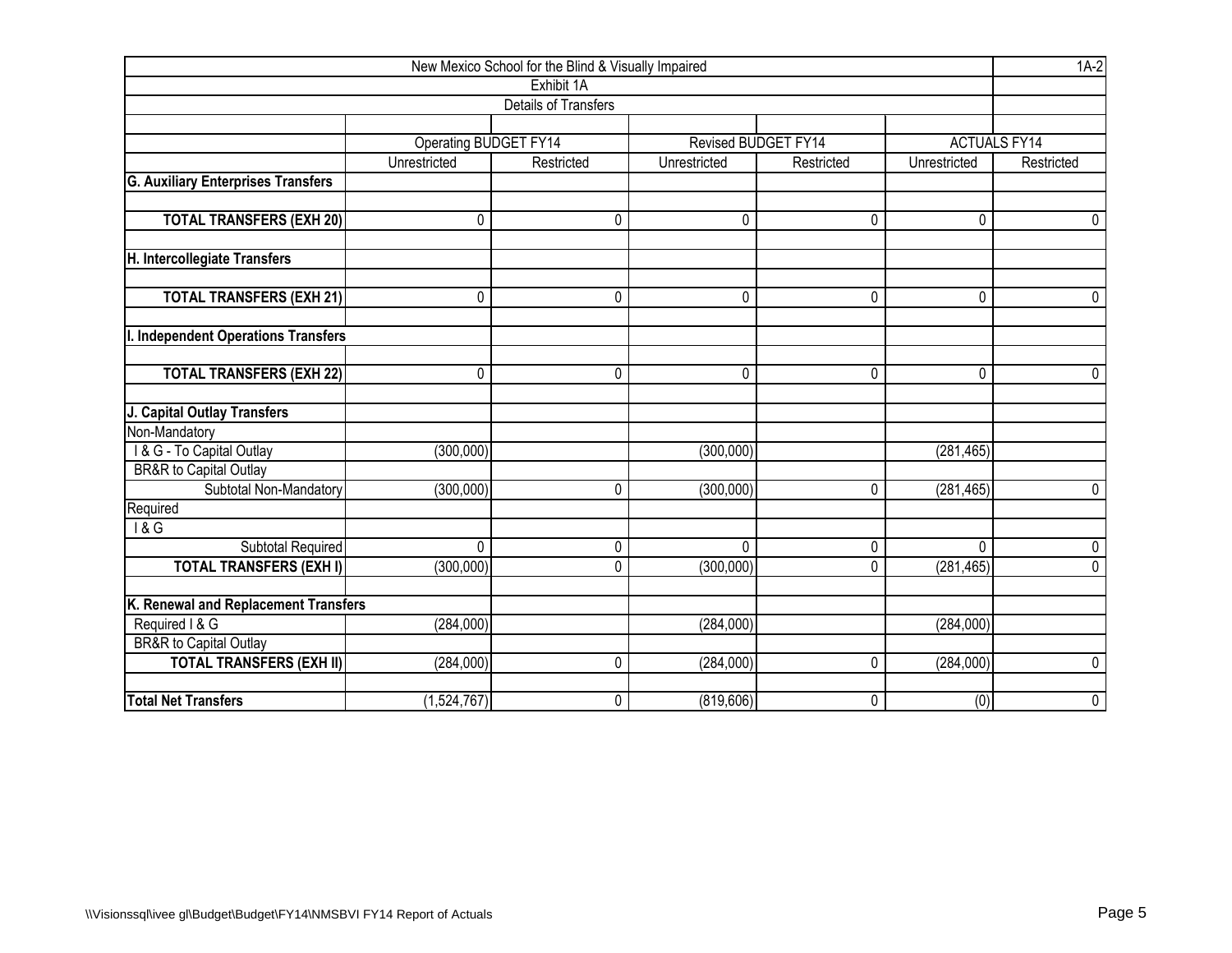| New Mexico School for the Blind & Visually Impaired                 |              |            |              |            |              |            |  |  |  |  |  |  |
|---------------------------------------------------------------------|--------------|------------|--------------|------------|--------------|------------|--|--|--|--|--|--|
| Exhibit 4                                                           |              |            |              |            |              |            |  |  |  |  |  |  |
| Governmental Appropriations for Instruction and General             |              |            |              |            |              |            |  |  |  |  |  |  |
|                                                                     |              |            |              |            |              |            |  |  |  |  |  |  |
| Operating BUDGET FY14<br><b>ACTUALS FY14</b><br>Revised BUDGET FY14 |              |            |              |            |              |            |  |  |  |  |  |  |
|                                                                     | Unrestricted | Restricted | Unrestricted | Restricted | Unrestricted | Restricted |  |  |  |  |  |  |
| <b>UNRESTRICTED</b>                                                 |              |            |              |            |              |            |  |  |  |  |  |  |
| General Instruction                                                 | 350,300      |            | 431,400      |            | 431,400      |            |  |  |  |  |  |  |
| BR&R                                                                | 284,000      |            | 284,000      |            | 284,000      |            |  |  |  |  |  |  |
| 3-Tier Licensure                                                    |              |            |              |            |              |            |  |  |  |  |  |  |
| Low Vision Clinic - SB611<br>117,800<br>117,800<br>117,800          |              |            |              |            |              |            |  |  |  |  |  |  |
| Early Childhood Program                                             | 373,400      |            | 373,400      |            | 373,400      |            |  |  |  |  |  |  |
| <b>TOTAL UNRESTRICTED</b>                                           | 1,125,500    |            | 1,206,600    |            | 1,206,600    |            |  |  |  |  |  |  |
|                                                                     |              |            |              |            |              |            |  |  |  |  |  |  |
| <b>RESTRICTED</b>                                                   |              |            |              |            |              |            |  |  |  |  |  |  |
|                                                                     |              |            |              |            |              |            |  |  |  |  |  |  |
| <b>TOTAL RESTRICTED</b>                                             |              |            |              |            |              |            |  |  |  |  |  |  |
|                                                                     |              |            |              |            |              |            |  |  |  |  |  |  |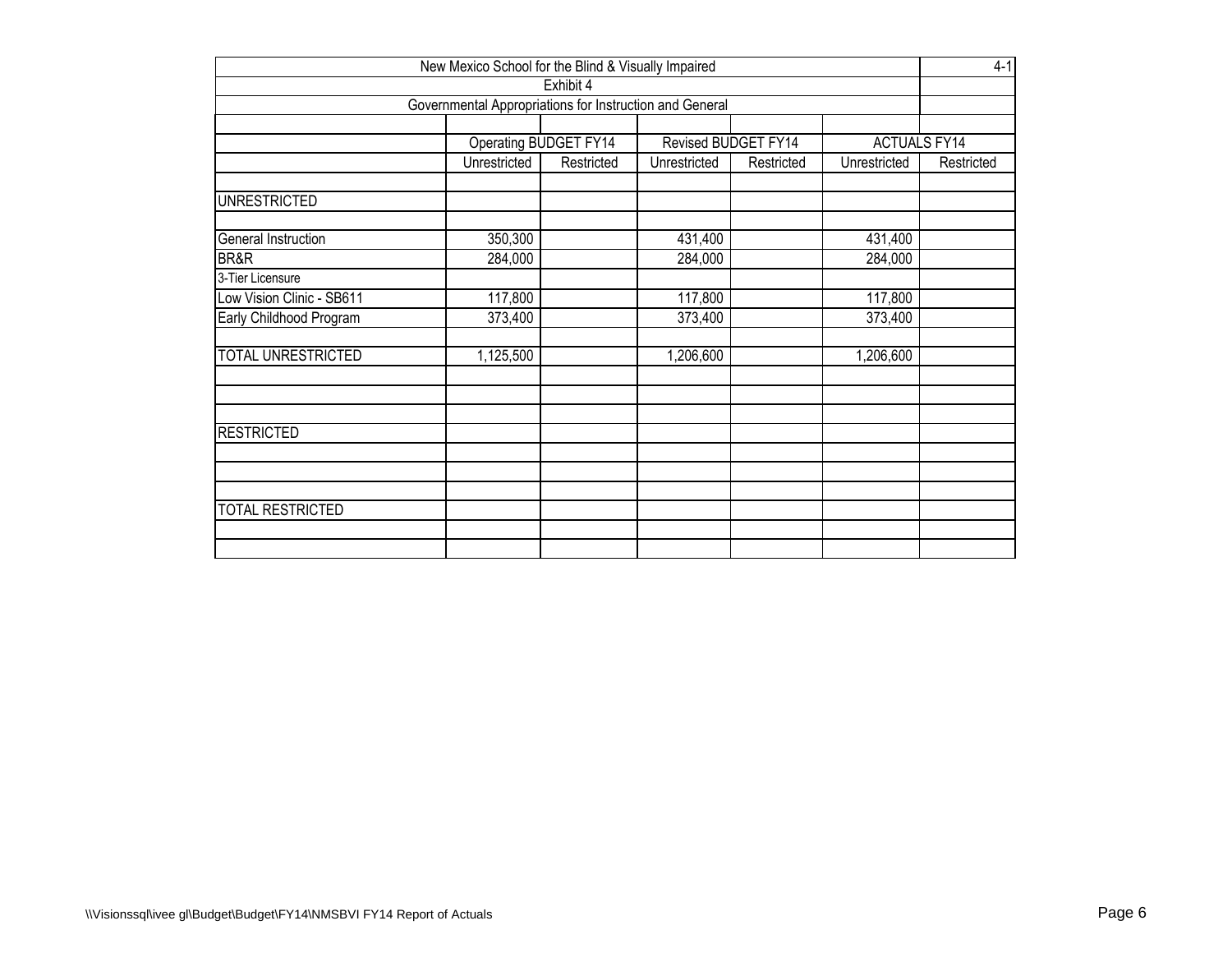| New Mexico School for the Blind & Visually Impaired         |                       |                  |                     |                  |                     |                  |  |  |  |  |  |  |
|-------------------------------------------------------------|-----------------------|------------------|---------------------|------------------|---------------------|------------------|--|--|--|--|--|--|
| Exhibit 5                                                   |                       |                  |                     |                  |                     |                  |  |  |  |  |  |  |
| Government Grants and Contracts for Instruction and General |                       |                  |                     |                  |                     |                  |  |  |  |  |  |  |
|                                                             | Operating BUDGET FY14 |                  | Revised BUDGET FY14 |                  | <b>ACTUALS FY14</b> |                  |  |  |  |  |  |  |
|                                                             | Unrestricted          | Restricted       | Unrestricted        | Restricted       | Unrestricted        | Restricted       |  |  |  |  |  |  |
| Unrestricted                                                |                       |                  |                     |                  |                     |                  |  |  |  |  |  |  |
| Federal                                                     | $\boldsymbol{0}$      | $\boldsymbol{0}$ | $\boldsymbol{0}$    | $\boldsymbol{0}$ | $\boldsymbol{0}$    |                  |  |  |  |  |  |  |
| For Reporting Veterans                                      | $\overline{0}$        | $\overline{0}$   | $\overline{0}$      | $\overline{0}$   | $\boldsymbol{0}$    |                  |  |  |  |  |  |  |
| For Admin. Of Student Aid Prog.                             | $\boldsymbol{0}$      | $\boldsymbol{0}$ | $\boldsymbol{0}$    | $\boldsymbol{0}$ | $\boldsymbol{0}$    |                  |  |  |  |  |  |  |
| Cost of Educ.-Fellowship Prog                               | $\overline{0}$        | $\overline{0}$   | $\overline{0}$      | $\boldsymbol{0}$ | $\boldsymbol{0}$    |                  |  |  |  |  |  |  |
| <b>CETA</b>                                                 | $\overline{0}$        | $\boldsymbol{0}$ | $\boldsymbol{0}$    | $\overline{0}$   | $\boldsymbol{0}$    |                  |  |  |  |  |  |  |
|                                                             |                       |                  |                     |                  |                     |                  |  |  |  |  |  |  |
| Total Federal (Exh. 2)                                      | $\overline{0}$        | $\boldsymbol{0}$ | $\boldsymbol{0}$    | $\boldsymbol{0}$ | $\boldsymbol{0}$    | $\boldsymbol{0}$ |  |  |  |  |  |  |
| State                                                       | 1,125,500             | $\boldsymbol{0}$ | 1,206,600           | $\boldsymbol{0}$ | 1,206,600           |                  |  |  |  |  |  |  |
|                                                             |                       |                  |                     |                  |                     |                  |  |  |  |  |  |  |
| Total State (Exh. 2)                                        | 1,125,500             | $\boldsymbol{0}$ | 1,206,600           | $\mathbf{0}$     | 1,206,600           | $\theta$         |  |  |  |  |  |  |
|                                                             |                       |                  |                     |                  |                     |                  |  |  |  |  |  |  |
| Local                                                       | $\theta$              | $\overline{0}$   | $\overline{0}$      | $\theta$         | $\boldsymbol{0}$    |                  |  |  |  |  |  |  |
| Total Local (Exh. 2)                                        | $\Omega$              | $\mathbf{0}$     | $\Omega$            | $\boldsymbol{0}$ | $\theta$            | $\theta$         |  |  |  |  |  |  |
| <b>Total Unrestricted</b>                                   | 1,125,500             | $\overline{0}$   | 1,206,600           | $\Omega$         | 1,206,600           | $\mathbf{0}$     |  |  |  |  |  |  |
| Restricted                                                  |                       |                  |                     |                  |                     |                  |  |  |  |  |  |  |
| Federal                                                     |                       |                  |                     |                  |                     |                  |  |  |  |  |  |  |
| Library Grants                                              | $\boldsymbol{0}$      | $\boldsymbol{0}$ | $\boldsymbol{0}$    | $\theta$         | $\overline{0}$      |                  |  |  |  |  |  |  |
| Instruction (Exh. 10)                                       | $\boldsymbol{0}$      | 30,277           | $\boldsymbol{0}$    | 35,074           |                     | 35,068           |  |  |  |  |  |  |
| Academic Support (Exh. 11)                                  | $\overline{0}$        | $\theta$         | $\boldsymbol{0}$    | 91,136           |                     | 91,191           |  |  |  |  |  |  |
| Student Services (Exh. 12)                                  | $\boldsymbol{0}$      | 10,000           | $\boldsymbol{0}$    | 17,400           |                     | 17,400           |  |  |  |  |  |  |
| Institutional Support (Exh. 13)                             | $\overline{0}$        | $\overline{0}$   | $\boldsymbol{0}$    | $\overline{0}$   | $\boldsymbol{0}$    |                  |  |  |  |  |  |  |
| $O & M$ of Plant (Exh. 14)                                  | $\boldsymbol{0}$      | $\theta$         | $\mathbf{0}$        | $\theta$         | $\mathbf{0}$        | $\Omega$         |  |  |  |  |  |  |
|                                                             |                       |                  |                     |                  |                     |                  |  |  |  |  |  |  |
|                                                             |                       |                  |                     |                  |                     |                  |  |  |  |  |  |  |
| Total Federal (Exh. 2)                                      | $\theta$              | 40,277           | $\boldsymbol{0}$    | 143,610          | $\boldsymbol{0}$    | 143,660          |  |  |  |  |  |  |
| <b>State</b>                                                | $\vert 0 \vert$       | 593,380          | $\boldsymbol{0}$    | 681,317          | $\vert 0 \vert$     | 603,099          |  |  |  |  |  |  |
|                                                             |                       |                  |                     |                  |                     |                  |  |  |  |  |  |  |
| Total State (Exh. 2)                                        | $\mathbf{0}$          | 593,380          | $\mathbf{0}$        | 681,317          | $\overline{0}$      | 603,099          |  |  |  |  |  |  |
|                                                             |                       |                  |                     |                  |                     |                  |  |  |  |  |  |  |
| Local                                                       | $\boldsymbol{0}$      | $\boldsymbol{0}$ | $\mathbf{0}$        | $\boldsymbol{0}$ | $\overline{0}$      | $\boldsymbol{0}$ |  |  |  |  |  |  |
|                                                             |                       |                  |                     |                  |                     |                  |  |  |  |  |  |  |
| Total Local (Exh. 2)                                        | $\vert 0 \vert$       | $\boldsymbol{0}$ | $\boldsymbol{0}$    | $\boldsymbol{0}$ | $\boldsymbol{0}$    | $\boldsymbol{0}$ |  |  |  |  |  |  |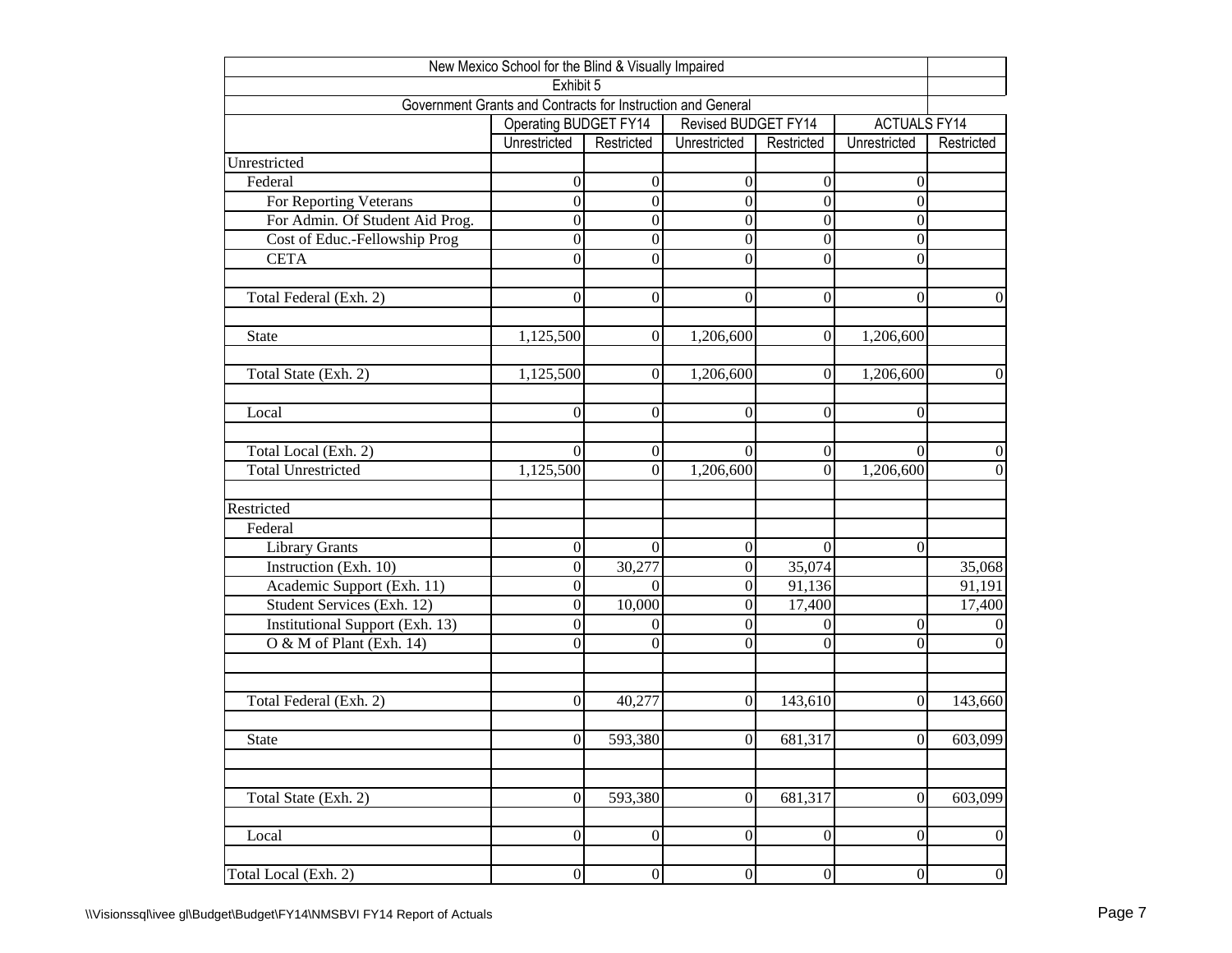## New Mexico School for the Blind & Visually Impaired Exhibit 6 Private Gifts, Grants and Contracts for Instruction and General

|                |                             | <b>Operating Budget FY14</b> |            | Revised Budget FY14 |            | <b>ACTUALS FY14</b> |            |
|----------------|-----------------------------|------------------------------|------------|---------------------|------------|---------------------|------------|
|                |                             | Unrestricted                 | Restricted | Unrestricted        | Restricted | Unrestricted        | Restricted |
| 4              | Restricted                  |                              |            |                     |            |                     |            |
| $\mathfrak{s}$ |                             |                              |            |                     |            |                     |            |
| 6              | Minerals I & G Grant        |                              |            |                     |            |                     |            |
| 7              | Donations                   | 6,300                        | 152,500    | 6,900               | 109,688    | 5,406               | 7,473      |
| $\bf 8$        |                             |                              |            |                     |            |                     |            |
| 9              | Total Unrestricted (Exh. 2) | 6,300                        | 152,500    | 6,900               | 109,688    | 5,406               | 7,473      |
| 10             |                             |                              |            |                     |            |                     |            |
| 11             | Restricted                  |                              |            |                     |            |                     |            |
| $12\,$         |                             |                              |            |                     |            |                     |            |
| 13             | Grants-Departmental         |                              |            |                     |            |                     |            |
| 14             |                             |                              |            |                     |            |                     |            |
| 15             |                             |                              |            |                     |            |                     |            |
| 16             | Total Restricted (Exh. 2)   | 0                            |            | $\Omega$            |            | $\Omega$            |            |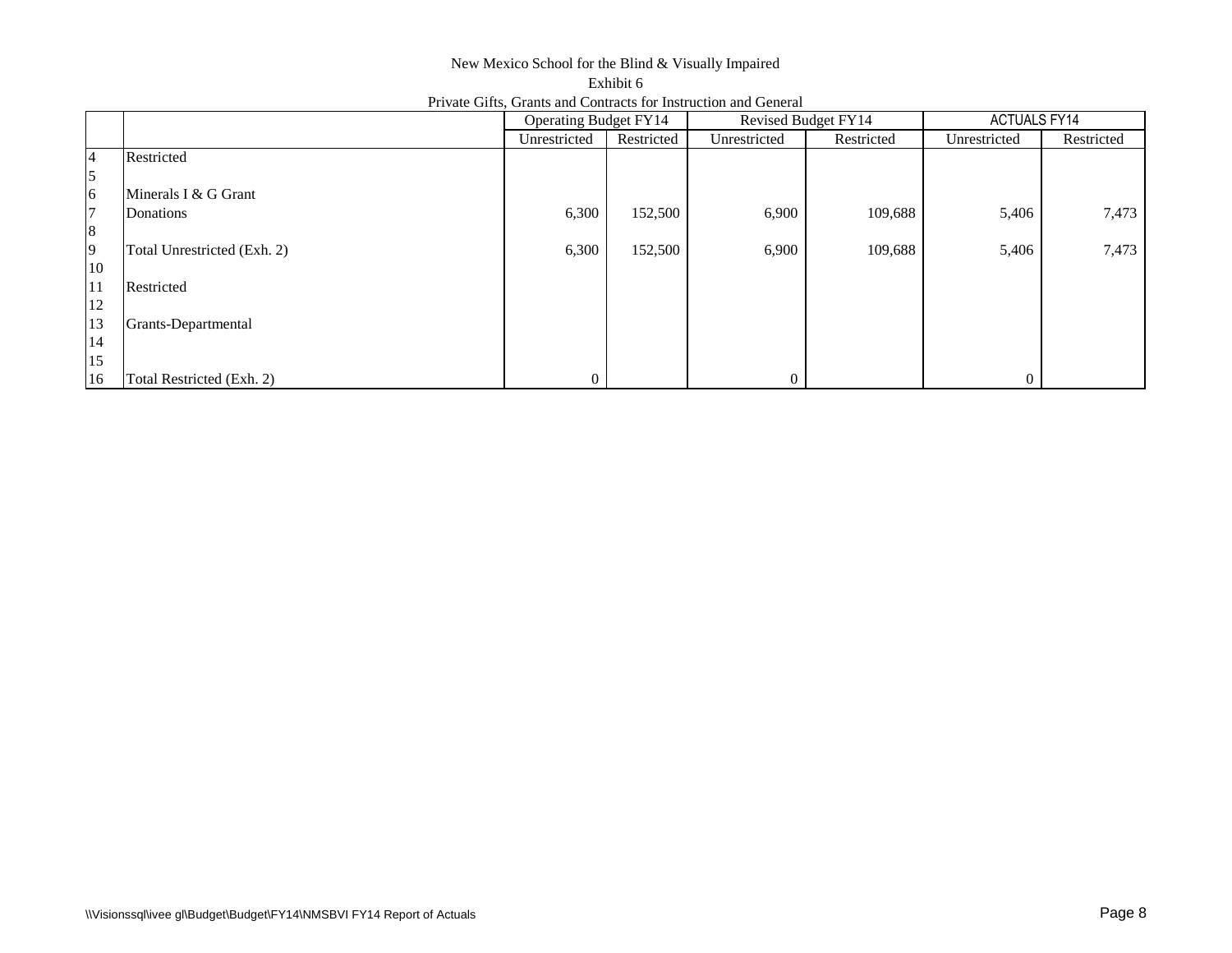| New Mexico School for the Blind & Visually Impaired                  |              |                     |              |            |              |            |  |  |  |  |  |
|----------------------------------------------------------------------|--------------|---------------------|--------------|------------|--------------|------------|--|--|--|--|--|
| Exhibit 7                                                            |              |                     |              |            |              |            |  |  |  |  |  |
| Endowment Income, Land Income, and Permanent Fund Income for I and G |              |                     |              |            |              |            |  |  |  |  |  |
| Operating BUDGET FY14<br>Revised BUDGET FY14                         |              |                     |              |            |              |            |  |  |  |  |  |
|                                                                      |              | <b>ACTUALS FY14</b> |              |            |              |            |  |  |  |  |  |
|                                                                      | Unrestricted | Restricted          | Unrestricted | Restricted | Unrestricted | Restricted |  |  |  |  |  |
| <b>UNRESTRICTED</b>                                                  |              |                     |              |            |              |            |  |  |  |  |  |
| PERMANENT FUND INCOME                                                | 10,792,402   |                     | 10,792,402   |            | 10,618,398   |            |  |  |  |  |  |
| <b>LAND INCOME</b>                                                   | 975,000      |                     | 448,000      |            | 385,317      |            |  |  |  |  |  |
| Settlement/Reapportionment                                           |              |                     | 34,573       |            | 34,573       |            |  |  |  |  |  |
|                                                                      |              |                     |              |            |              |            |  |  |  |  |  |
|                                                                      |              |                     |              |            |              |            |  |  |  |  |  |
|                                                                      |              |                     |              |            |              |            |  |  |  |  |  |
|                                                                      |              |                     |              |            |              |            |  |  |  |  |  |
|                                                                      |              |                     |              |            |              |            |  |  |  |  |  |
| <b>TOTAL UNRESTRICTED</b>                                            | 11,767,402   |                     | 11,274,975   |            | 11,038,288   |            |  |  |  |  |  |
|                                                                      |              |                     |              |            |              |            |  |  |  |  |  |
|                                                                      |              |                     |              |            |              |            |  |  |  |  |  |
|                                                                      |              |                     |              |            |              |            |  |  |  |  |  |
| <b>RESTRICTED</b>                                                    |              |                     |              |            |              |            |  |  |  |  |  |
|                                                                      |              |                     |              |            |              |            |  |  |  |  |  |
|                                                                      |              |                     |              |            |              |            |  |  |  |  |  |
| TOTAL RESTRICTED                                                     |              |                     |              |            |              |            |  |  |  |  |  |
|                                                                      |              |                     |              |            |              |            |  |  |  |  |  |
|                                                                      |              |                     |              |            |              |            |  |  |  |  |  |
|                                                                      |              |                     |              |            |              |            |  |  |  |  |  |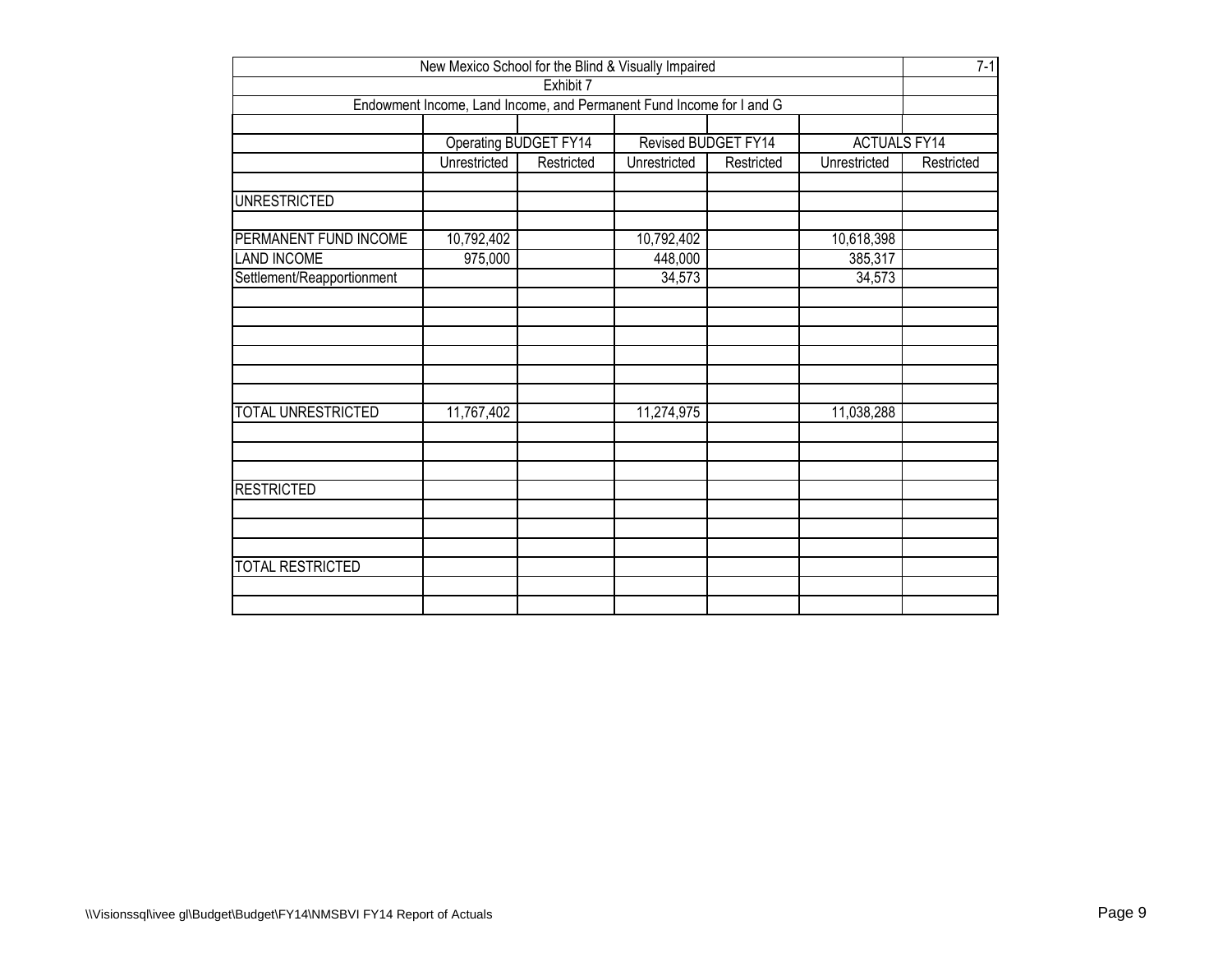| New Mexico School for the Blind & Visually Impaired |                  |                                      |              |                     |                     |            |  |  |  |  |
|-----------------------------------------------------|------------------|--------------------------------------|--------------|---------------------|---------------------|------------|--|--|--|--|
| Exhibit 9                                           |                  |                                      |              |                     |                     |            |  |  |  |  |
|                                                     |                  | Other Sources of Revenue for I and G |              |                     |                     |            |  |  |  |  |
|                                                     |                  |                                      |              |                     |                     |            |  |  |  |  |
|                                                     |                  |                                      |              |                     |                     |            |  |  |  |  |
|                                                     |                  | Operating BUDGET FY14                |              | Revised BUDGET FY14 | <b>ACTUALS FY14</b> |            |  |  |  |  |
|                                                     | Unrestricted     | Restricted                           | Unrestricted | Restricted          | Unrestricted        | Restricted |  |  |  |  |
|                                                     |                  |                                      |              |                     |                     |            |  |  |  |  |
| Commission for the Blind - Eye Glasses              |                  |                                      |              | 6,790               |                     |            |  |  |  |  |
| Developmental Specialists                           |                  |                                      |              |                     |                     |            |  |  |  |  |
| Document Recycling Service                          |                  |                                      |              |                     |                     |            |  |  |  |  |
| Donations                                           |                  |                                      |              |                     |                     |            |  |  |  |  |
| <b>EMNRD - Clean Energy Grant</b>                   |                  |                                      |              |                     |                     |            |  |  |  |  |
| FIT - Training Income                               |                  |                                      |              |                     |                     |            |  |  |  |  |
| Food Service Income                                 | 7,700            |                                      | 8,400        |                     | 7,800               |            |  |  |  |  |
| <b>Grants/Joint Powers Agreements</b>               |                  |                                      |              |                     |                     |            |  |  |  |  |
| Interest Income                                     | $\overline{275}$ |                                      | 275          |                     | 169                 |            |  |  |  |  |
| Life Skills - Income                                | 1,000            |                                      | 2,700        |                     | 3,165               |            |  |  |  |  |
| Shaken Baby Syndrome                                |                  |                                      |              | 3,561               |                     |            |  |  |  |  |
| Medicaid                                            |                  |                                      |              |                     |                     |            |  |  |  |  |
| Misc (Facilities Rental, etc.)                      | 15,300           |                                      | 17,672       |                     | 7,022               |            |  |  |  |  |
| Murphy Estate Gas Royalty                           | 2,300            |                                      | 2,300        |                     | 2,392               |            |  |  |  |  |
| <b>NMSVH Foundation</b>                             |                  | 50,000                               |              | 29,128              |                     | 21,600     |  |  |  |  |
| <b>PED - Carl Perkins</b>                           |                  |                                      |              |                     |                     |            |  |  |  |  |
| <b>ECP Training Income</b>                          |                  |                                      |              |                     |                     |            |  |  |  |  |
| Outreach - Training Income                          |                  |                                      |              |                     |                     |            |  |  |  |  |
| PED - IDEA-B                                        |                  |                                      |              |                     |                     |            |  |  |  |  |
| PED - IDEA-B (ARRA)                                 |                  |                                      |              |                     |                     |            |  |  |  |  |
| PED - School Improvement Incentive                  |                  |                                      |              |                     |                     |            |  |  |  |  |
| <b>PED - State Textbooks</b>                        |                  |                                      |              |                     |                     |            |  |  |  |  |
| <b>Plant Asset Sales</b>                            | 15,000           |                                      | 15,000       |                     | 11,988              |            |  |  |  |  |
| Resource Center - Income                            | 15,000           |                                      | 15,000       |                     | 4,667               |            |  |  |  |  |
| <b>Risk Management Claims</b>                       |                  |                                      |              |                     |                     |            |  |  |  |  |
| DDSD/FIT (ARRA) - Assistive Tech                    |                  |                                      |              |                     |                     |            |  |  |  |  |
| DDSD/FIT (ARRA) - Training                          |                  |                                      |              |                     |                     |            |  |  |  |  |
| USAC - E -Rate                                      |                  |                                      | 2,128        |                     | 2,128               |            |  |  |  |  |
| <b>TOTAL</b>                                        | 56,575           | 50,000                               | 63,475       | 39,480              | 39,331              | 21,600     |  |  |  |  |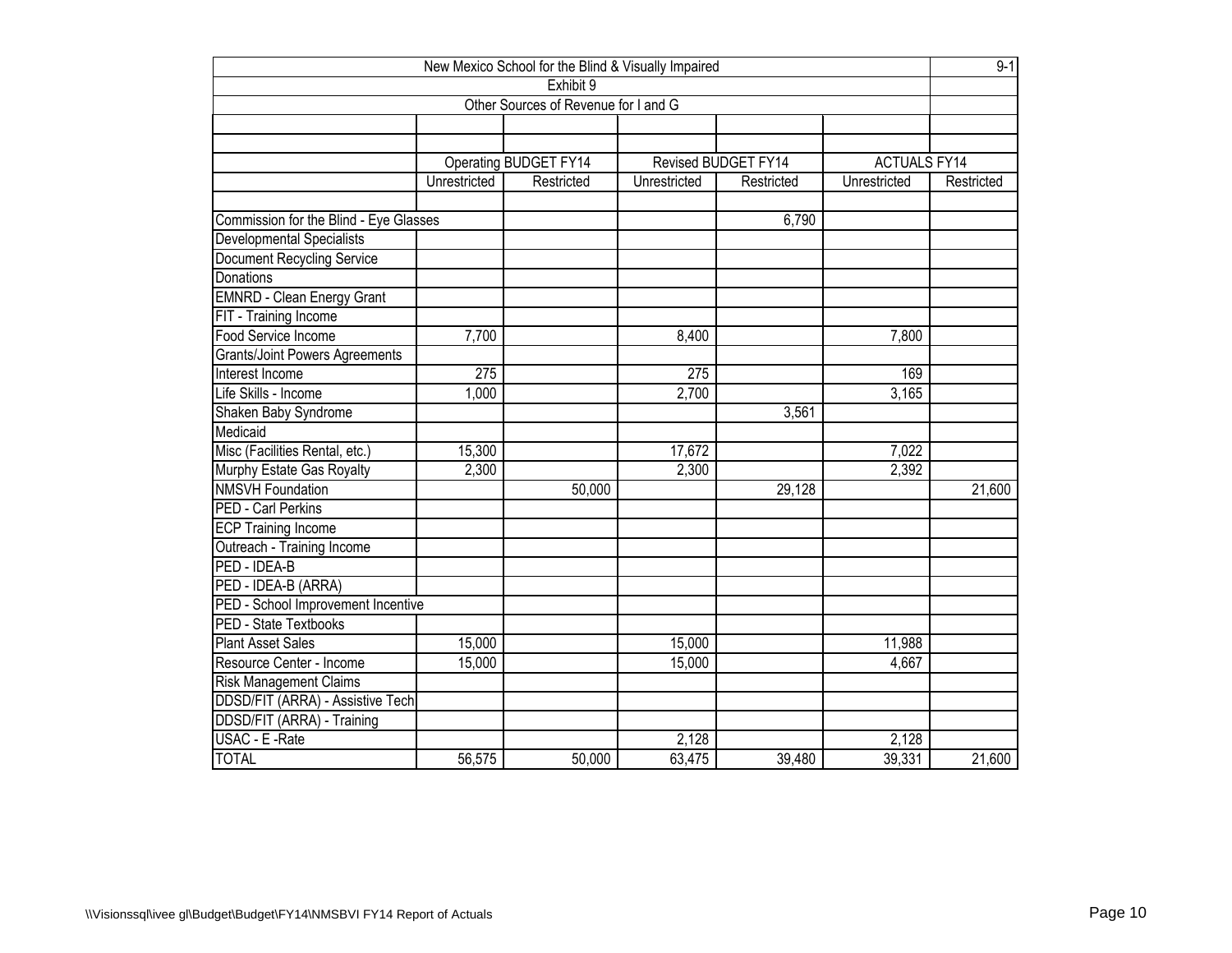|                                                                     |            |              |            |            |            | New Mexico School for the Blind & Visually Impaired |            |              |            |              |             | $10-1$     |
|---------------------------------------------------------------------|------------|--------------|------------|------------|------------|-----------------------------------------------------|------------|--------------|------------|--------------|-------------|------------|
|                                                                     | Exhibit 10 |              |            |            |            |                                                     |            |              |            |              |             |            |
| Expenditures for Instruction                                        |            |              |            |            |            |                                                     |            |              |            |              |             |            |
| Operating BUDGET FY14<br>Revised BUDGET FY14<br><b>ACTUALS FY14</b> |            |              |            |            |            |                                                     |            |              |            |              |             |            |
|                                                                     |            | Unrestricted |            | Restricted |            | Unrestricted                                        |            | Restricted   |            | Unrestricted |             | Restricted |
|                                                                     | <b>FTE</b> | Amount       | <b>FTE</b> | Amount     | <b>FTE</b> | Amount                                              | <b>FTE</b> | Amount       | <b>FTE</b> | Amount       | <b>FTE</b>  | Amount     |
|                                                                     |            |              |            |            |            |                                                     |            |              |            |              |             |            |
| <b>ACADEMIC INSTRUCTION</b>                                         |            |              |            |            |            |                                                     |            |              |            |              |             |            |
| General Instruction                                                 |            | 1,203,132    |            | 197,890    |            | 1,240,319                                           |            | 148,909      |            | 1,091,642    |             | 101,519    |
| Albuquerque Pre-School                                              |            | 2,141,337    |            | 65,615     |            | 1,931,809                                           |            | 76,775       |            | 1,853,726    |             | 68,598     |
| Independent Living Skills Program                                   |            | 195,590      |            | 0          |            | 213,920                                             |            | $\Omega$     | 197,761    |              | $\mathbf 0$ |            |
| Summer Programs                                                     |            | 64,360       |            | 0          |            | 63,979                                              |            | 0            |            | 38,307       |             | $\pmb{0}$  |
| Personnel Prep Program                                              |            | 225,755      |            | 0          |            | 311,121                                             |            | $\pmb{0}$    |            | 248,100      |             | $\pmb{0}$  |
| Post School Preparation                                             |            | 170,886      |            | 0          |            | 163,296                                             |            | $\mathbf{0}$ |            | 149,171      |             | $\pmb{0}$  |
| <b>TOTAL</b>                                                        |            | 4,001,060    |            | 263,505    |            | 3,924,444                                           |            | 225,684      |            | 3,578,707    |             | 170,117    |
| Fringe Benefits                                                     |            | 1,322,165    |            | 19,016     |            | 1,371,085                                           |            | 19,177       |            | 1,292,630    |             | 18,364     |
| <b>GRAND TOTAL</b>                                                  |            |              |            |            |            |                                                     |            |              |            |              |             |            |
| <b>GENERAL INSTRUCTION</b>                                          |            | 5,323,226    |            | 282,521    |            | 5,295,529                                           |            | 244,861      |            | 4,871,337    |             | 188,481    |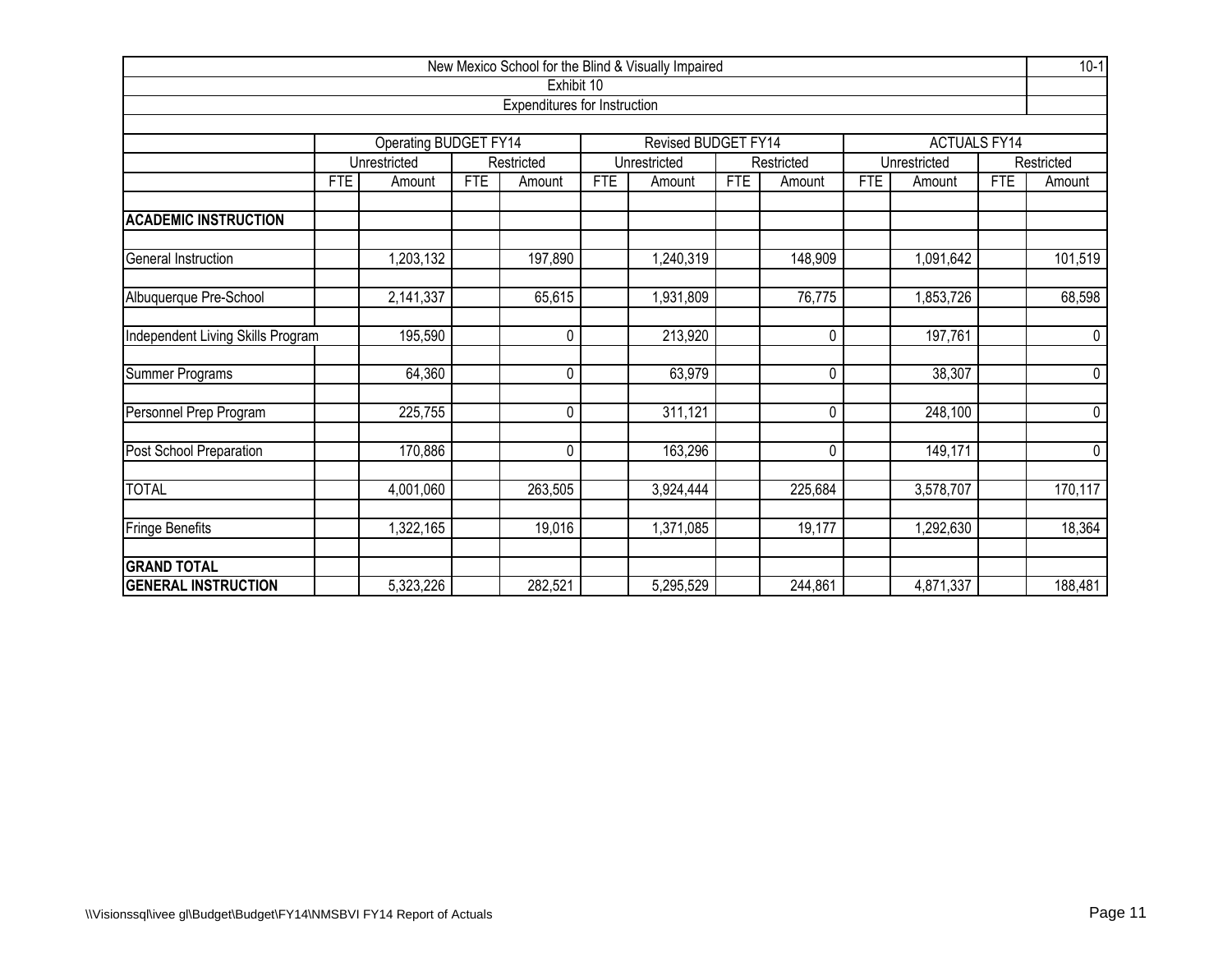|                                                                     |                                     |                            |            |         |            | New Mexico School for the Blind & Visually Impaired |            |            |            |              |            | $10-2$     |  |  |
|---------------------------------------------------------------------|-------------------------------------|----------------------------|------------|---------|------------|-----------------------------------------------------|------------|------------|------------|--------------|------------|------------|--|--|
|                                                                     | Exhibit 10                          |                            |            |         |            |                                                     |            |            |            |              |            |            |  |  |
|                                                                     | <b>Expenditures for Instruction</b> |                            |            |         |            |                                                     |            |            |            |              |            |            |  |  |
|                                                                     |                                     |                            |            |         |            |                                                     |            |            |            |              |            |            |  |  |
| Operating BUDGET FY14<br>Revised BUDGET FY14<br><b>ACTUALS FY14</b> |                                     |                            |            |         |            |                                                     |            |            |            |              |            |            |  |  |
|                                                                     |                                     | Unrestricted<br>Restricted |            |         |            | Unrestricted                                        |            | Restricted |            | Unrestricted |            | Restricted |  |  |
|                                                                     | <b>FTE</b>                          | Amount                     | <b>FTE</b> | Amount  | <b>FTE</b> | Amount                                              | <b>FTE</b> | Amount     | <b>FTE</b> | Amount       | <b>FTE</b> | Amount     |  |  |
| <b>GENERAL INSTRUCTION</b>                                          |                                     |                            |            |         |            |                                                     |            |            |            |              |            |            |  |  |
| <b>Professional Salaries</b>                                        | 15.0                                | 866,221                    |            |         | 15.0       | 899,951                                             |            |            | 15.0       | 782,667      |            |            |  |  |
| Assistant/Supervisor Salaries                                       |                                     |                            |            |         |            |                                                     |            |            |            |              |            |            |  |  |
| Secretarial & Clerical Salaries                                     | $\cdot$                             | 43,479                     |            |         | 1.0        | 43,045                                              |            |            | 1.0        | 42,894       |            |            |  |  |
| <b>Technician Salaries</b>                                          | 8.0                                 | 214,761                    |            |         | 8.0        | 203,615                                             |            |            | 8.0        | 199,337      |            |            |  |  |
| Other Salaries - Part Time/Temp                                     | 0.0                                 | 14,816                     |            |         |            | 12,822                                              |            |            |            | 12,526       |            |            |  |  |
| Supplies & Expenses                                                 |                                     | 30,000                     |            | 21,834  |            | 24,800                                              |            | 13,598     |            | 14,491       |            | 20,561     |  |  |
| Instructional Textbooks                                             |                                     |                            |            |         |            |                                                     |            |            |            |              |            |            |  |  |
| <b>Instructional Materials</b>                                      |                                     |                            |            |         |            |                                                     |            |            |            |              |            |            |  |  |
| Travel                                                              |                                     | 10,000                     |            | 14,000  |            | 15,200                                              |            | 5,784      |            | 11,752       |            | 5,600      |  |  |
| Training                                                            |                                     | 4,000                      |            | 5,000   |            | 4,000                                               |            | 2,465      |            | ,602         |            | 2,614      |  |  |
| Equipment                                                           |                                     |                            |            | 10,000  |            |                                                     |            | 20,754     |            |              |            | 24,635     |  |  |
| Software                                                            |                                     |                            |            |         |            |                                                     |            |            |            |              |            | 1,784      |  |  |
| Food & Beverage                                                     |                                     | 1,500                      |            |         |            | 1,500                                               |            | 10,400     |            | 691          |            | 283        |  |  |
| Dues/Subscriptions/Books                                            |                                     | 10,000                     |            | 556     |            | 10,000                                              |            | 1,993      |            | 9,308        |            |            |  |  |
| Contracted Services                                                 |                                     | 3,355                      |            | 146,500 |            | 20,386                                              |            | 93,916     |            | 14,062       |            | 46,042     |  |  |
| Community Based Instruction                                         |                                     | 5,000                      |            |         |            | 5,000                                               |            |            |            | 2,312        |            |            |  |  |
| <b>TOTAL</b>                                                        | 24.0                                | ,203,132                   | 0.0        | 197,890 | 24.0       | ,240,319                                            | 0.0        | 148,909    | 24.0       | 1,091,642    | 0.0        | 101,519    |  |  |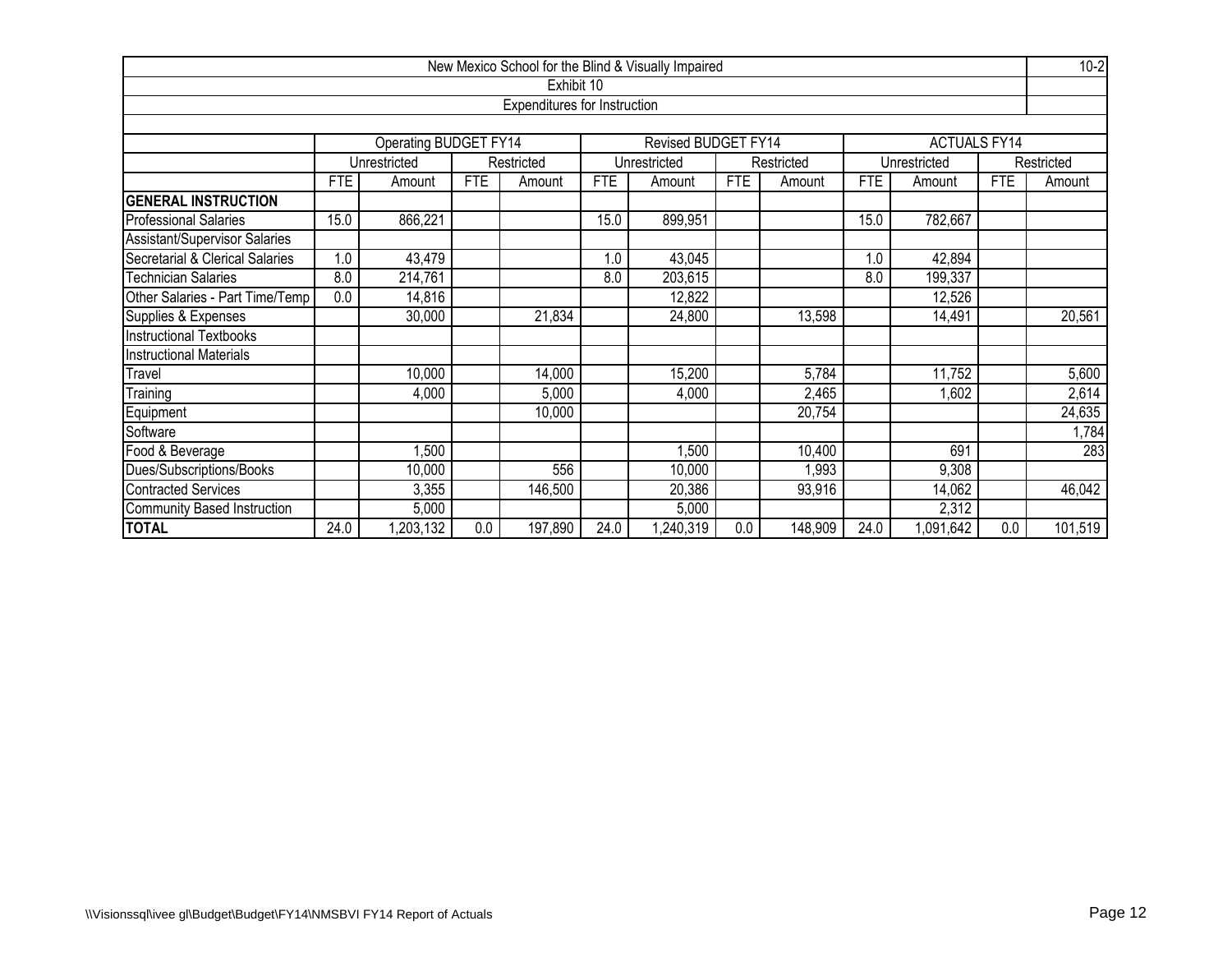|                                                            |                                                                                                      |                       |            |                              |            | New Mexico School for the Blind & Visually Impaired |            |            |            |                     |            | $10-3$     |
|------------------------------------------------------------|------------------------------------------------------------------------------------------------------|-----------------------|------------|------------------------------|------------|-----------------------------------------------------|------------|------------|------------|---------------------|------------|------------|
|                                                            |                                                                                                      |                       |            | Exhibit 10                   |            |                                                     |            |            |            |                     |            |            |
|                                                            |                                                                                                      |                       |            | Expenditures for Instruction |            |                                                     |            |            |            |                     |            |            |
|                                                            |                                                                                                      |                       |            |                              |            |                                                     |            |            |            |                     |            |            |
|                                                            |                                                                                                      | Operating BUDGET FY14 |            |                              |            | Revised BUDGET FY14                                 |            |            |            | <b>ACTUALS FY14</b> |            |            |
|                                                            |                                                                                                      | Unrestricted          |            | Restricted                   |            | Unrestricted                                        |            | Restricted |            | Unrestricted        |            | Restricted |
|                                                            | <b>FTE</b>                                                                                           | Amount                | <b>FTE</b> | Amount                       | <b>FTE</b> | Amount                                              | <b>FTE</b> | Amount     | <b>FTE</b> | Amount              | <b>FTE</b> | Amount     |
| ALBUQUERQUE EARLY CHILDHOOD PROGRAM                        |                                                                                                      |                       |            |                              |            |                                                     |            |            |            |                     |            |            |
| <b>Professional Salaries</b>                               | 24.5                                                                                                 | ,348,367              | 0.8        | 44,515                       | 24.5       | ,221,772                                            | 0.8        | 66,354     | 24.5       | 1,188,740           | 0.8        | 62,949     |
| Assistant/Supervisor Salaries                              | 1.0                                                                                                  | 37,782                |            |                              | 1.0        | 37,782                                              |            |            | 1.0        | 40,441              |            |            |
| Secretarial & Clerical Salaries                            | 1.0                                                                                                  | 28,073                |            |                              | 1.0        | 29,567                                              |            |            | 1.0        | 29,601              |            |            |
| <b>Technician Salaries</b>                                 | 22.0<br>22.0<br>463,884<br>484,287<br>22.0                                                           |                       |            |                              |            |                                                     |            |            |            | 446,180             |            |            |
| Other Salaries - Part Time/Temp                            |                                                                                                      | 28,954                |            |                              |            | 15,427                                              |            |            |            | 10,257              |            |            |
| Supplies & Expenses                                        |                                                                                                      | 36,650                |            | 8,000                        |            | 38,234                                              |            | 7,321      |            | 32,891              |            | 3,182      |
| Travel                                                     |                                                                                                      | 4,000                 |            |                              |            | 7,700                                               |            |            |            | 9,662               |            |            |
| Training                                                   |                                                                                                      | 5,000                 |            |                              |            | 6,500                                               |            |            |            | 2,707               |            |            |
| Equipment                                                  |                                                                                                      |                       |            | 10,000                       |            | 7,719                                               |            |            |            | 7,719               |            |            |
| <b>Field Trips</b>                                         |                                                                                                      |                       |            |                              |            |                                                     |            |            |            | (2)                 |            |            |
| Food & Beverage                                            |                                                                                                      | 5,850                 |            |                              |            | 5,850                                               |            |            |            | 1,925               |            |            |
| Dues/Subscriptions/Books                                   |                                                                                                      | 4,000                 |            |                              |            | 4,000                                               |            |            |            | 3,477               |            |            |
| 67,604<br>Contracted Services<br>132,604<br>3,100<br>3,100 |                                                                                                      |                       |            |                              |            |                                                     |            | 50,386     |            | 2,467               |            |            |
| Medicaid - State Share Reimbursement                       |                                                                                                      | 20,770                |            |                              |            | 20,770                                              |            |            |            | 25,053              |            |            |
| Community Based Instruction                                |                                                                                                      | 5,000                 |            |                              |            | 5,000                                               |            |            |            | 4,689               |            |            |
| <b>TOTAL</b>                                               | 48.5<br>2,141,337<br>0.8<br>65,615<br>48.5<br>0.8<br>76,775<br>0.8<br>1,931,809<br>48.5<br>1,853,726 |                       |            |                              |            |                                                     |            |            |            | 68,598              |            |            |
|                                                            |                                                                                                      |                       |            |                              |            |                                                     |            |            |            |                     |            |            |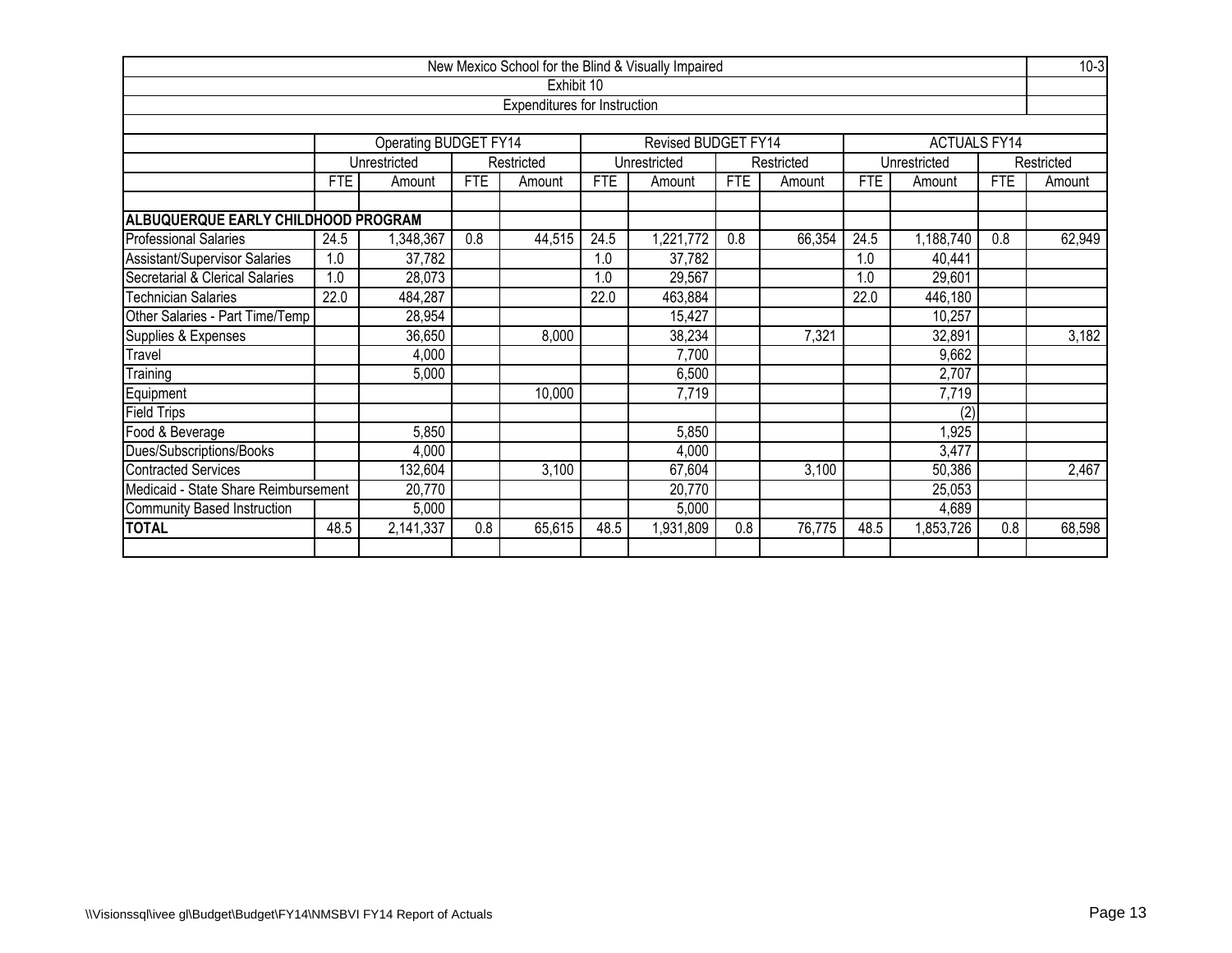|                                 |                           |                                             |            |                                     |            | New Mexico School for the Blind & Visually Impaired |            |            |            |                     |            | $10-4$      |  |  |
|---------------------------------|---------------------------|---------------------------------------------|------------|-------------------------------------|------------|-----------------------------------------------------|------------|------------|------------|---------------------|------------|-------------|--|--|
|                                 |                           |                                             |            | Exhibit 10                          |            |                                                     |            |            |            |                     |            |             |  |  |
|                                 |                           |                                             |            | <b>Expenditures for Instruction</b> |            |                                                     |            |            |            |                     |            |             |  |  |
|                                 |                           |                                             |            |                                     |            |                                                     |            |            |            |                     |            |             |  |  |
|                                 |                           | Operating BUDGET FY14                       |            |                                     |            | Revised BUDGET FY14                                 |            |            |            | <b>ACTUALS FY14</b> |            |             |  |  |
|                                 |                           | Unrestricted                                |            | Restricted                          |            | Unrestricted                                        |            | Restricted |            | Unrestricted        |            | Restricted  |  |  |
|                                 | <b>FTE</b>                | Amount                                      | <b>FTE</b> | Amount                              | <b>FTE</b> | Amount                                              | <b>FTE</b> | Amount     | <b>FTE</b> | Amount              | <b>FTE</b> | Amount      |  |  |
| Life Skills                     |                           |                                             |            |                                     |            |                                                     |            |            |            |                     |            |             |  |  |
| <b>Professional Salaries</b>    | 1.0                       | 62,419                                      |            |                                     | 1.0        | 85,668                                              |            |            | 1.0        | 84,611              |            |             |  |  |
| Assistant/Supervisor Salaries   |                           |                                             |            |                                     |            |                                                     |            |            |            |                     |            |             |  |  |
| Secretarial & Clerical Salaries |                           |                                             |            |                                     |            |                                                     |            |            |            |                     |            |             |  |  |
| Technician Salaries             | 4.0                       | 103,224<br>4.0<br>101,805<br>101,544<br>4.0 |            |                                     |            |                                                     |            |            |            |                     |            |             |  |  |
| Other Salaries - Part Time/Temp |                           |                                             |            |                                     |            |                                                     |            |            |            |                     |            |             |  |  |
| Supplies & Expenses             |                           | 9,368                                       |            |                                     |            | 7,346                                               |            |            |            | 4,557               |            |             |  |  |
| Travel                          |                           | 2,500                                       |            |                                     |            |                                                     |            |            |            |                     |            |             |  |  |
| Training                        |                           | 1,000                                       |            |                                     |            |                                                     |            |            |            |                     |            |             |  |  |
| Equipment                       |                           |                                             |            |                                     |            |                                                     |            |            |            |                     |            |             |  |  |
| <b>Field Trips/Misc</b>         |                           |                                             |            |                                     |            |                                                     |            |            |            |                     |            |             |  |  |
| Food & Beverage                 |                           | 500                                         |            |                                     |            | 500                                                 |            |            |            |                     |            |             |  |  |
| Dues/Subscriptions/Books        | 500<br>500                |                                             |            |                                     |            |                                                     |            |            |            |                     |            |             |  |  |
| <b>Contracted Services</b>      | 10,079<br>10,079<br>3,855 |                                             |            |                                     |            |                                                     |            |            |            |                     |            |             |  |  |
| CommunityBased Instruction      |                           | 6,000                                       |            |                                     |            | 8,021                                               |            |            |            | 3,193               |            |             |  |  |
| <b>TOTAL</b>                    | 5.0                       | 195,590                                     | 0.0        | $\Omega$                            | 5.0        | 213,920                                             | 0.0        | 0          | 5.0        | 197,761             | 0.0        | $\mathbf 0$ |  |  |
|                                 |                           |                                             |            |                                     |            |                                                     |            |            |            |                     |            |             |  |  |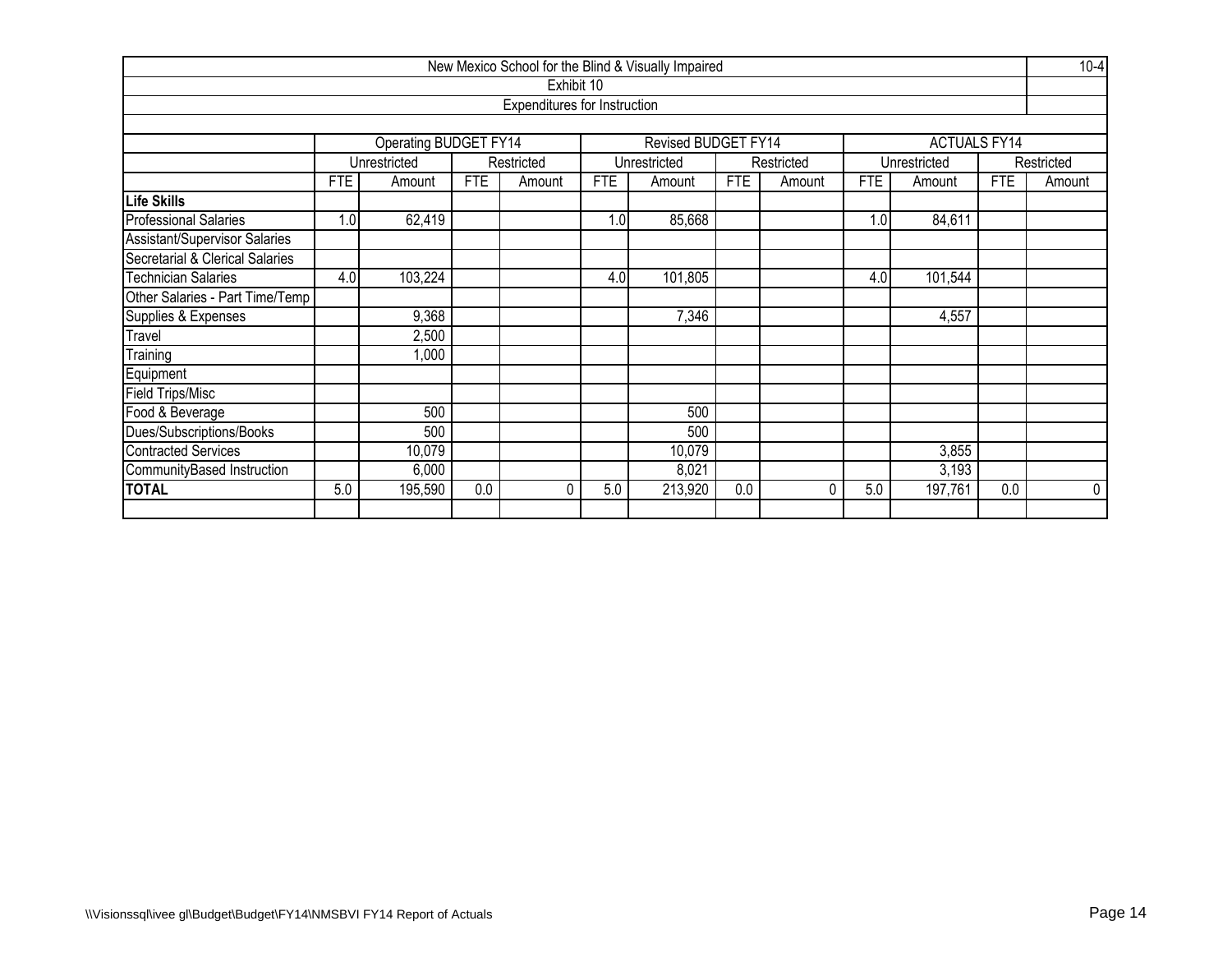| New Mexico School for the Blind & Visually Impaired |                  |                       |                  |                                     |            |                     |                  |            |            |                     |                  |                |  |
|-----------------------------------------------------|------------------|-----------------------|------------------|-------------------------------------|------------|---------------------|------------------|------------|------------|---------------------|------------------|----------------|--|
|                                                     |                  |                       |                  | Exhibit 10                          |            |                     |                  |            |            |                     |                  |                |  |
|                                                     |                  |                       |                  | <b>Expenditures for Instruction</b> |            |                     |                  |            |            |                     |                  |                |  |
|                                                     |                  |                       |                  |                                     |            |                     |                  |            |            |                     |                  |                |  |
|                                                     |                  | Operating BUDGET FY14 |                  |                                     |            | Revised BUDGET FY14 |                  |            |            | <b>ACTUALS FY14</b> |                  |                |  |
|                                                     |                  | Unrestricted          |                  | Restricted                          |            | Unrestricted        |                  | Restricted |            | Unrestricted        |                  | Restricted     |  |
|                                                     | <b>FTE</b>       | Amount                | <b>FTE</b>       | Amount                              | <b>FTE</b> | Amount              | <b>FTE</b>       | Amount     | <b>FTE</b> | Amount              | <b>FTE</b>       | Amount         |  |
|                                                     |                  |                       |                  |                                     |            |                     |                  |            |            |                     |                  |                |  |
| <b>SUMMER PROGRAMS</b>                              |                  |                       |                  |                                     |            |                     |                  |            |            |                     |                  |                |  |
| <b>Professional Salaries</b>                        |                  | 25,000                |                  |                                     |            | 25,000              |                  |            |            | 19,000              |                  |                |  |
| Assistant/Supervisor Salaries                       |                  |                       |                  |                                     |            |                     |                  |            |            |                     |                  |                |  |
| Secretarial & Clerical Salaries                     |                  |                       |                  |                                     |            |                     |                  |            |            |                     |                  |                |  |
| <b>Technician Salaries</b>                          |                  | 14,000                |                  |                                     |            | 14,000              |                  |            |            | 3,960               |                  |                |  |
| Other Salaries - Part Time/Temp                     |                  | 6,000                 |                  |                                     |            | 6,000               |                  |            |            |                     |                  |                |  |
| Supplies & Expenses                                 |                  | 100                   |                  |                                     |            | 1,300               |                  |            |            |                     |                  |                |  |
| <b>Travel</b>                                       |                  | 15,600                |                  |                                     |            | 17,219              |                  |            |            | 13,968              |                  |                |  |
| Training                                            |                  |                       |                  |                                     |            |                     |                  |            |            |                     |                  |                |  |
| Equipment                                           |                  |                       |                  |                                     |            |                     |                  |            |            |                     |                  |                |  |
| <b>Field Trips/Misc</b>                             |                  | 1,140                 |                  |                                     |            |                     |                  |            |            |                     |                  |                |  |
| Food & Beverage                                     |                  | 2,520                 |                  |                                     |            |                     |                  |            |            |                     |                  |                |  |
| Dues/Subscriptions/Books                            |                  |                       |                  |                                     |            |                     |                  |            |            |                     |                  |                |  |
| <b>Community Based Instruction</b>                  |                  |                       |                  |                                     |            | 460                 |                  |            |            | 1,379               |                  |                |  |
| <b>TOTAL</b>                                        | $\overline{0.0}$ | 64,360                | 0.0              | 0.0                                 | 0.0        | 63,979              | 0.0              | $\Omega$   | 0.0        | 38,307              | 0.0              | $\mathbf 0$    |  |
|                                                     |                  |                       |                  |                                     |            |                     |                  |            |            |                     |                  |                |  |
|                                                     |                  |                       |                  |                                     |            |                     |                  |            |            |                     |                  |                |  |
| <b>PERSONNEL PREP PROGRAM</b>                       |                  |                       |                  |                                     |            |                     |                  |            |            |                     |                  |                |  |
| <b>Professional Salaries</b>                        |                  |                       |                  |                                     | 1.0        | 75,367              |                  |            | 1.0        | 84,594              |                  |                |  |
| <b>Assistant/Supervisor Salaries</b>                |                  |                       |                  |                                     |            |                     |                  |            |            |                     |                  |                |  |
| Secretarial & Clerical Salaries                     |                  |                       |                  |                                     |            |                     |                  |            |            |                     |                  |                |  |
| <b>Technician Salaries</b>                          |                  |                       |                  |                                     |            |                     |                  |            |            |                     |                  |                |  |
| Other Salaries - Part Time/Temp                     |                  |                       |                  |                                     |            |                     |                  |            |            |                     |                  |                |  |
| Supplies & Expenses                                 |                  | 2,810                 |                  |                                     |            | 4,750               |                  |            |            | 2,560               |                  |                |  |
| Travel                                              |                  | 8,000                 |                  |                                     |            | 14,000              |                  |            |            | 5,664               |                  |                |  |
| Training                                            |                  | 111,709               |                  |                                     |            | 111,709             |                  |            |            | 57,286              |                  |                |  |
| Equipment                                           |                  |                       |                  |                                     |            |                     |                  |            |            | 1,395               |                  |                |  |
| Dues/Subscriptions/Books                            |                  | 430                   |                  |                                     |            | 2,490               |                  |            |            | 1,079               |                  |                |  |
| <b>Contracted Services</b>                          |                  | 102,465               |                  |                                     |            | 102,465             |                  |            |            | 95,263              |                  |                |  |
| Food & Beverage                                     |                  | 340                   |                  |                                     |            | 340                 |                  |            |            | 259                 |                  |                |  |
| <b>TOTAL</b>                                        | $\overline{0.0}$ | 225,755               | $\overline{0.0}$ | 0                                   | 1.0        | 311,121             | $\overline{0.0}$ | 0          | 1.0        | 248,100             | $\overline{0.0}$ | $\overline{0}$ |  |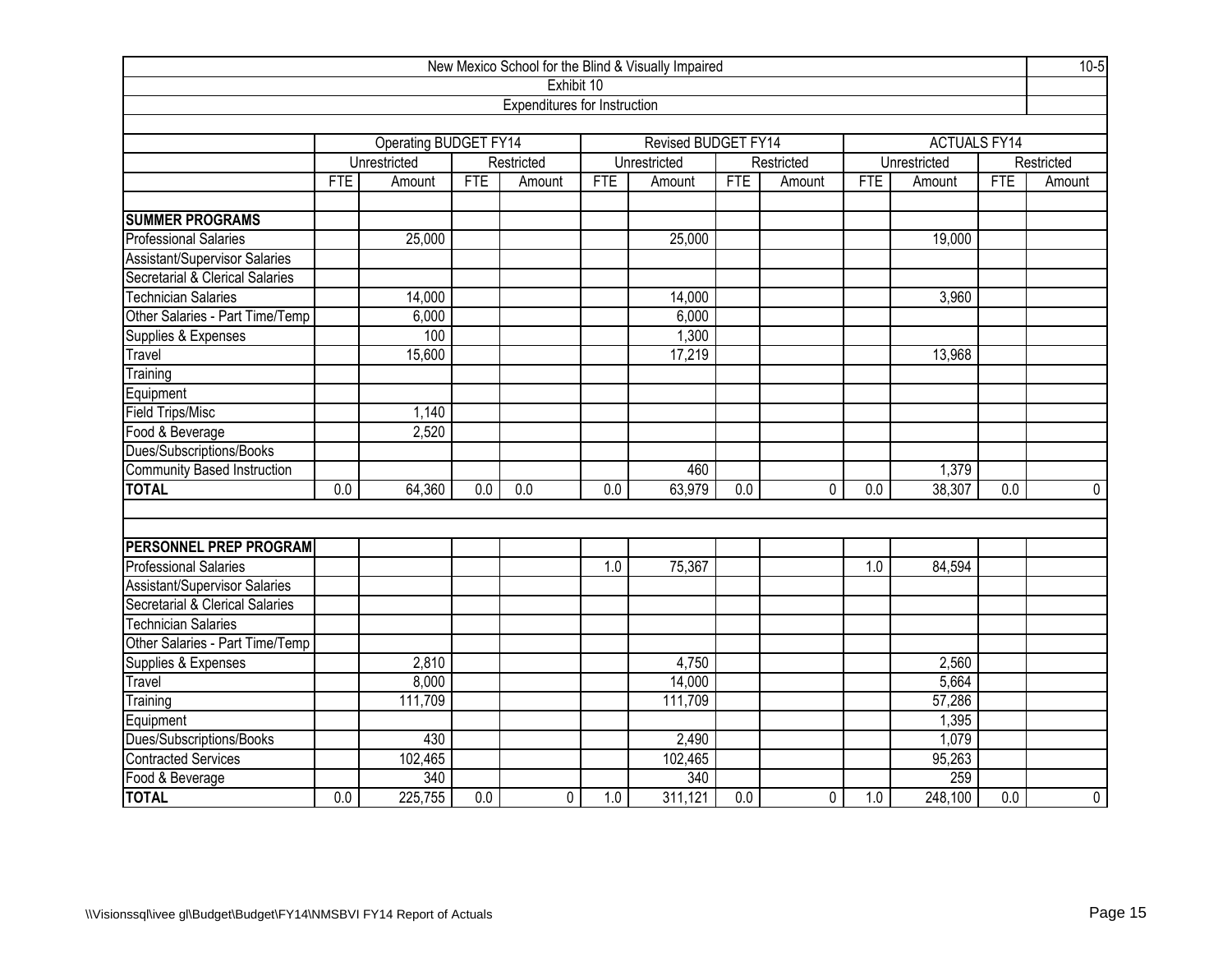|                                 |                         |                              |     |                              |            | New Mexico School for the Blind & Visually Impaired |     |            |            |                     |            | $10 - 6$   |  |  |
|---------------------------------|-------------------------|------------------------------|-----|------------------------------|------------|-----------------------------------------------------|-----|------------|------------|---------------------|------------|------------|--|--|
|                                 |                         |                              |     | Exhibit 10                   |            |                                                     |     |            |            |                     |            |            |  |  |
|                                 |                         |                              |     | Expenditures for Instruction |            |                                                     |     |            |            |                     |            |            |  |  |
|                                 |                         |                              |     |                              |            |                                                     |     |            |            |                     |            |            |  |  |
|                                 |                         | <b>Operating BUDGET FY14</b> |     |                              |            | Revised BUDGET FY14                                 |     |            |            | <b>ACTUALS FY14</b> |            |            |  |  |
|                                 |                         | Unrestricted                 |     | Restricted                   |            | Unrestricted                                        |     | Restricted |            | Unrestricted        |            | Restricted |  |  |
|                                 | FTE                     | Amount                       | FTE | Amount                       | <b>FTE</b> | Amount                                              | FTE | Amount     | <b>FTE</b> | Amount              | <b>FTE</b> | Amount     |  |  |
| <b>POST SCHOOL PREPARATION</b>  |                         |                              |     |                              |            |                                                     |     |            |            |                     |            |            |  |  |
| <b>Professional Salaries</b>    | 2.0                     | 133,380                      |     |                              | 2.0        | 133,539                                             |     |            | 2.0        | 132,523             |            |            |  |  |
| Assistant/Supervisor Salaries   |                         |                              |     |                              |            |                                                     |     |            |            |                     |            |            |  |  |
| Secretarial & Clerical Salaries |                         |                              |     |                              |            |                                                     |     |            |            |                     |            |            |  |  |
| <b>Technician Salaries</b>      | 1.0                     | 24,506                       |     |                              | 1.0        | 22,174                                              |     |            | 1.0        | 14,477              |            |            |  |  |
| Other Salaries - Part Time/Temp |                         |                              |     |                              |            |                                                     |     |            |            |                     |            |            |  |  |
| Supplies & Expenses             |                         | 2,000                        |     |                              |            | 1,000                                               |     |            |            | 94                  |            |            |  |  |
| Travel                          |                         | 3,500                        |     |                              |            | 2,500                                               |     |            |            |                     |            |            |  |  |
| Training                        |                         | ,000                         |     |                              |            |                                                     |     |            |            |                     |            |            |  |  |
| Equipment                       |                         |                              |     |                              |            |                                                     |     |            |            |                     |            |            |  |  |
| Dues/Subscriptions/Books        | 943<br>500<br>943       |                              |     |                              |            |                                                     |     |            |            |                     |            |            |  |  |
| <b>Field Trips</b>              |                         |                              |     |                              |            |                                                     |     |            |            |                     |            |            |  |  |
| Community Based Instruction     | 6,000<br>3,140<br>1,134 |                              |     |                              |            |                                                     |     |            |            |                     |            |            |  |  |
| <b>TOTAL</b>                    | 3.0                     | 170,886                      | 0.0 |                              | 3.0        | 163,296                                             | 0.0 |            | 3.0        | 149,171             | 0.0        | 0          |  |  |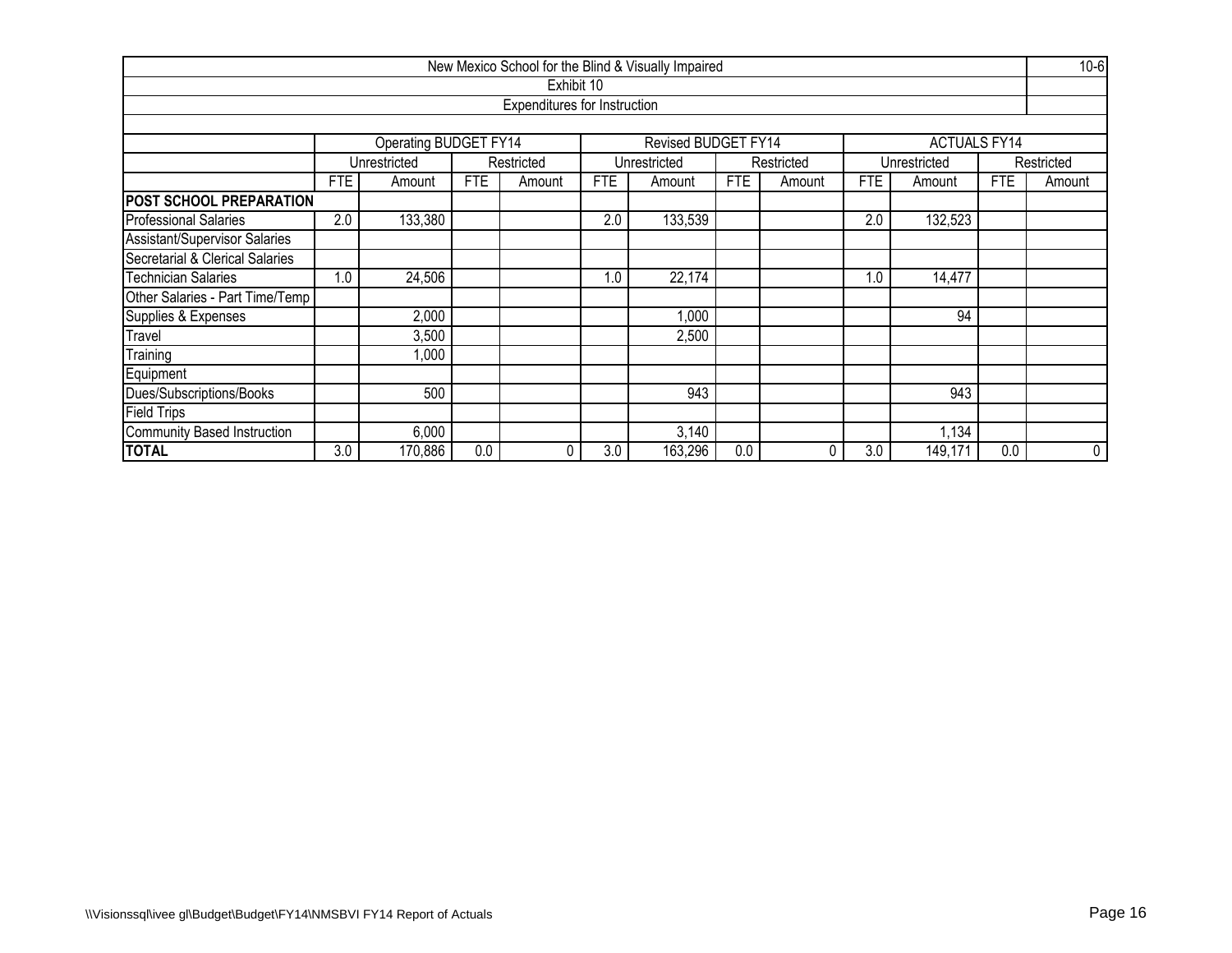|                                 |                  |                       |                  |                                     |                  | New Mexico School for the Blind & Visually Impaired |                  |              |                  |                     |                  | $10 - 7$     |
|---------------------------------|------------------|-----------------------|------------------|-------------------------------------|------------------|-----------------------------------------------------|------------------|--------------|------------------|---------------------|------------------|--------------|
|                                 |                  |                       |                  | Exhibit 10                          |                  |                                                     |                  |              |                  |                     |                  |              |
|                                 |                  |                       |                  | <b>Expenditures for Instruction</b> |                  |                                                     |                  |              |                  |                     |                  |              |
|                                 |                  |                       |                  |                                     |                  |                                                     |                  |              |                  |                     |                  |              |
|                                 |                  | Operating BUDGET FY14 |                  |                                     |                  | <b>Revised BUDGET FY14</b>                          |                  |              |                  | <b>ACTUALS FY14</b> |                  |              |
|                                 |                  | Unrestricted          |                  | Restricted                          |                  | Unrestricted                                        |                  | Restricted   |                  | Unrestricted        |                  | Restricted   |
|                                 | <b>FTE</b>       | Amount                | <b>FTE</b>       | Amount                              | <b>FTE</b>       | Amount                                              | <b>FTE</b>       | Amount       | <b>FTE</b>       | Amount              | <b>FTE</b>       | Amount       |
| <b>DETAILS</b>                  |                  |                       |                  |                                     |                  |                                                     |                  |              |                  |                     |                  |              |
| <b>Professional Salaries</b>    | 42.5             | 2,435,387             | 0.8              | 44,515                              | 43.5             | 2,441,297                                           | 0.8              | 66,354       | 43.5             | 2,292,135           | 0.8              | 62,949       |
| Assistant/Supervisor Salaries   | 0.               | 37,782                | $\overline{0.0}$ | 0                                   | 1.0              | 37,782                                              | 0.0              | 0            | 1.0              | 40,441              | 0.0              | 0            |
| Secretarial & Clerical Salaries | 2.0              | 71,552                | 0.0              | 0                                   | 2.0              | 72,612                                              | 0.0              | $\Omega$     | 2.0              | 72,496              | 0.0              | $\Omega$     |
| <b>Technician Salaries</b>      | 35.0             | 840,778               | 0.0              | 0                                   | 35.0             | 805,478                                             | 0.0              | 0            | 35.0             | 765,498             | 0.0              | $\mathbf{0}$ |
| Other Salaries-Part Time/Temp   | 0.0              | 49,770                | $\overline{0.0}$ | 0                                   | 0.0              | 34,249                                              | 0.0              | $\Omega$     | 0.0              | 22,782              | 0.0              | $\Omega$     |
| Supplies & Expenses             | 0.0              | 80,928                | $\overline{0.0}$ | 29,834                              | 0.0              | 77,430                                              | 0.0              | 20,919       | 0.0              | 54,593              | 0.0              | 23,743       |
| <b>Instructional Textbooks</b>  | 0.0              | 0                     | $\overline{0.0}$ | 0                                   | 0.0              | 0                                                   | 0.0              | 0            | 0.0              | 0                   | 0.0              |              |
| <b>Instructional Materials</b>  | $\overline{0.0}$ | 0                     | $\overline{0.0}$ | 0                                   | $\overline{0.0}$ | $\Omega$                                            | $\overline{0.0}$ | $\Omega$     | $\overline{0.0}$ | 0                   | $\overline{0.0}$ | $\Omega$     |
| Travel                          | 0.0              | 43,600                | 0.0              | 14,000                              | 0.0              | 56,619                                              | 0.0              | 5,784        | 0.0              | 41,045              | 0.0              | 5,600        |
| $\overline{T}$ raining          | $\overline{0.0}$ | 122,709               | $\overline{0.0}$ | 5,000                               | 0.0              | 122,209                                             | 0.0              | 2,465        | $\overline{0.0}$ | 61,595              | 0.0              | 2,614        |
| Equipment                       | 0.0              | 0                     | $\overline{0.0}$ | 20,000                              | 0.0              | 7,719                                               | 0.0              | 20,754       | 0.0              | 9,114               | 0.0              | 24,635       |
| <b>Field Trips/Misc</b>         | 0.0              | 1,140                 | 0.0              | 0                                   | 0.0              | 0                                                   | 0.0              | 0            | 0.0              | (2)                 | 0.0              | 1,784        |
| Food & Beverage                 | $\overline{0.0}$ | 10,710                | 0.0              | 0                                   | 0.0              | 8,190                                               | 0.0              | 10,400       | $\overline{0.0}$ | 2,876               | 0.0              | 283          |
| Dues/Subscriptions/Books        | 0.0              | 15,430                | $\overline{0.0}$ | 556                                 | 0.0              | 17,933                                              | 0.0              | ,993         | 0.0              | 14,807              | 0.0              | $\Omega$     |
| Contracted Services             | 0.0              | 248,503               | 0.0              | 149,600                             | 0.0              | 200,535                                             | 0.0              | 97,016       | 0.0              | 163,566             | 0.0              | 48,509       |
| Advertisement                   | 0.0              |                       | 0.0              | 0                                   | 0.0              |                                                     | 0.0              | 0            | 0.0              | 0                   | 0.0              | $\Omega$     |
| Community Based Instruction     | 0.0              | 22,000                | 0.0              | 0                                   | 0.0              | 21,621                                              | 0.0              | 0            | 0.0              | 12,707              | 0.0              | 0            |
| Medicaid - State Share Reimburs | $\overline{0.0}$ | 20,770                | 0.0              | 0                                   | 0.0              | 20,770                                              | 0.0              | <sup>0</sup> | 0.0              | 25,053              | 0.0              | $\Omega$     |
| <b>TOTAL</b>                    | 80.5             | 4,001,060             | 0.8              | 263,505                             | 81.5             | 3,924,444                                           | 0.8              | 225,684      | 81.5             | 3,578,707           | 0.8              | 170,117      |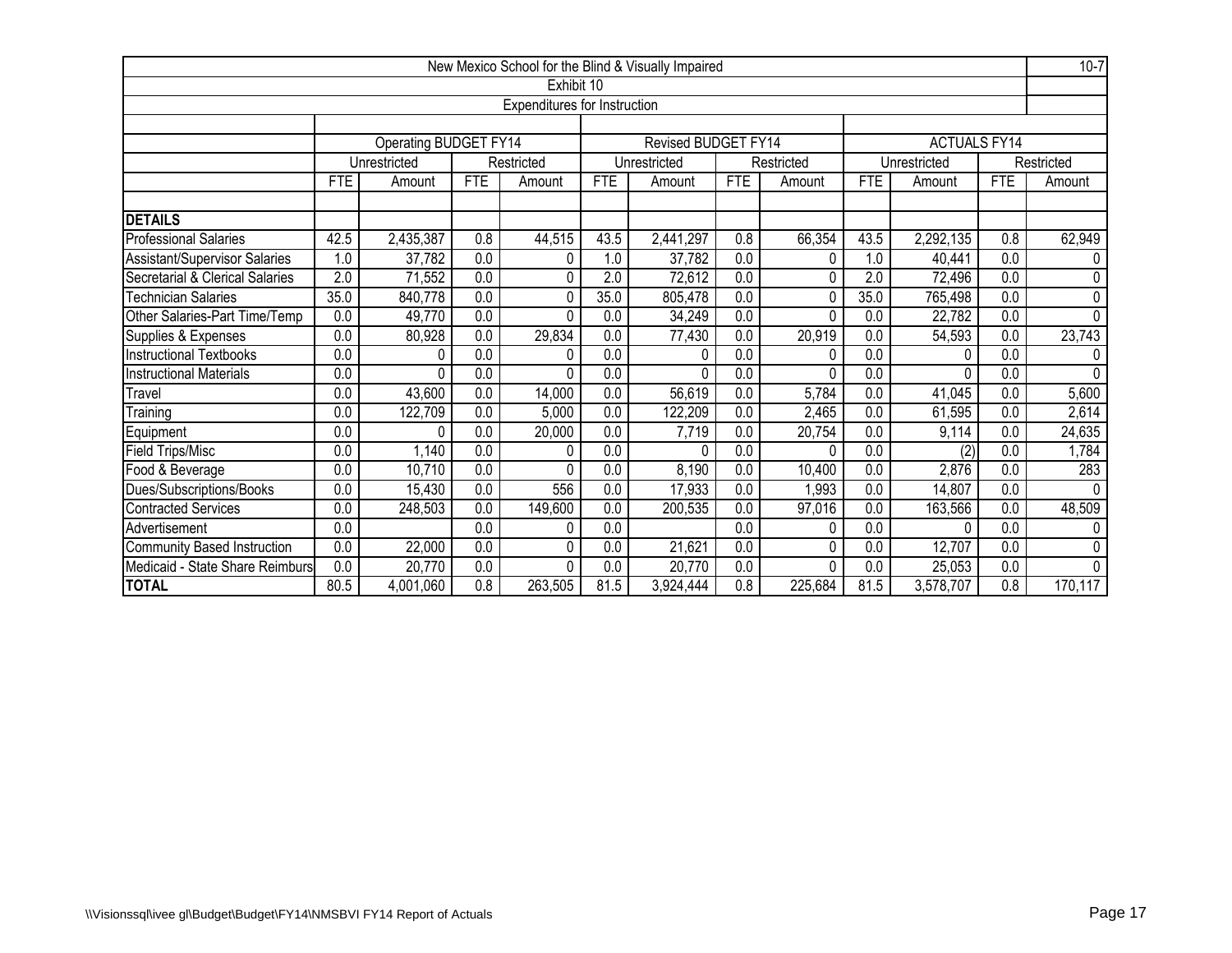| New Mexico School for the Blind & Visually Impaired<br>Exhibit 11 |                       |            |                                          |                |              |                     |  |  |  |  |  |  |  |
|-------------------------------------------------------------------|-----------------------|------------|------------------------------------------|----------------|--------------|---------------------|--|--|--|--|--|--|--|
|                                                                   |                       |            | <b>Expenditures for Academic Support</b> |                |              |                     |  |  |  |  |  |  |  |
|                                                                   |                       |            |                                          |                |              |                     |  |  |  |  |  |  |  |
|                                                                   | Operating BUDGET FY14 |            | Revised BUDGET FY14                      |                |              | <b>ACTUALS FY14</b> |  |  |  |  |  |  |  |
|                                                                   | Unrestricted          | Restricted | Unrestricted                             | Restricted     | Unrestricted | Restricted          |  |  |  |  |  |  |  |
| <b>ACADEMIC SUPPORT</b>                                           |                       |            |                                          |                |              |                     |  |  |  |  |  |  |  |
| <b>Academic Support Services</b>                                  | 10,800                | 0          | $\Omega$                                 | 0              | 0            | 0                   |  |  |  |  |  |  |  |
| Library                                                           | 43,016                | 0          | 42,699                                   | $\mathbf 0$    | 42,591       | 0                   |  |  |  |  |  |  |  |
| <b>Outreach Services</b>                                          | 478,672               | $\Omega$   | 353,455                                  | 6,790          | 271,205      | 2,808               |  |  |  |  |  |  |  |
| Lending Library                                                   | $\mathbf 0$           | 0          | 0                                        | $\overline{0}$ | 0            | $\mathbf 0$         |  |  |  |  |  |  |  |
| Low Vision Clinic                                                 | 98,158                | 0          | 146,676                                  | 0              | 139,130      |                     |  |  |  |  |  |  |  |
| Family Infant Toddler Program                                     | 931,605               | 339,582    | 959,829                                  | 335,934        | 945,974      | 257,099             |  |  |  |  |  |  |  |
| <b>Related Services</b>                                           | 324,760               | 0          | 334,409                                  | $\mathbf 0$    | 334,441      | $\pmb{0}$           |  |  |  |  |  |  |  |
| Resource Center                                                   | 188,930               | 0          | 189,104                                  | 0              | 187,612      | $\pmb{0}$           |  |  |  |  |  |  |  |
| <b>TOTAL</b>                                                      | 2,075,939             | 339,582    | 2,026,172                                | 342,724        | 1,920,952    | 259,907             |  |  |  |  |  |  |  |
| <b>Fringe Benefits</b>                                            | 476,217               | 146,054    | 587,847                                  | 146,109        | 547,364      | 130,689             |  |  |  |  |  |  |  |
| <b>GRAND TOTAL EXPENDITURES</b><br><b>ACADEMIC SUPPORT</b>        | 2,552,156             | 485,636    | 2,614,020                                | 488,833        | 2,468,317    | 390,596             |  |  |  |  |  |  |  |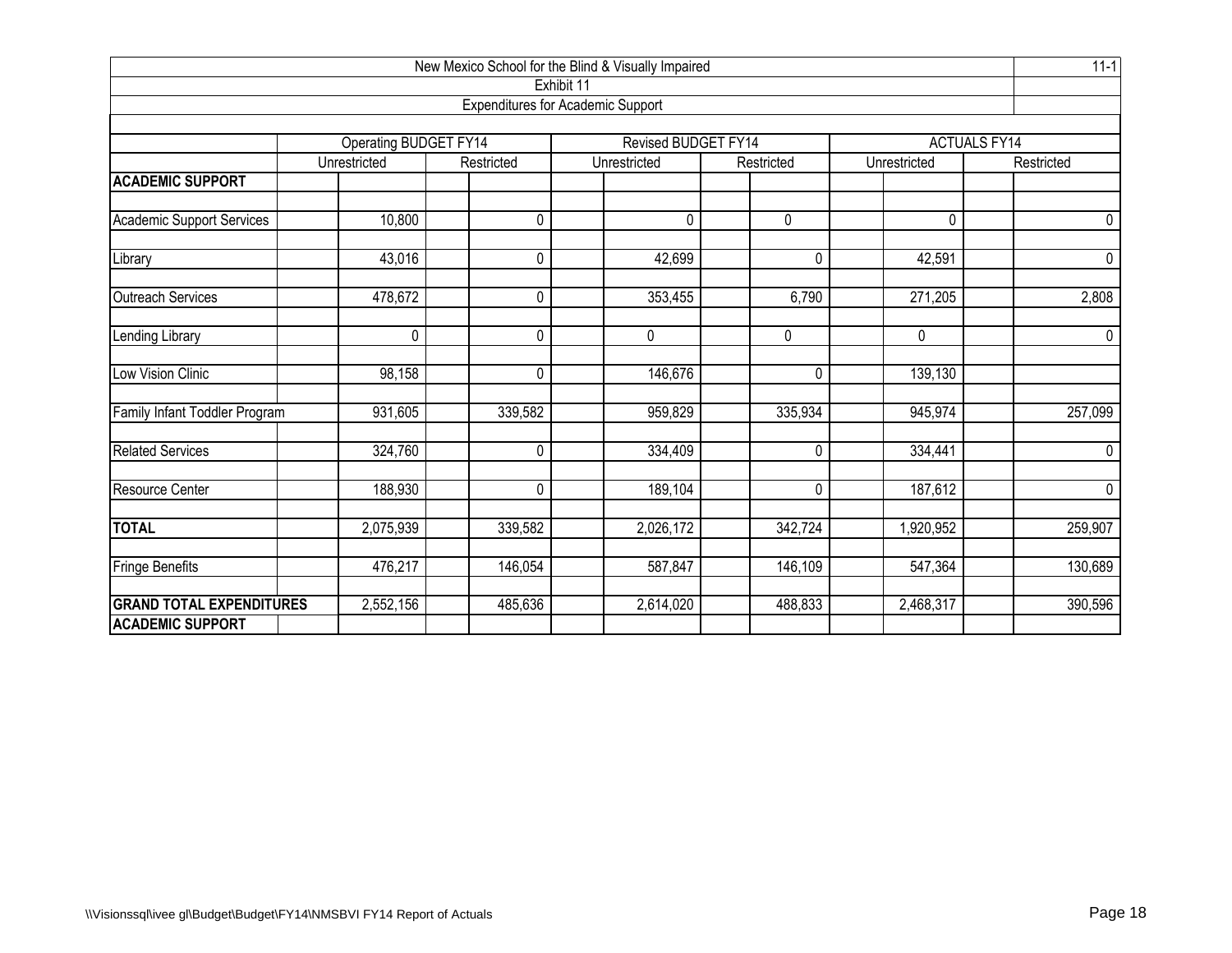|                                  |        |                       |     |                                          |             | New Mexico School for the Blind & Visually Impaired |            |            |            |              |                     | $11 - 2$   |  |
|----------------------------------|--------|-----------------------|-----|------------------------------------------|-------------|-----------------------------------------------------|------------|------------|------------|--------------|---------------------|------------|--|
|                                  |        |                       |     |                                          | Exhibit 11a |                                                     |            |            |            |              |                     |            |  |
|                                  |        |                       |     | <b>Expenditures for Academic Support</b> |             |                                                     |            |            |            |              |                     |            |  |
|                                  |        |                       |     |                                          |             |                                                     |            |            |            |              |                     |            |  |
|                                  |        | Operating BUDGET FY14 |     |                                          |             | Revised BUDGET FY14                                 |            |            |            |              | <b>ACTUALS FY14</b> |            |  |
|                                  |        | Unrestricted          |     | Restricted                               |             | Unrestricted                                        |            | Restricted |            | Unrestricted |                     | Restricted |  |
|                                  | FTE    | Amount                | FTE | Amount                                   | <b>FTE</b>  | Amount                                              | <b>FTE</b> | Amount     | <b>FTE</b> | Amount       | FTE                 | Amount     |  |
| <b>Academic Support Services</b> |        |                       |     |                                          |             |                                                     |            |            |            |              |                     |            |  |
| <b>Professional Salaries</b>     |        |                       |     |                                          |             |                                                     |            |            |            |              |                     |            |  |
| Assistant/Supervisor Salaries    |        |                       |     |                                          |             |                                                     |            |            |            |              |                     |            |  |
| Secretarial & Clerical Salaries  |        |                       |     |                                          |             |                                                     |            |            |            |              |                     |            |  |
| <b>Technician Salaries</b>       |        |                       |     |                                          |             |                                                     |            |            |            |              |                     |            |  |
| Other Salaries - Part Time/Temp  |        |                       |     |                                          |             |                                                     |            |            |            |              |                     |            |  |
| Supplies & Expenses              |        |                       |     |                                          |             |                                                     |            |            |            |              |                     |            |  |
| Travel                           |        |                       |     |                                          |             |                                                     |            |            |            |              |                     |            |  |
| Training                         |        |                       |     |                                          |             |                                                     |            |            |            |              |                     |            |  |
| Equipment                        |        |                       |     |                                          |             |                                                     |            |            |            |              |                     |            |  |
| Food & Beverage                  |        |                       |     |                                          |             |                                                     |            |            |            |              |                     |            |  |
| Dues/Subscriptions/Books         |        |                       |     |                                          |             |                                                     |            |            |            |              |                     |            |  |
| <b>Contracted Services</b>       | 10,800 |                       |     |                                          |             |                                                     |            |            |            |              |                     |            |  |
| <b>TOTAL</b>                     | 0.0    | 10,800                |     |                                          | 0.00        | N                                                   |            | 0          | 0.00       | $\mathbf{0}$ |                     |            |  |
|                                  |        |                       |     |                                          |             |                                                     |            |            |            |              |                     |            |  |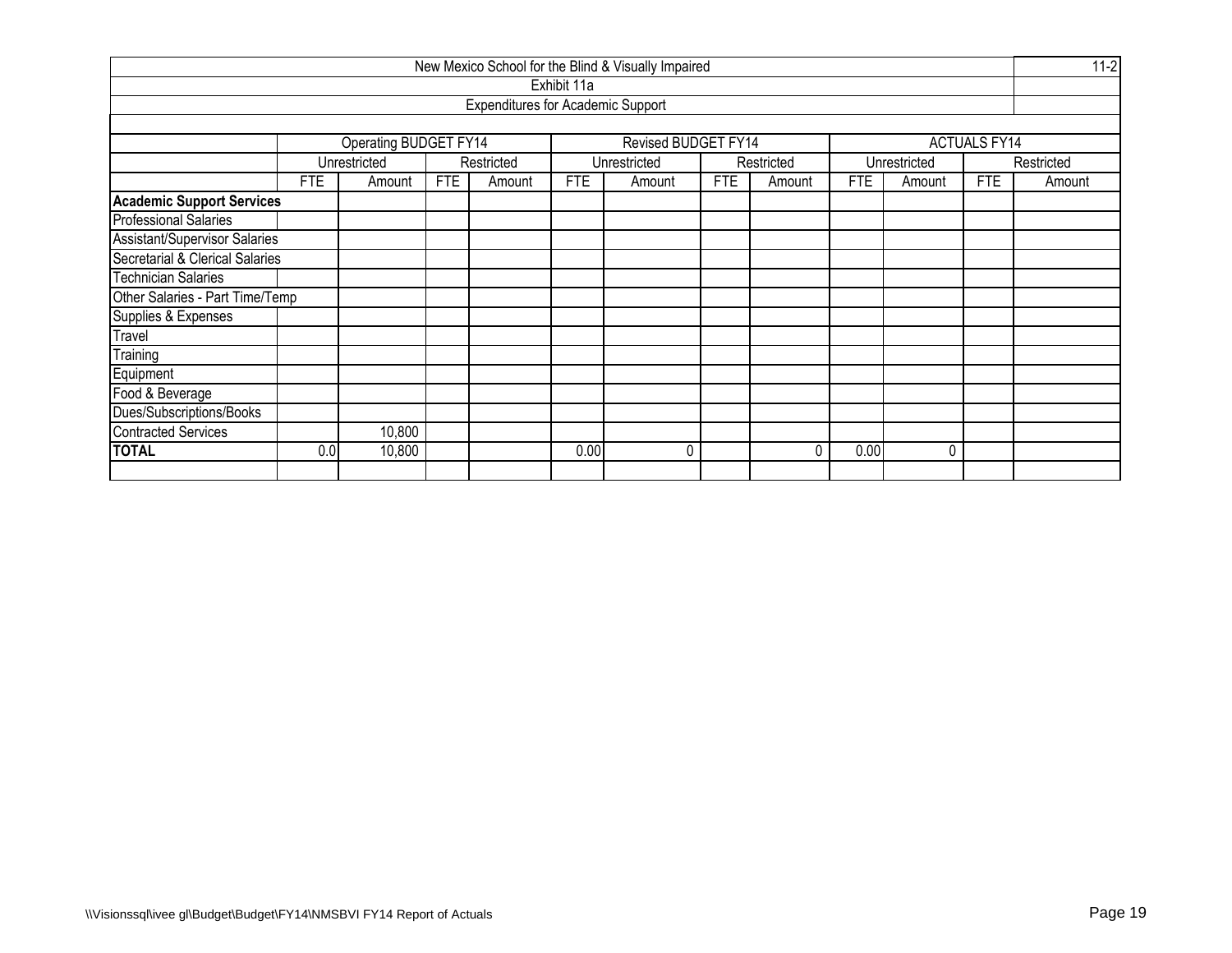| New Mexico School for the Blind & Visually Impaired |            |                         |            |                                          |             |                     |                  |              |      |              |                     |            |  |
|-----------------------------------------------------|------------|-------------------------|------------|------------------------------------------|-------------|---------------------|------------------|--------------|------|--------------|---------------------|------------|--|
|                                                     |            |                         |            |                                          | Exhibit 11a |                     |                  |              |      |              |                     |            |  |
|                                                     |            |                         |            | <b>Expenditures for Academic Support</b> |             |                     |                  |              |      |              |                     |            |  |
|                                                     |            |                         |            |                                          |             |                     |                  |              |      |              |                     |            |  |
|                                                     |            | Operating BUDGET FY14   |            |                                          |             | Revised BUDGET FY14 |                  |              |      |              | <b>ACTUALS FY14</b> |            |  |
|                                                     |            | Unrestricted            |            | Restricted                               |             | Unrestricted        |                  | Restricted   |      | Unrestricted |                     | Restricted |  |
|                                                     | <b>FTE</b> | Amount                  | <b>FTE</b> | Amount                                   | <b>FTE</b>  | Amount              | <b>FTE</b>       | Amount       | FTE  | Amount       | FTE                 | Amount     |  |
| <b>LIBRARY</b>                                      |            |                         |            |                                          |             |                     |                  |              |      |              |                     |            |  |
| <b>Professional Salaries</b>                        |            |                         |            |                                          |             |                     |                  |              |      |              |                     |            |  |
| <b>Assistant/Supervisor Salaries</b>                |            |                         |            |                                          |             |                     |                  |              |      |              |                     |            |  |
| Secretarial & Clerical Salaries                     |            |                         |            |                                          |             |                     |                  |              |      |              |                     |            |  |
| Technician Salaries                                 | 1.0        | 24,916                  |            |                                          | 1.0         | 24,599              |                  |              | 1.0  | 24,492       |                     |            |  |
| Other Salaries - Part Time/Temp                     |            |                         |            |                                          |             |                     |                  |              |      |              |                     |            |  |
| Supplies & Expenses                                 |            | 2,000<br>2,500<br>2,496 |            |                                          |             |                     |                  |              |      |              |                     |            |  |
| Travel                                              |            | 500                     |            |                                          |             |                     |                  |              |      |              |                     |            |  |
| Training                                            |            | 600                     |            |                                          |             |                     |                  |              |      |              |                     |            |  |
| Equipment                                           |            |                         |            |                                          |             |                     |                  |              |      |              |                     |            |  |
| Food & Beverage                                     |            |                         |            |                                          |             |                     |                  |              |      |              |                     |            |  |
| Dues/Subscriptions/Books                            |            | 15,000                  |            |                                          |             | 15,400              |                  |              |      | 15,531       |                     |            |  |
| <b>Contracted Services</b>                          |            |                         |            |                                          |             |                     |                  |              |      |              |                     |            |  |
| <b>Community Based Instruction</b>                  |            |                         |            |                                          |             | 200                 |                  |              |      | 71           |                     |            |  |
| <b>TOTAL</b>                                        | 1.00       | 43,016                  |            | $\Omega$                                 | 1.00        | 42,699              |                  | $\mathbf{0}$ | 1.00 | 42,591       |                     | $\Omega$   |  |
| <b>OUTREACH SERVICES</b>                            |            |                         |            |                                          |             |                     |                  |              |      |              |                     |            |  |
| <b>Professional Salaries</b>                        | 6.0        | 388,960                 |            |                                          | 6.0         | 300,632             |                  |              | 4.0  | 216,318      |                     |            |  |
| <b>Assistant/Supervisor Salaries</b>                |            |                         |            |                                          |             |                     |                  |              |      |              |                     |            |  |
| Secretarial & Clerical Salaries                     | 1.0        | 34,412                  |            |                                          | 1.0         | 18,724              |                  |              | 1.0  | 19,596       |                     |            |  |
| <b>Technician Salaries</b>                          |            |                         |            |                                          |             |                     |                  |              |      |              |                     |            |  |
| Other salaries - Part Time/Temp                     |            |                         |            |                                          |             |                     |                  |              |      |              |                     |            |  |
| Supplies & Expenses                                 |            | 5,000                   |            |                                          |             | 3,000               |                  | 6,790        |      | 3,409        |                     | 2,808      |  |
| Travel                                              |            | 17,000                  |            |                                          |             | 17,000              |                  |              |      | 22,768       |                     |            |  |
| Training                                            |            | 2,000                   |            |                                          |             | 7,000               |                  |              |      | 4,907        |                     |            |  |
| Equipment                                           |            |                         |            |                                          |             |                     |                  |              |      |              |                     |            |  |
| Food & Beverage                                     |            | 3,000                   |            |                                          |             | 1,500               |                  |              |      | 180          |                     |            |  |
| Dues/Subscriptions/Books                            |            | 300                     |            |                                          |             |                     |                  |              |      |              |                     |            |  |
| <b>Contracted Services</b>                          |            | 28,000                  |            |                                          |             | 5,599               |                  |              |      | 4,026        |                     |            |  |
| Field Trips                                         |            |                         |            |                                          |             |                     |                  |              |      |              |                     |            |  |
| <b>TOTAL</b>                                        | 7.0        | 478,672                 | 0.0        | 0                                        | 7.0         | 353,455             | $\overline{0.0}$ | 6,790        | 5.0  | 271,205      | 0.0                 | 2,808      |  |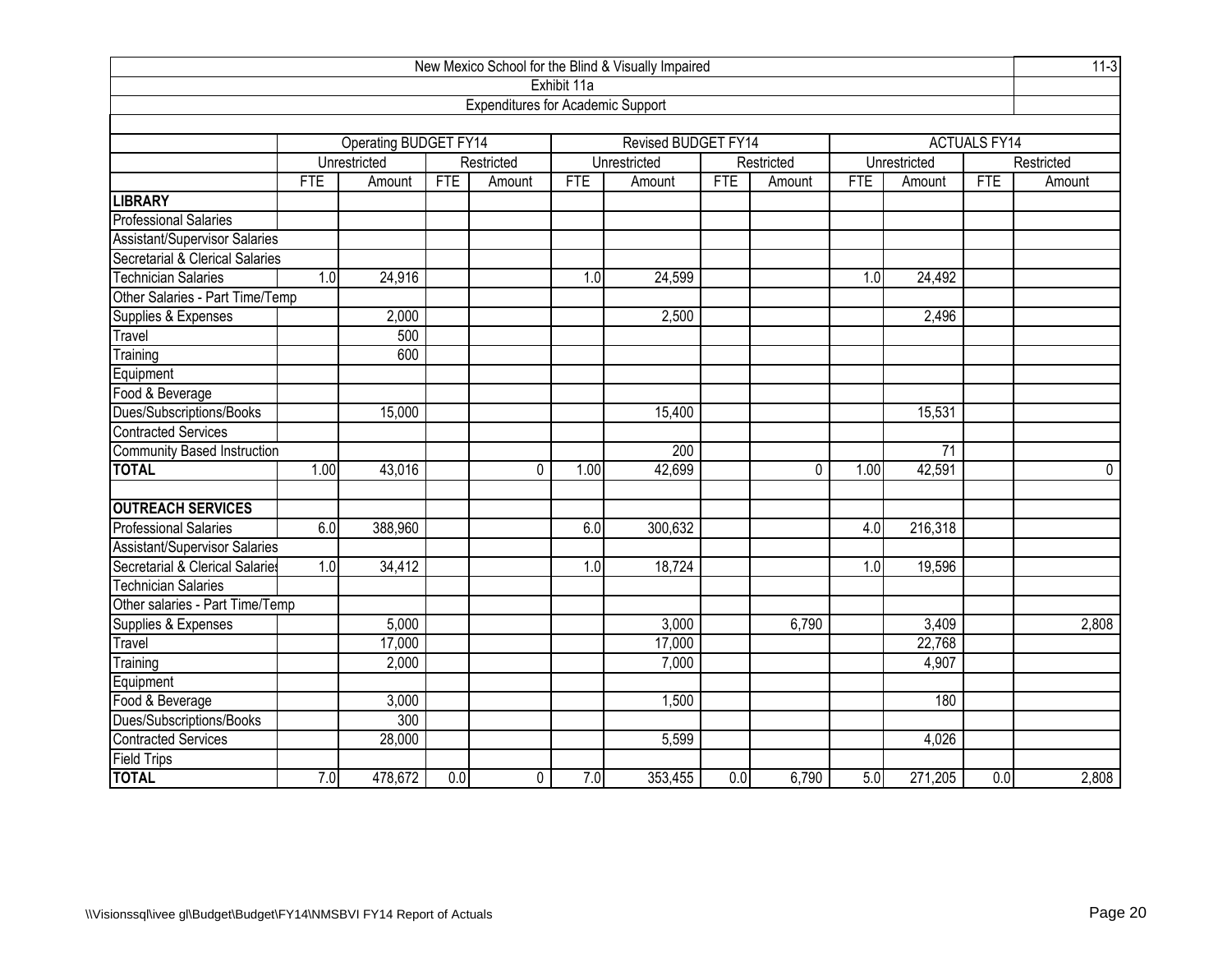|                                      |                                    |                              |  |                                          |             | New Mexico School for the Blind & Visually Impaired |            |            |            |              |                     | $11 - 4$   |  |
|--------------------------------------|------------------------------------|------------------------------|--|------------------------------------------|-------------|-----------------------------------------------------|------------|------------|------------|--------------|---------------------|------------|--|
|                                      |                                    |                              |  |                                          | Exhibit 11a |                                                     |            |            |            |              |                     |            |  |
|                                      |                                    |                              |  | <b>Expenditures for Academic Support</b> |             |                                                     |            |            |            |              |                     |            |  |
|                                      |                                    |                              |  |                                          |             |                                                     |            |            |            |              |                     |            |  |
|                                      |                                    | <b>Operating BUDGET FY14</b> |  |                                          |             | Revised BUDGET FY14                                 |            |            |            |              | <b>ACTUALS FY14</b> |            |  |
|                                      |                                    | Unrestricted                 |  | Restricted                               |             | Unrestricted                                        |            | Restricted |            | Unrestricted |                     | Restricted |  |
|                                      | <b>FTE</b><br><b>FTE</b><br>Amount |                              |  |                                          |             | Amount                                              | <b>FTE</b> | Amount     | <b>FTE</b> | Amount       | <b>FTE</b>          | Amount     |  |
| <b>Lending Library</b>               |                                    |                              |  |                                          |             |                                                     |            |            |            |              |                     |            |  |
| <b>Professional Salaries</b>         |                                    |                              |  |                                          |             |                                                     |            |            |            |              |                     |            |  |
| <b>Assistant/Supervisor Salaries</b> |                                    |                              |  |                                          |             |                                                     |            |            |            |              |                     |            |  |
| Secretarial & Clerical Salaries      |                                    |                              |  |                                          |             |                                                     |            |            |            |              |                     |            |  |
| <b>Technician Salaries</b>           |                                    |                              |  |                                          |             |                                                     |            |            |            |              |                     |            |  |
| Other Salaries - Part Time/Temp      |                                    |                              |  |                                          |             |                                                     |            |            |            |              |                     |            |  |
| Supplies & Expenses                  |                                    |                              |  |                                          |             |                                                     |            |            |            |              |                     |            |  |
| Travel                               |                                    |                              |  |                                          |             |                                                     |            |            |            |              |                     |            |  |
| Training                             |                                    |                              |  |                                          |             |                                                     |            |            |            |              |                     |            |  |
| Equipment                            |                                    |                              |  |                                          |             |                                                     |            |            |            |              |                     |            |  |
| Food & Beverage                      |                                    |                              |  |                                          |             |                                                     |            |            |            |              |                     |            |  |
| Dues/Subscriptions/Books             |                                    |                              |  |                                          |             |                                                     |            |            |            |              |                     |            |  |
| <b>Contracted Services</b>           |                                    |                              |  |                                          |             |                                                     |            |            |            |              |                     |            |  |
| <b>TOTAL</b>                         | 0.0                                | 0                            |  |                                          | 0.00        | 0                                                   |            | 0          | 0.00       | 0            |                     |            |  |
|                                      |                                    |                              |  |                                          |             |                                                     |            |            |            |              |                     |            |  |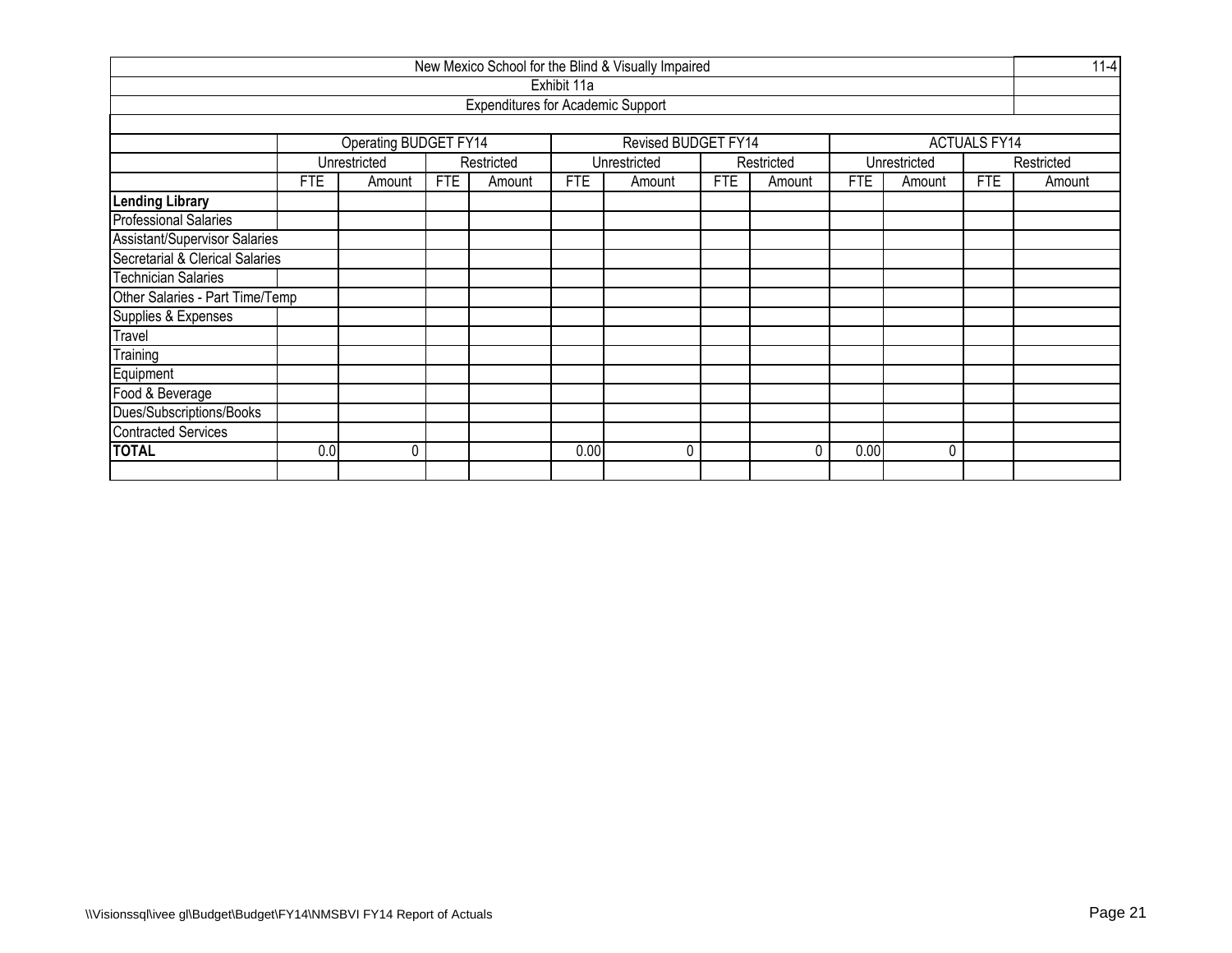|                                      |            |                              | New Mexico School for the Blind & Visually Impaired |                                          |             |                            |            |            |            |              |                     |            |  |  |  |  |
|--------------------------------------|------------|------------------------------|-----------------------------------------------------|------------------------------------------|-------------|----------------------------|------------|------------|------------|--------------|---------------------|------------|--|--|--|--|
|                                      |            |                              |                                                     |                                          | Exhibit 11a |                            |            |            |            |              |                     |            |  |  |  |  |
|                                      |            |                              |                                                     | <b>Expenditures for Academic Support</b> |             |                            |            |            |            |              |                     |            |  |  |  |  |
|                                      |            |                              |                                                     |                                          |             |                            |            |            |            |              |                     |            |  |  |  |  |
|                                      |            | <b>Operating BUDGET FY14</b> |                                                     |                                          |             | <b>Revised BUDGET FY14</b> |            |            |            |              | <b>ACTUALS FY14</b> |            |  |  |  |  |
|                                      |            | Unrestricted                 |                                                     | Restricted                               |             | Unrestricted               |            | Restricted |            | Unrestricted |                     | Restricted |  |  |  |  |
|                                      | <b>FTE</b> | Amount                       | <b>FTE</b>                                          | Amount                                   | FTE         | Amount                     | <b>FTE</b> | Amount     | <b>FTE</b> | Amount       | <b>FTE</b>          | Amount     |  |  |  |  |
| <b>LOW VISION CLINIC</b>             |            |                              |                                                     |                                          |             |                            |            |            |            |              |                     |            |  |  |  |  |
| <b>Professional Salaries</b>         | 1.00       | 62,408                       |                                                     |                                          | 2.00        | 110,926                    |            |            | 3.00       | 110,926      |                     |            |  |  |  |  |
| Assistant/Supervisor Salaries        |            |                              |                                                     |                                          |             |                            |            |            |            |              |                     |            |  |  |  |  |
| Secretarial & Clerical Salaries      |            |                              |                                                     |                                          |             |                            |            |            |            |              |                     |            |  |  |  |  |
| <b>Technician Salaries</b>           |            |                              |                                                     |                                          |             |                            |            |            |            |              |                     |            |  |  |  |  |
| Other Salaries - Part Time/Temp      |            |                              |                                                     |                                          |             |                            |            |            |            |              |                     |            |  |  |  |  |
| Supplies & Expenses                  |            | 5,000                        |                                                     |                                          |             | 2,500                      |            |            |            | 1,077        |                     |            |  |  |  |  |
| Travel                               |            | 6,500                        |                                                     |                                          |             | 6,500                      |            |            |            | 3,967        |                     |            |  |  |  |  |
| 1,200<br>1,200<br>Training           |            |                              |                                                     |                                          |             |                            |            |            |            | 119          |                     |            |  |  |  |  |
| Equipment                            |            |                              |                                                     |                                          |             |                            |            |            |            |              |                     |            |  |  |  |  |
| Food & Beverage                      |            | 350                          |                                                     |                                          |             | 350                        |            |            |            |              |                     |            |  |  |  |  |
| Dues/Subscriptions/Books             |            | 200                          |                                                     |                                          |             | 200                        |            |            |            |              |                     |            |  |  |  |  |
| <b>Contracted Services</b>           |            | 22,500                       |                                                     |                                          |             | 25,000                     |            |            |            | 23,042       |                     |            |  |  |  |  |
| <b>TOTAL</b>                         | 1.0        | 98,158                       |                                                     |                                          | 2.00        | 146,676                    |            | 0          | 3.00       | 139,130      |                     |            |  |  |  |  |
|                                      |            |                              |                                                     |                                          |             |                            |            |            |            |              |                     |            |  |  |  |  |
| <b>FAMILY INFANT TODDLER PROGRAM</b> |            |                              |                                                     |                                          |             |                            |            |            |            |              |                     |            |  |  |  |  |
| <b>Professional Salaries</b>         | 13.0       | 830,455                      | 5.0                                                 | 278,893                                  | 13.0        | 858,679                    | 5.0        | 268,838    | 13.0       | 875,402      | 5.0                 | 214,531    |  |  |  |  |
| Assistant/Supervisor Salaries        |            |                              |                                                     |                                          |             |                            |            |            |            |              |                     |            |  |  |  |  |
| Secretarial & Clerical Salaries      |            |                              | 1.0                                                 | 42,689                                   |             |                            | 1.0        | 42,689     |            |              | 1.0                 | 42,568     |  |  |  |  |
| <b>Technician Salaries</b>           |            |                              |                                                     |                                          |             |                            |            |            |            |              |                     |            |  |  |  |  |
| Other salaries - Part Time/Temp      |            |                              |                                                     |                                          |             |                            |            |            |            |              |                     |            |  |  |  |  |
| Supplies & Expenses                  |            | 25,000                       |                                                     | 6,000                                    |             | 25,000                     |            | 14,855     |            | 22,145       |                     |            |  |  |  |  |
| Travel                               |            | 50,000                       |                                                     | 11,500                                   |             | 50,000                     |            | 4,056      |            | 34,573       |                     |            |  |  |  |  |
| Training                             |            | 12,000                       |                                                     | 500                                      |             | 12,000                     |            | 2,500      |            | 5,388        |                     |            |  |  |  |  |
| <b>Community Based Instruction</b>   |            |                              | 4,000                                               |                                          |             |                            | 1,997      |            |            |              |                     |            |  |  |  |  |
| Equipment                            |            |                              |                                                     |                                          |             |                            |            | 1,996      |            |              |                     |            |  |  |  |  |
| Field Trips                          |            | 4,000                        |                                                     |                                          |             |                            |            |            |            |              |                     |            |  |  |  |  |
| Food & Beverage                      |            | 1,650                        |                                                     |                                          |             | 1,650                      |            | 400        |            | 735          |                     |            |  |  |  |  |
| Dues/Subscriptions/Books             |            | 3,500                        |                                                     |                                          |             | 3,500                      |            |            |            | 2,649        |                     |            |  |  |  |  |
| <b>Contracted Services</b>           |            | 5,000                        |                                                     |                                          |             | 5,000                      |            | 600        |            | 3,086        |                     |            |  |  |  |  |
| <b>TOTAL</b>                         | 13.0       | 931,605                      | 6.0                                                 | 339,582                                  | 13.0        | 959,829                    | 6.0        | 335,934    | 13.0       | 945,974      | 6.0                 | 257,099    |  |  |  |  |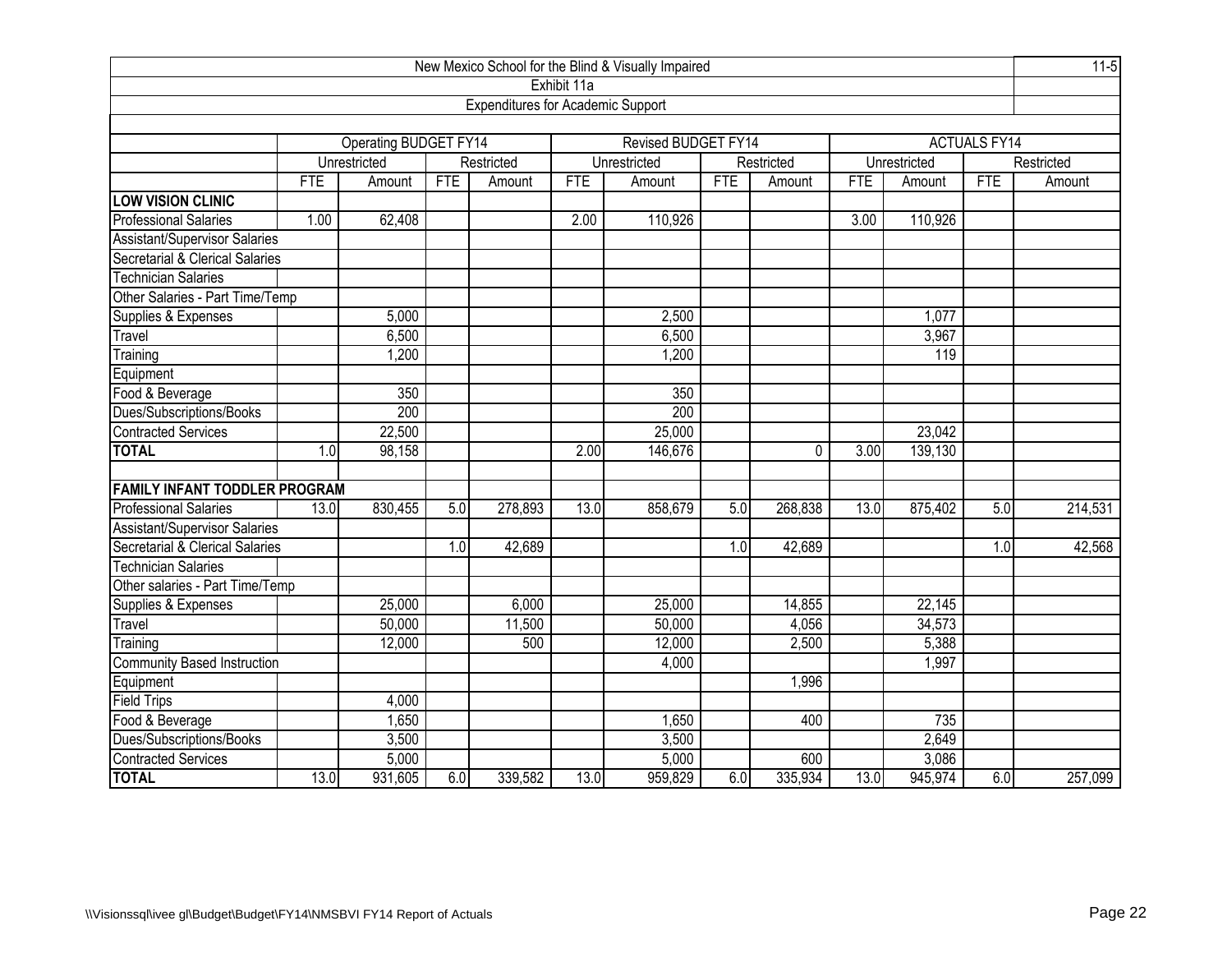| New Mexico School for the Blind & Visually Impaired |                         |                              |     |                                          |             |                     |            |            |            |              |                     |            |  |
|-----------------------------------------------------|-------------------------|------------------------------|-----|------------------------------------------|-------------|---------------------|------------|------------|------------|--------------|---------------------|------------|--|
|                                                     |                         |                              |     |                                          | Exhibit 11a |                     |            |            |            |              |                     |            |  |
|                                                     |                         |                              |     | <b>Expenditures for Academic Support</b> |             |                     |            |            |            |              |                     |            |  |
|                                                     |                         |                              |     |                                          |             |                     |            |            |            |              |                     |            |  |
|                                                     |                         | <b>Operating BUDGET FY14</b> |     |                                          |             | Revised BUDGET FY14 |            |            |            |              | <b>ACTUALS FY14</b> |            |  |
|                                                     |                         | Unrestricted                 |     | Restricted                               |             | Unrestricted        |            | Restricted |            | Unrestricted |                     | Restricted |  |
|                                                     | <b>FTE</b>              | Amount                       | FTE | Amount                                   | <b>FTE</b>  | Amount              | <b>FTE</b> | Amount     | <b>FTE</b> | Amount       | <b>FTE</b>          | Amount     |  |
| <b>RELATED SERVICES</b>                             |                         |                              |     |                                          |             |                     |            |            |            |              |                     |            |  |
| <b>Professional Salaries</b>                        | 5.0                     | 305,715                      |     |                                          | 5.0         | 316,848             |            |            | 5.0        | 317,581      |                     |            |  |
| <b>Assistant/Supervisor Salaries</b>                |                         |                              |     |                                          |             |                     |            |            |            |              |                     |            |  |
| Secretarial & Clerical Salaries                     |                         |                              |     |                                          |             |                     |            |            |            |              |                     |            |  |
| <b>Technician Salaries</b>                          |                         |                              |     |                                          |             |                     |            |            |            |              |                     |            |  |
| Other Salaries - Part Time/Temp                     |                         |                              |     |                                          |             |                     |            |            |            |              |                     |            |  |
| Supplies & Expenses                                 |                         | 4,200                        |     |                                          |             | 2,215               |            |            |            | 2,290        |                     |            |  |
| Travel                                              | 3,000<br>3,000<br>3,066 |                              |     |                                          |             |                     |            |            |            |              |                     |            |  |
| Training                                            | 2,500<br>3,000<br>2,877 |                              |     |                                          |             |                     |            |            |            |              |                     |            |  |
| Equipment                                           |                         |                              |     |                                          |             |                     |            |            |            |              |                     |            |  |
| Food & Beverage                                     |                         | 200                          |     |                                          |             | 200                 |            |            |            | 79           |                     |            |  |
| Dues/Subscriptions/Books                            |                         |                              |     |                                          |             |                     |            |            |            |              |                     |            |  |
| Community Based Instruction                         |                         |                              |     |                                          |             | 9,145               |            |            |            | 8,547        |                     |            |  |
| <b>Field Trips</b>                                  |                         | 9,145                        |     |                                          |             |                     |            |            |            |              |                     |            |  |
| <b>TOTAL</b>                                        | 5.0                     | 324,760                      |     | $\Omega$                                 | 5.0         | 334,409             |            | 0          | 5.0        | 334,441      |                     | 0          |  |
| <b>RESOURCE CENTER</b>                              |                         |                              |     |                                          |             |                     |            |            |            |              |                     |            |  |
| <b>Professional Salaries</b>                        |                         |                              |     |                                          |             |                     |            |            |            | 3,386        |                     |            |  |
| <b>Assistant/Supervisor Salaries</b>                |                         |                              |     |                                          |             |                     |            |            |            |              |                     |            |  |
| Secretarial & Clerical Salaries                     |                         |                              |     |                                          |             |                     |            |            |            |              |                     |            |  |
| <b>Technician Salaries</b>                          | 5.0                     | 172,849                      |     |                                          | 5.0         | 172,770             |            |            | 6.0        | 175,337      |                     |            |  |
| Other Salaries - Part Time/Temp                     |                         |                              |     |                                          |             |                     |            |            |            |              |                     |            |  |
| Supplies & Expenses                                 |                         | 8,127                        |     |                                          |             | 8,127               |            |            |            | 4,885        |                     |            |  |
| Travel                                              |                         | 2,000                        |     |                                          |             | 500                 |            |            |            |              |                     |            |  |
| Training                                            |                         | 2,000                        |     |                                          |             |                     |            |            |            |              |                     |            |  |
| Equipment                                           |                         |                              |     |                                          |             |                     |            |            |            |              |                     |            |  |
| Food & Beverage                                     |                         |                              |     |                                          |             |                     |            |            |            |              |                     |            |  |
| Dues/Subscriptions/Books                            |                         | 700                          |     |                                          |             | 700                 |            |            |            | 1,497        |                     |            |  |
| Contracted Services                                 |                         | 3,254                        |     |                                          |             | 7,007               |            |            |            | 2,507        |                     |            |  |
| <b>TOTAL</b>                                        | 5.0                     | 188,930                      |     | $\mathbf 0$                              | 5.0         | 189,104             |            | 0          | 6.0        | 187,612      |                     | 0          |  |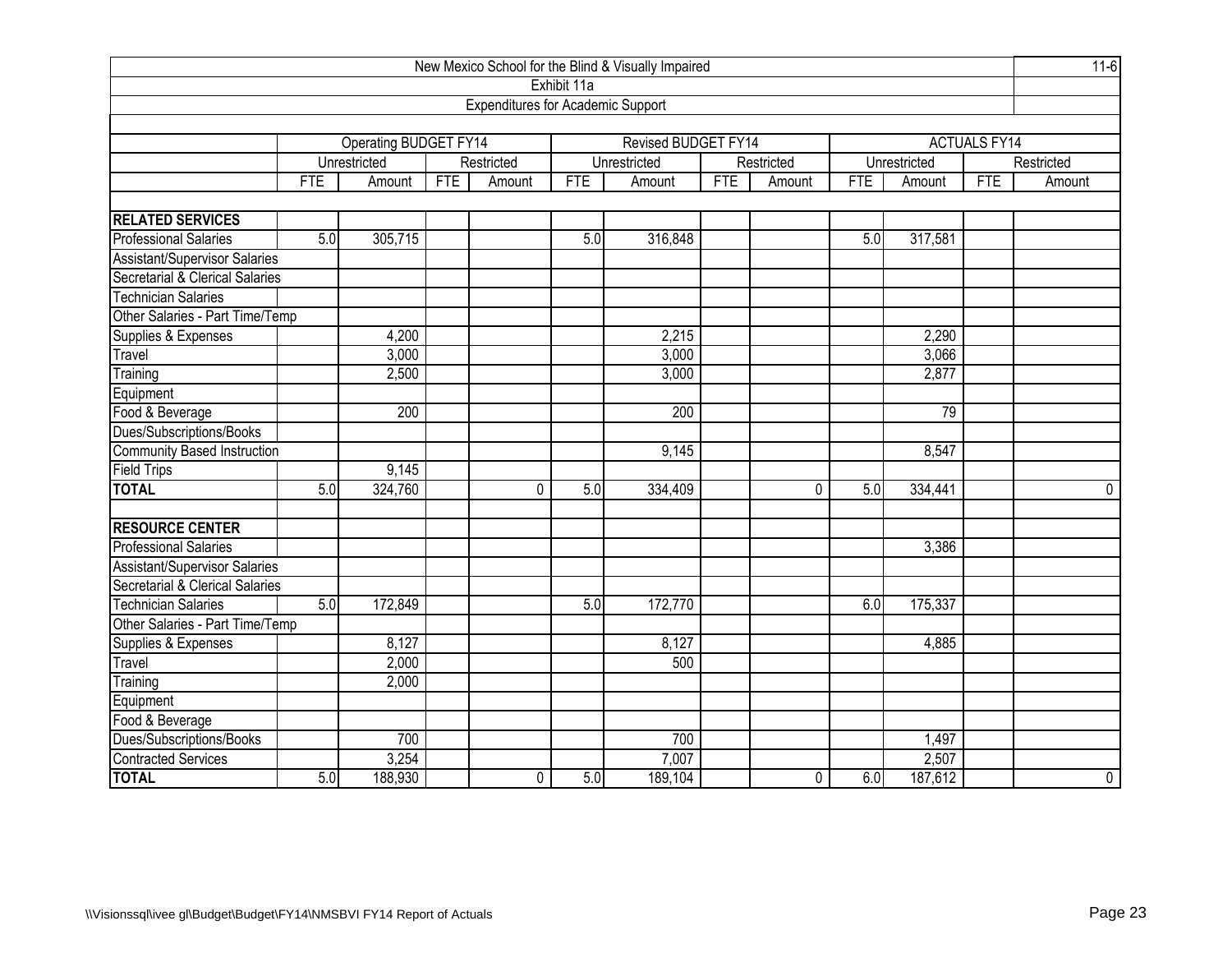|                                    |                                                                                          |                                                                                              |            |                                          |             | New Mexico School for the Blind & Visually Impaired |                  |            |            |                |                     | $11 - 7$       |
|------------------------------------|------------------------------------------------------------------------------------------|----------------------------------------------------------------------------------------------|------------|------------------------------------------|-------------|-----------------------------------------------------|------------------|------------|------------|----------------|---------------------|----------------|
|                                    |                                                                                          |                                                                                              |            |                                          | Exhibit 11a |                                                     |                  |            |            |                |                     |                |
|                                    |                                                                                          |                                                                                              |            | <b>Expenditures for Academic Support</b> |             |                                                     |                  |            |            |                |                     |                |
|                                    |                                                                                          |                                                                                              |            |                                          |             |                                                     |                  |            |            |                |                     |                |
|                                    |                                                                                          | Operating BUDGET FY14                                                                        |            |                                          |             | <b>Revised BUDGET FY14</b>                          |                  |            |            |                | <b>ACTUALS FY14</b> |                |
|                                    |                                                                                          | Unrestricted                                                                                 |            | Restricted                               |             | Unrestricted                                        |                  | Restricted |            | Unrestricted   |                     | Restricted     |
|                                    | <b>FTE</b>                                                                               | Amount                                                                                       | <b>FTE</b> | Amount                                   | <b>FTE</b>  | Amount                                              | <b>FTE</b>       | Amount     | <b>FTE</b> | Amount         | <b>FTE</b>          | Amount         |
|                                    |                                                                                          |                                                                                              |            |                                          |             |                                                     |                  |            |            |                |                     |                |
| <b>DETAILS</b>                     |                                                                                          |                                                                                              |            |                                          |             |                                                     |                  |            |            |                |                     |                |
| <b>Professional Salaries</b>       | 25.0                                                                                     | 26.0<br>,587,537<br>5.0<br>278,893<br>1,587,085<br>5.0<br>268,838<br>25.0<br>,523,613<br>5.0 |            |                                          |             |                                                     |                  |            |            |                |                     | 214,531        |
| Assistant/Supervisor Salaries      | 0.0<br>0.0<br>0.0<br>0.0<br>0.0<br>0.0<br>0                                              |                                                                                              |            |                                          |             |                                                     |                  |            |            | 0              |                     |                |
| Secretarial & Clerical Salaries    | 42,689<br>1.0<br>18,724<br>42,689<br>19,596<br>1.0<br>34,412<br>1.0<br>1.0<br>1.0<br>1.0 |                                                                                              |            |                                          |             |                                                     |                  |            |            | 42,568         |                     |                |
| <b>Technician Salaries</b>         | 6.0                                                                                      | 197,764                                                                                      | 0.0        |                                          | 6.0         | 197,370                                             | 0.0              |            | 7.0        | 199,829        | 0.0                 | 0              |
| Other Salaries - Part Time/Te      | $\overline{0.0}$                                                                         |                                                                                              | 0.0        |                                          | 0.0         |                                                     | 0.0              |            | 0.0        |                | $\overline{0.0}$    | $\overline{0}$ |
| Supplies & Expenses                | 0.0                                                                                      | 49,327                                                                                       | 0.0        | 6,000                                    | 0.0         | 43,342                                              | 0.0              | 21,645     | 0.0        | 36,302         | 0.0                 | 2,808          |
| Travel                             | $\overline{0}$                                                                           | 79,000                                                                                       | 0.0        | 11,500                                   | 0.0         | 77,000                                              | $\overline{0.0}$ | 4,056      | 0.0        | 64,373         | $\overline{0.0}$    | $\overline{0}$ |
| Training                           | 0.0                                                                                      | 20,300                                                                                       | 0.0        | 500                                      | 0.0         | 23,200                                              | 0.0              | 2,500      | 0.0        | 13,291         | $\overline{0.0}$    | $\overline{0}$ |
| Equipment                          | 0.0                                                                                      |                                                                                              | 0.0        |                                          | 0.0         |                                                     | 0.0              |            | 0.0        |                | 0.0                 | $\overline{0}$ |
| Food & Beverage                    | 0.0                                                                                      | 5,200                                                                                        | 0.0        |                                          | 0.0         | 3,700                                               | 0.0              | 400        | 0.0        | 993            | $\overline{0.0}$    | $\overline{0}$ |
| Dues/Subscriptions/Books           | 0.0<br>0.0<br>0.0<br>0.0<br>19,700<br>0.0 <sub>l</sub><br>19,800<br>0.0<br>19,678<br>Ŋ   |                                                                                              |            |                                          |             |                                                     |                  |            |            | $\overline{0}$ |                     |                |
| Field Trips                        | 0.0                                                                                      | 13,145                                                                                       | 0.0        |                                          | 0.0         |                                                     | 0.0              |            | 0.0        |                | 0.0                 | $\overline{0}$ |
| <b>Contracted Services</b>         | 0.0<br>0.0<br>600<br>0.0<br>0.0<br>0.0<br>42,606<br>32,661<br>0.0<br>69,554              |                                                                                              |            |                                          |             |                                                     |                  |            |            | $\overline{0}$ |                     |                |
| <b>Community Based Instruction</b> | 0.0                                                                                      |                                                                                              | 0.0        | n                                        | 0.0         | 13,345                                              | 0.0              |            | 0.0        | 10,616         | 0.0                 | $\overline{0}$ |
| <b>TOTAL</b>                       | 32.0                                                                                     | 2,075,939                                                                                    | 6.0        | 339,582                                  | 33.0        | 2,026,172                                           | 6.0              | 340,728    | 33.0       | ,920,952       | 6.0                 | 259,907        |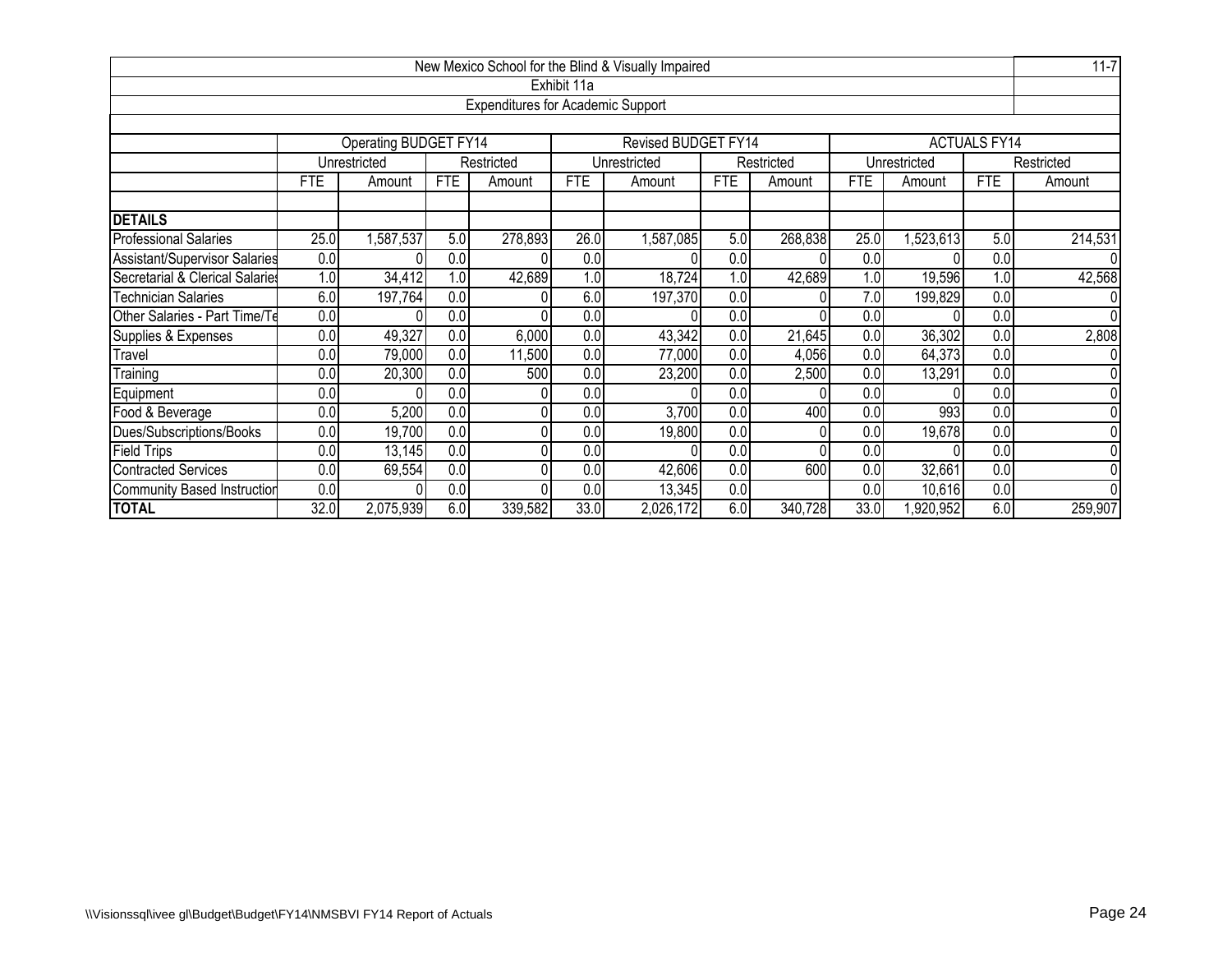| New Mexico School for the Blind & Visually Impaired<br>Exhibit 12 |                              |                                         |                     |                |              |                     |  |  |  |  |  |
|-------------------------------------------------------------------|------------------------------|-----------------------------------------|---------------------|----------------|--------------|---------------------|--|--|--|--|--|
|                                                                   |                              | <b>Expenditures for Student Support</b> |                     |                |              |                     |  |  |  |  |  |
|                                                                   |                              |                                         |                     |                |              |                     |  |  |  |  |  |
|                                                                   | <b>Operating BUDGET FY14</b> |                                         | Revised BUDGET FY14 |                |              | <b>ACTUALS FY14</b> |  |  |  |  |  |
|                                                                   | Unrestricted                 | Restricted                              | Unrestricted        | Restricted     | Unrestricted | Restricted          |  |  |  |  |  |
| <b>STUDENT SUPPORT</b>                                            |                              |                                         |                     |                |              |                     |  |  |  |  |  |
| <b>Residential Life</b>                                           | 365,631                      |                                         | 478,296             |                | 344,225      |                     |  |  |  |  |  |
| <b>Athletics</b>                                                  | 30,246                       |                                         | 14,727              |                | 12,052       |                     |  |  |  |  |  |
|                                                                   |                              |                                         |                     |                |              |                     |  |  |  |  |  |
| <b>Health Services</b>                                            | 402,942                      | 50,840                                  | 179,745             | 163,254        | 197,519      | 149,504             |  |  |  |  |  |
| Food Service                                                      | 272,877                      | 10,000                                  | 266,841             | 17,400         | 235,417      | 17,400              |  |  |  |  |  |
| <b>Student Transportation</b>                                     | 358,079                      | $\mathbf 0$                             | 308,070             | 0              | 279,808      |                     |  |  |  |  |  |
| <b>Mental Health</b>                                              | 49,999                       | $\mathbf{0}$                            | 47,932              | $\overline{0}$ | 32,288       |                     |  |  |  |  |  |
| <b>TOTAL</b>                                                      | 1,479,775                    | 60,840                                  | 1,295,611           | 180,654        | 1,101,309    | 166,903             |  |  |  |  |  |
| <b>Fringe Benefits</b>                                            | 525,943                      | 7,160                                   | 471,738             | 59,746         | 411,352      | 71,203              |  |  |  |  |  |
| <b>GRAND TOTAL EXPENDITURES</b>                                   | 2,005,718                    | 68,000                                  | 1,767,350           | 240,400        | 1,512,661    | 238,106             |  |  |  |  |  |
| <b>FOR STUDENT SUPPORT</b>                                        |                              |                                         |                     |                |              |                     |  |  |  |  |  |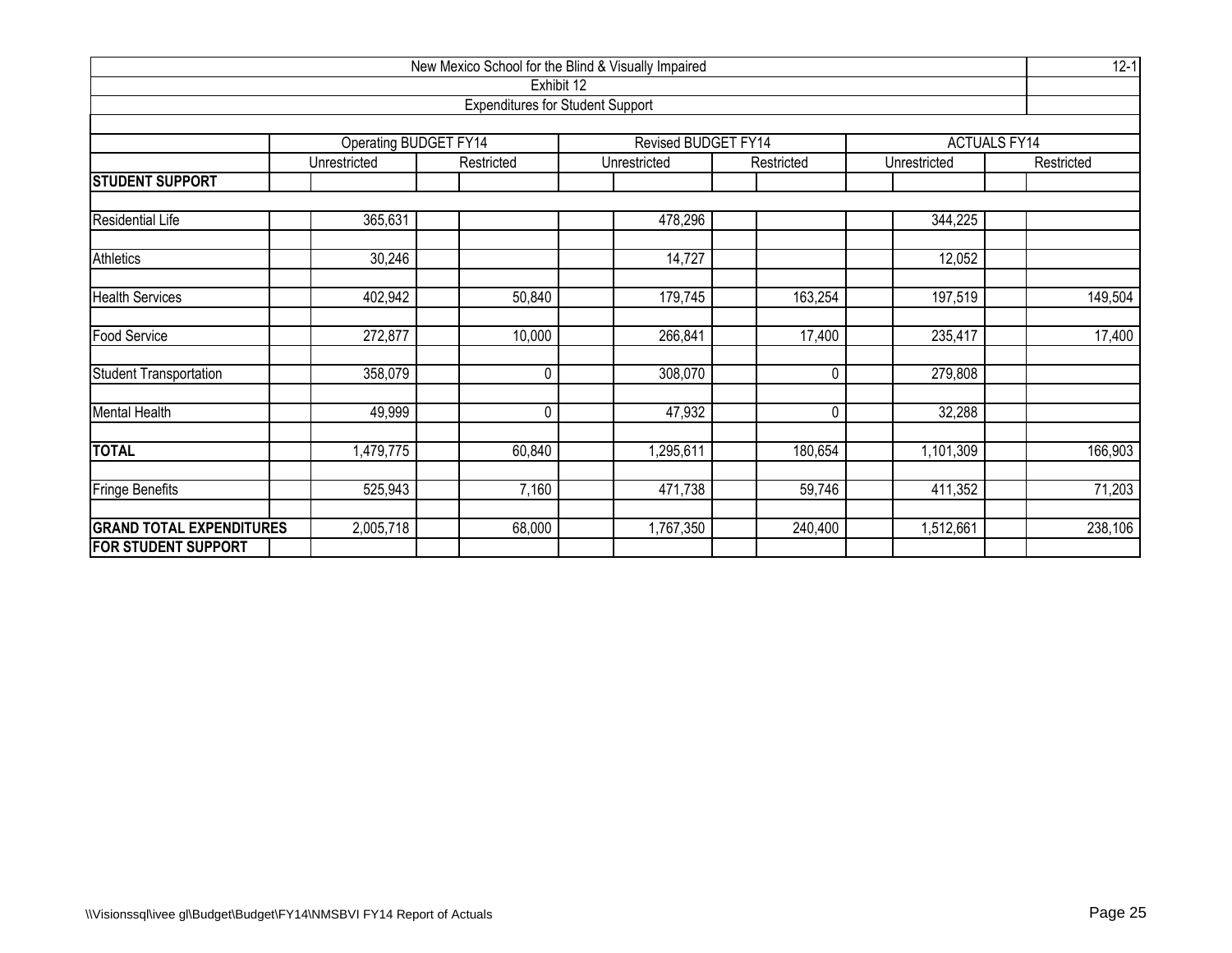| New Mexico School for the Blind & Visually Impaired |            |                                                 |     |                                         |            |                     |            |            |       |              |                     |            |  |
|-----------------------------------------------------|------------|-------------------------------------------------|-----|-----------------------------------------|------------|---------------------|------------|------------|-------|--------------|---------------------|------------|--|
|                                                     |            |                                                 |     |                                         | Exhibit 12 |                     |            |            |       |              |                     |            |  |
|                                                     |            |                                                 |     | <b>Expenditures for Student Support</b> |            |                     |            |            |       |              |                     |            |  |
|                                                     |            |                                                 |     |                                         |            |                     |            |            |       |              |                     |            |  |
|                                                     |            | Operating BUDGET FY14                           |     |                                         |            | Revised BUDGET FY14 |            |            |       |              | <b>ACTUALS FY14</b> |            |  |
|                                                     |            | Unrestricted                                    |     | Restricted                              |            | Unrestricted        |            | Restricted |       | Unrestricted |                     | Restricted |  |
|                                                     | <b>FTE</b> | Amount                                          | FTE | Amount                                  | <b>FTE</b> | Amount              | <b>FTE</b> | Amount     | FTE   | Amount       | <b>FTE</b>          | Amount     |  |
| <b>Residential Life</b>                             |            |                                                 |     |                                         |            |                     |            |            |       |              |                     |            |  |
| <b>Professional Salaries</b>                        | 1.00       | 35,123<br>1.00<br>161,371<br>1.00<br>38,672     |     |                                         |            |                     |            |            |       |              |                     |            |  |
| Assistant/Supervisor Salaries                       |            |                                                 |     |                                         |            |                     |            |            |       |              |                     |            |  |
| Secretarial / Clerical Salaries                     |            |                                                 |     |                                         |            |                     |            |            |       |              |                     |            |  |
| <b>Technician Salaries</b>                          | 10.00      | 10.00<br>260,376<br>268,981<br>10.00<br>255,999 |     |                                         |            |                     |            |            |       |              |                     |            |  |
| Other Salaries - Part Time/Tem                      | 1.50       | 36,929                                          |     |                                         | 1.50       | 32,450              |            |            | .50   | 30,941       |                     |            |  |
| Supplies & Expenses                                 |            | 9,398                                           |     |                                         |            | 11,873              |            |            |       | 10,744       |                     |            |  |
| Training                                            |            |                                                 |     |                                         |            |                     |            |            |       |              |                     |            |  |
| <b>Community Based Instruction</b>                  |            | 10,500                                          |     |                                         |            | 10,500              |            |            |       | 6,778        |                     |            |  |
| Equipment                                           |            |                                                 |     |                                         |            |                     |            |            |       |              |                     |            |  |
| Food & Beverage                                     |            | 3,500                                           |     |                                         |            | 500                 |            |            |       | 130          |                     |            |  |
| Dues/Subscriptions/Books                            |            | 250<br>250                                      |     |                                         |            |                     |            |            |       |              |                     |            |  |
| <b>Contracted Services</b>                          |            | 950                                             |     |                                         |            | 975                 |            |            |       | 961          |                     |            |  |
| <b>Field Trips</b>                                  |            |                                                 |     |                                         |            |                     |            |            |       |              |                     |            |  |
| <b>TOTAL</b>                                        | 12.5       | 365,631                                         |     |                                         | 12.5       | 478,296             |            | 0          | 12.50 | 344,225      |                     |            |  |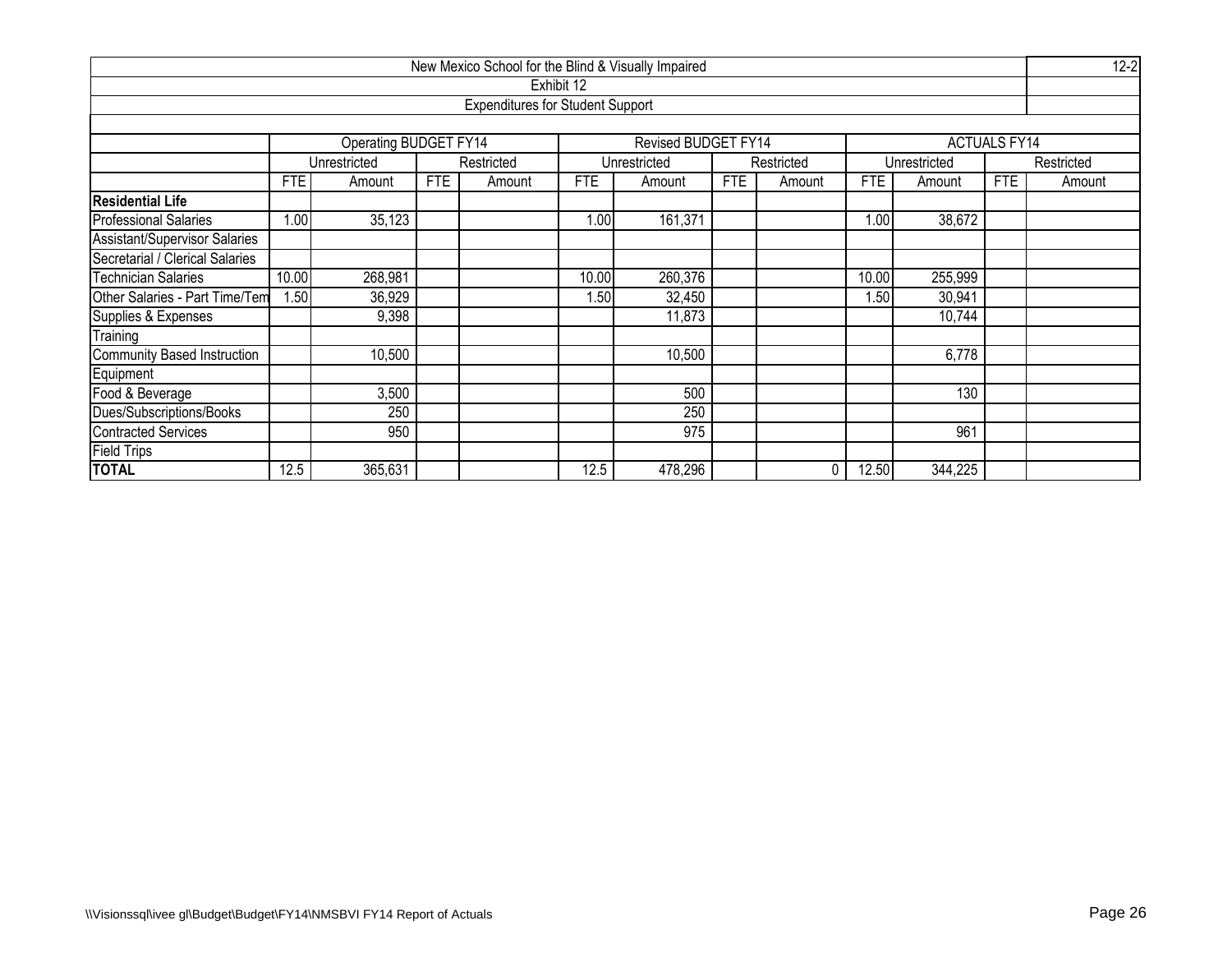| New Mexico School for the Blind & Visually Impaired |            |                               |            |                                         |            |                     |            |            |            |              |                     | $12-3$     |  |
|-----------------------------------------------------|------------|-------------------------------|------------|-----------------------------------------|------------|---------------------|------------|------------|------------|--------------|---------------------|------------|--|
|                                                     |            |                               |            |                                         | Exhibit 12 |                     |            |            |            |              |                     |            |  |
|                                                     |            |                               |            | <b>Expenditures for Student Support</b> |            |                     |            |            |            |              |                     |            |  |
|                                                     |            |                               |            |                                         |            |                     |            |            |            |              |                     |            |  |
|                                                     |            | Operating BUDGET FY14         |            |                                         |            | Revised BUDGET FY14 |            |            |            |              | <b>ACTUALS FY14</b> |            |  |
|                                                     |            | Unrestricted                  |            | Restricted                              |            | Unrestricted        |            | Restricted |            | Unrestricted |                     | Restricted |  |
|                                                     | <b>FTE</b> | Amount                        | <b>FTE</b> | Amount                                  | <b>FTE</b> | Amount              | <b>FTE</b> | Amount     | <b>FTE</b> | Amount       | <b>FTE</b>          | Amount     |  |
| <b>ATHLETICS</b>                                    |            |                               |            |                                         |            |                     |            |            |            |              |                     |            |  |
| <b>Professional Salaries</b>                        |            |                               |            |                                         |            |                     |            |            |            |              |                     |            |  |
| <b>Technician Salaries</b>                          |            | 12,870                        |            |                                         |            | 1,500               |            |            |            | 460          |                     |            |  |
| Other Salaries - Part Time/Temp                     |            | 3,377                         |            |                                         |            | 7,378               |            |            |            | 7,171        |                     |            |  |
| Supplies & Expenses                                 |            | 3,000                         |            |                                         |            | 4,000               |            |            |            | 3,642        |                     |            |  |
| Travel                                              |            |                               |            |                                         |            |                     |            |            |            |              |                     |            |  |
| Training                                            |            |                               |            |                                         |            |                     |            |            |            |              |                     |            |  |
| <b>Community Based Instruction</b>                  |            |                               |            |                                         |            | 1,048               |            |            |            | 770          |                     |            |  |
| <b>Field Trips</b>                                  |            | 10,000                        |            |                                         |            |                     |            |            |            |              |                     |            |  |
| Dues/Subscriptions/Books                            |            | 500<br>500                    |            |                                         |            |                     |            |            |            |              |                     |            |  |
| Food & Beverage                                     |            | 500<br>$\overline{300}$<br>10 |            |                                         |            |                     |            |            |            |              |                     |            |  |
| <b>TOTAL</b>                                        | 0.0        | 30,246                        |            |                                         | 0.0        | 14,727              |            |            | 0.00       | 12,052       |                     |            |  |
|                                                     |            |                               |            |                                         |            |                     |            |            |            |              |                     |            |  |
| <b>HEALTH SERVICES</b>                              |            |                               |            |                                         |            |                     |            |            |            |              |                     |            |  |
| <b>Professional Salaries</b>                        | 6.00       | 334,783                       | 0.5        | 35,840                                  | 5.00       | 116,335             | 4.5        | 148,254    | 5.00       | 152,468      | 4.5                 | 134,744    |  |
| Assistant/Supervisor Salaries                       |            |                               |            |                                         |            |                     |            |            |            |              |                     |            |  |
| Secretarial / Clerical Salaries                     |            |                               |            |                                         |            |                     |            |            |            |              |                     |            |  |
| <b>Technician Salaries</b>                          |            |                               |            |                                         |            |                     |            |            |            |              |                     |            |  |
| Other Salaries - Part Time/Temp                     |            | 11,503                        |            |                                         |            | 7,110               |            |            |            | 5,475        |                     |            |  |
| Supplies & Expenses                                 |            | 8,080                         |            |                                         |            | 8,080               |            |            |            | 5,797        |                     |            |  |
| Travel                                              |            | 286                           |            |                                         |            | 136                 |            |            |            |              |                     |            |  |
| Training                                            |            | 800                           |            |                                         |            | 800                 |            |            |            | 603          |                     |            |  |
| Community Based Insruction                          |            |                               |            |                                         |            |                     |            |            |            | 86           |                     |            |  |
| Food & Beverage                                     |            | 450                           |            |                                         |            | 250                 |            |            |            | 99           |                     |            |  |
| Dues/Subscriptions/Books                            |            | 815                           |            |                                         |            | 590                 |            |            |            | 322          |                     |            |  |
| <b>Field Trips</b>                                  |            |                               |            |                                         |            |                     |            |            |            |              |                     |            |  |
| Doctors Expense                                     |            | 15,321                        |            |                                         |            | 15,321              |            |            |            | 10,773       |                     |            |  |
| Medicaid - State Share Reimbursemer                 |            | 24,055                        |            |                                         |            | 24,888              |            |            |            | 17,019       |                     |            |  |
| Medication                                          |            | 1,050                         |            |                                         |            | 950                 |            |            |            | 176          |                     |            |  |
| Risk Mgt. - Medical Malpractice                     |            | 2,525                         |            |                                         |            | 2,500               |            |            |            | 2,500        |                     |            |  |
|                                                     |            | 2,785                         |            |                                         |            | 2,785               |            |            |            | 2,202        |                     |            |  |
| Bloodborne Pathogens<br>Contracted Services         |            | 489                           |            | 15,000                                  |            |                     |            | 15,000     |            |              |                     | 14,759     |  |
| <b>TOTAL</b>                                        | 6.0        | 402,942                       |            | 50,840                                  | 5.0        | 179,745             | 4.5        | 163,254    | 5.00       | 197,519      | 4.50                | 149,504    |  |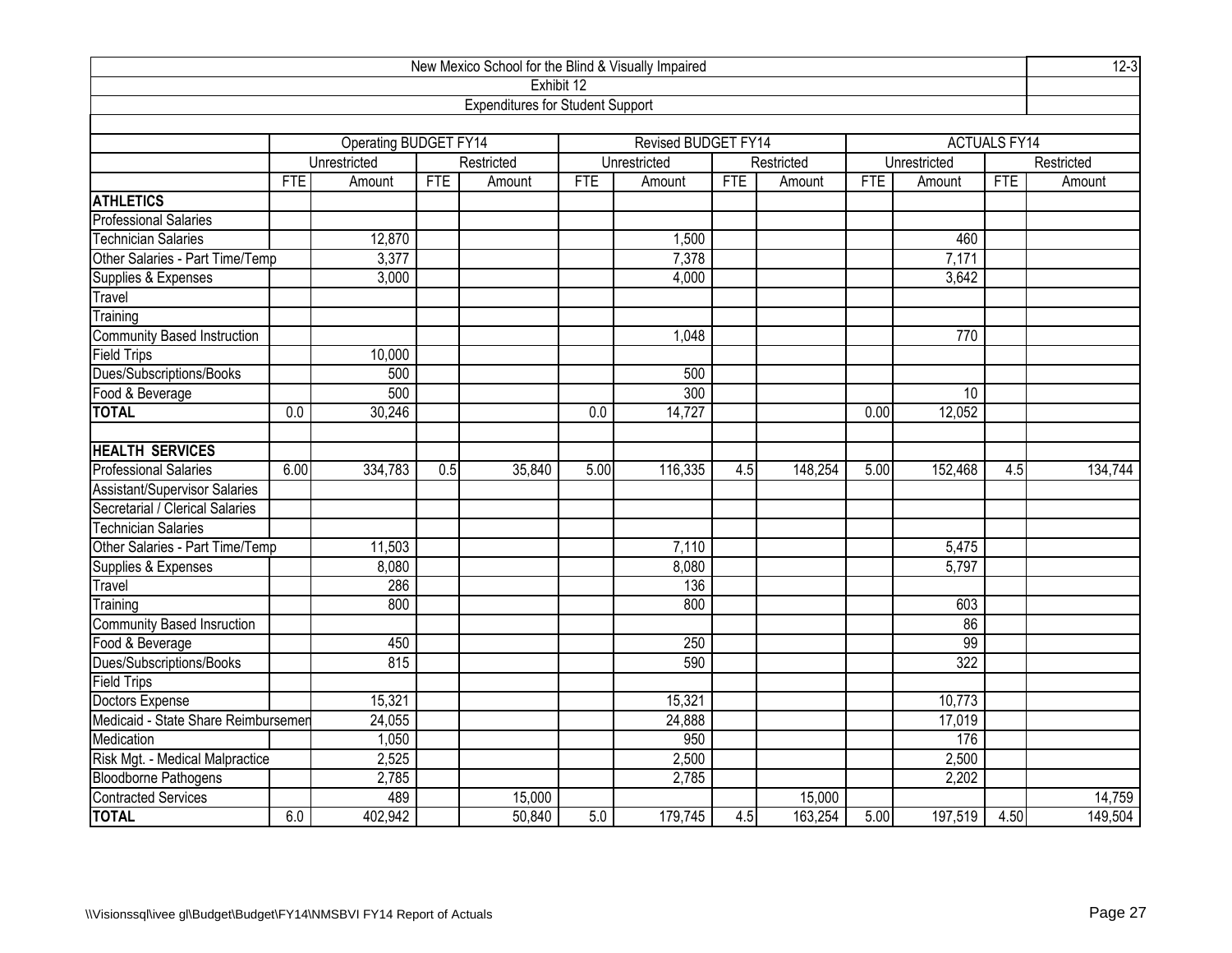|                                      |                 |                                                |            | New Mexico School for the Blind & Visually Impaired |            |                     |            |            |       |              |                     | $12 - 4$   |  |
|--------------------------------------|-----------------|------------------------------------------------|------------|-----------------------------------------------------|------------|---------------------|------------|------------|-------|--------------|---------------------|------------|--|
|                                      |                 |                                                |            | Exhibit 12                                          |            |                     |            |            |       |              |                     |            |  |
|                                      |                 |                                                |            | <b>Expenditures for Student Support</b>             |            |                     |            |            |       |              |                     |            |  |
|                                      |                 |                                                |            |                                                     |            |                     |            |            |       |              |                     |            |  |
|                                      |                 | <b>Operating BUDGET FY14</b>                   |            |                                                     |            | Revised BUDGET FY14 |            |            |       |              | <b>ACTUALS FY14</b> |            |  |
|                                      |                 | Unrestricted                                   |            | Restricted                                          |            | Unrestricted        |            | Restricted |       | Unrestricted |                     | Restricted |  |
|                                      | <b>FTE</b>      | Amount                                         | <b>FTE</b> | Amount                                              | <b>FTE</b> | Amount              | <b>FTE</b> | Amount     | FTE   | Amount       | <b>FTE</b>          | Amount     |  |
| <b>FOOD SERVICE</b>                  |                 |                                                |            |                                                     |            |                     |            |            |       |              |                     |            |  |
| <b>Professional Salaries</b>         | 1.00            | 50,391                                         |            |                                                     | 1.00       | 47,477              |            |            | 1.00  | 47,477       |                     |            |  |
| <b>Assistant/Supervisor Salaries</b> |                 |                                                |            |                                                     |            |                     |            |            |       |              |                     |            |  |
| Secretarial / Clerical Salaries      |                 |                                                |            |                                                     |            |                     |            |            |       |              |                     |            |  |
| <b>Technician Salaries</b>           | 6.00            | 143,482                                        |            |                                                     | 6.00       | 140,081             |            |            | 6.00  | 135,399      |                     |            |  |
| Other Salaries - Part Time/Temp      |                 | 6,154                                          |            |                                                     |            | 4,934               |            |            |       | 2,754        |                     |            |  |
| Supplies & Expenses                  |                 | 13,000                                         |            |                                                     |            | 14,000              |            |            |       | 9,950        |                     |            |  |
| Travel                               |                 | 3,350                                          |            |                                                     |            | 3,350               |            |            |       | 1,919        |                     |            |  |
| Training<br>2,842<br>1,000<br>1,500  |                 |                                                |            |                                                     |            |                     |            |            |       |              |                     |            |  |
| Equipment                            | 2,017<br>17,400 |                                                |            |                                                     |            |                     |            |            |       |              |                     |            |  |
| Food & Beverage                      |                 | 10,000<br>32,744<br>55,000<br>55,000<br>17,400 |            |                                                     |            |                     |            |            |       |              |                     |            |  |
| Dues/Subscriptions/Books             |                 | 500                                            |            |                                                     |            | 500                 |            |            |       | 315          |                     |            |  |
| aundry                               |                 |                                                |            |                                                     |            |                     |            |            |       |              |                     |            |  |
| <b>Contracted Services</b>           |                 |                                                |            |                                                     |            |                     |            |            |       |              |                     |            |  |
| <b>TOTAL</b>                         | 7.0             | 272,877                                        |            | 10,000                                              | 7.0        | 266,841             |            | 17,400     | 7.00  | 235,417      |                     | 17,400     |  |
|                                      |                 |                                                |            |                                                     |            |                     |            |            |       |              |                     |            |  |
| <b>STUDENT TRANSPORTATION</b>        |                 |                                                |            |                                                     |            |                     |            |            |       |              |                     |            |  |
| <b>Professional Salaries</b>         | 1.00            | 45,285                                         |            |                                                     | 1.00       | 45,285              |            |            | 1.00  | 47,881       |                     |            |  |
| <b>Assistant/Supervisor Salaries</b> |                 |                                                |            |                                                     |            |                     |            |            |       |              |                     |            |  |
| Secretarial / Clerical Salaries      |                 |                                                |            |                                                     |            |                     |            |            |       |              |                     |            |  |
| <b>Technician Salaries</b>           | 4.00            | 103,191                                        |            |                                                     | 4.00       | 104,551             |            |            | 4.00  | 94,948       |                     |            |  |
| Other Salaries - Part Time/Tem       | 7.00            | 190,743                                        |            |                                                     | 7.00       | 142,874             |            |            | 6.00  | 125,278      |                     |            |  |
| Supplies & Expenses                  |                 | 4,060                                          |            |                                                     |            | 3,060               |            |            |       | 2,078        |                     |            |  |
| Travel                               |                 | 10,500                                         |            |                                                     |            | 10,500              |            |            |       | 8,010        |                     |            |  |
| Training                             |                 |                                                |            |                                                     |            |                     |            |            |       |              |                     |            |  |
| Equipment                            |                 |                                                |            |                                                     |            |                     |            |            |       |              |                     |            |  |
| Food & Beverage                      |                 | 1,800                                          |            |                                                     |            | 1,800               |            |            |       | 1,613        |                     |            |  |
| Dues/Subscriptions/Books             |                 |                                                |            |                                                     |            |                     |            |            |       |              |                     |            |  |
| Contracted Services                  |                 | 2,500                                          |            |                                                     |            |                     |            |            |       |              |                     |            |  |
| <b>TOTAL</b>                         | 12.0            | 358,079                                        |            |                                                     | 12.0       | 308,070             |            |            | 11.00 | 279,808      |                     |            |  |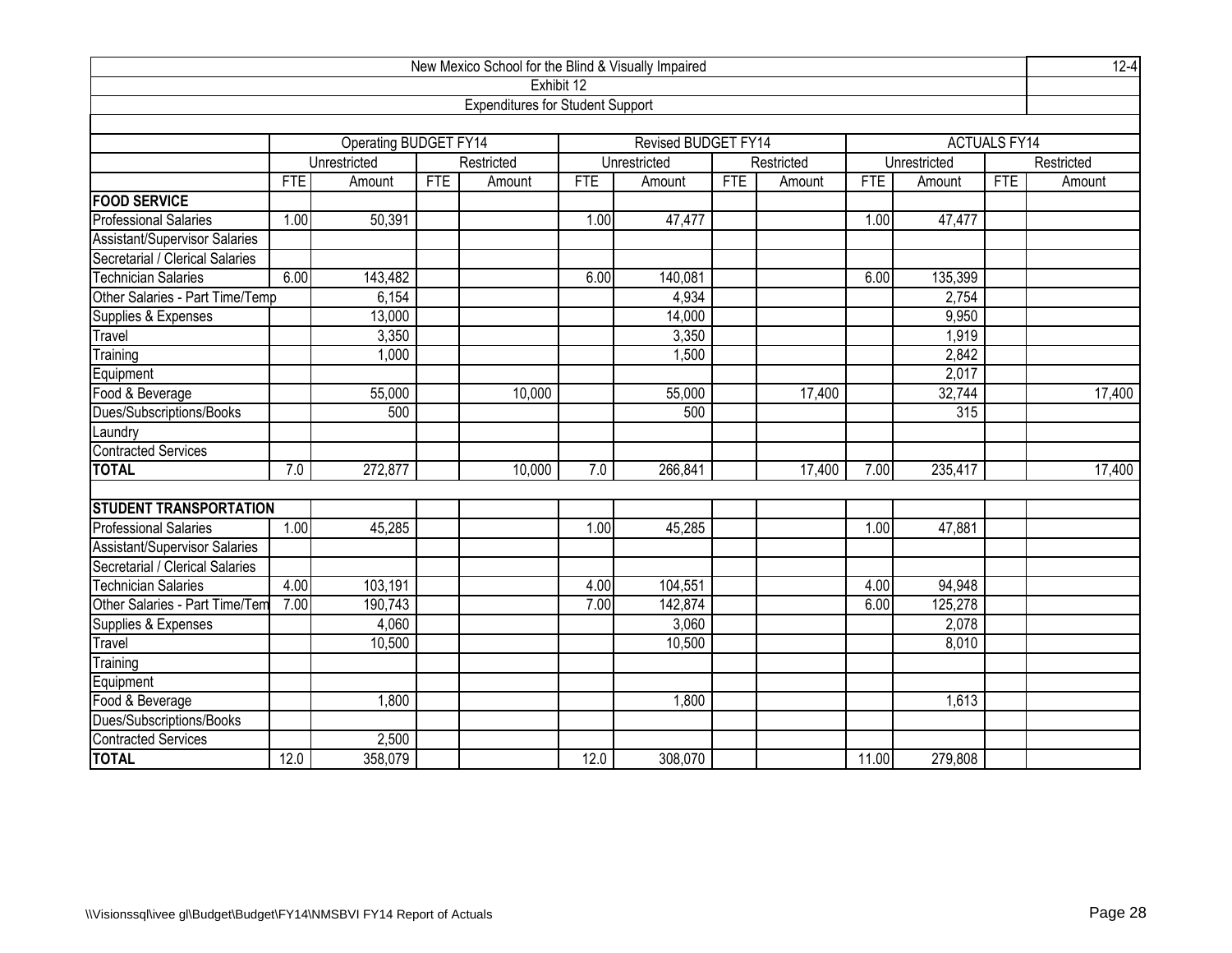| New Mexico School for the Blind & Visually Impaired |      |                              |            |                                         |            |                     |            |            |            |              |                     |            |  |
|-----------------------------------------------------|------|------------------------------|------------|-----------------------------------------|------------|---------------------|------------|------------|------------|--------------|---------------------|------------|--|
|                                                     |      |                              |            |                                         | Exhibit 12 |                     |            |            |            |              |                     |            |  |
|                                                     |      |                              |            | <b>Expenditures for Student Support</b> |            |                     |            |            |            |              |                     |            |  |
|                                                     |      |                              |            |                                         |            |                     |            |            |            |              |                     |            |  |
|                                                     |      | <b>Operating BUDGET FY14</b> |            |                                         |            | Revised BUDGET FY14 |            |            |            |              | <b>ACTUALS FY14</b> |            |  |
|                                                     |      | Unrestricted                 |            | Restricted                              |            | Unrestricted        |            | Restricted |            | Unrestricted |                     | Restricted |  |
|                                                     | FTE  | Amount                       | <b>FTE</b> | Amount                                  | FTE        | Amount              | <b>FTE</b> | Amount     | <b>FTE</b> | Amount       | <b>FTE</b>          | Amount     |  |
| <b>MENTAL HEALTH</b>                                |      |                              |            |                                         |            |                     |            |            |            |              |                     |            |  |
| <b>Professional Salaries</b>                        | 0.50 | 27,999                       |            |                                         | 0.50       | 28,932              |            |            | 0.50       | 28,303       |                     |            |  |
| Assistant/Supervisor Salaries                       |      |                              |            |                                         |            |                     |            |            |            |              |                     |            |  |
| Secretarial / Clerical Salaries                     |      |                              |            |                                         |            |                     |            |            |            |              |                     |            |  |
| Technician Salaries                                 |      |                              |            |                                         |            |                     |            |            |            |              |                     |            |  |
| Other Salaries - Part Time/Temp                     |      |                              |            |                                         |            |                     |            |            |            |              |                     |            |  |
| Supplies & Expenses                                 |      | $\overline{000}$             |            |                                         |            | 000, 1              |            |            |            | 29           |                     |            |  |
| Travel                                              |      | 2,500                        |            |                                         |            | ,500                |            |            |            | 1,096        |                     |            |  |
| Training                                            |      | 3,500                        |            |                                         |            | 2,500               |            |            |            | 909          |                     |            |  |
| Equipment                                           |      |                              |            |                                         |            |                     |            |            |            |              |                     |            |  |
| Food & Beverage                                     |      |                              |            |                                         |            |                     |            |            |            |              |                     |            |  |
| Dues/Subscriptions/Books                            |      |                              |            |                                         |            |                     |            |            |            |              |                     |            |  |
| <b>Contracted Services</b>                          |      | 15,000                       |            |                                         |            | 14,000              |            |            |            | 1,950        |                     |            |  |
| <b>TOTAL</b>                                        | 0.5  | 49,999                       |            |                                         | 0.5        | 47,932              |            |            | 0.50       | 32,288       |                     |            |  |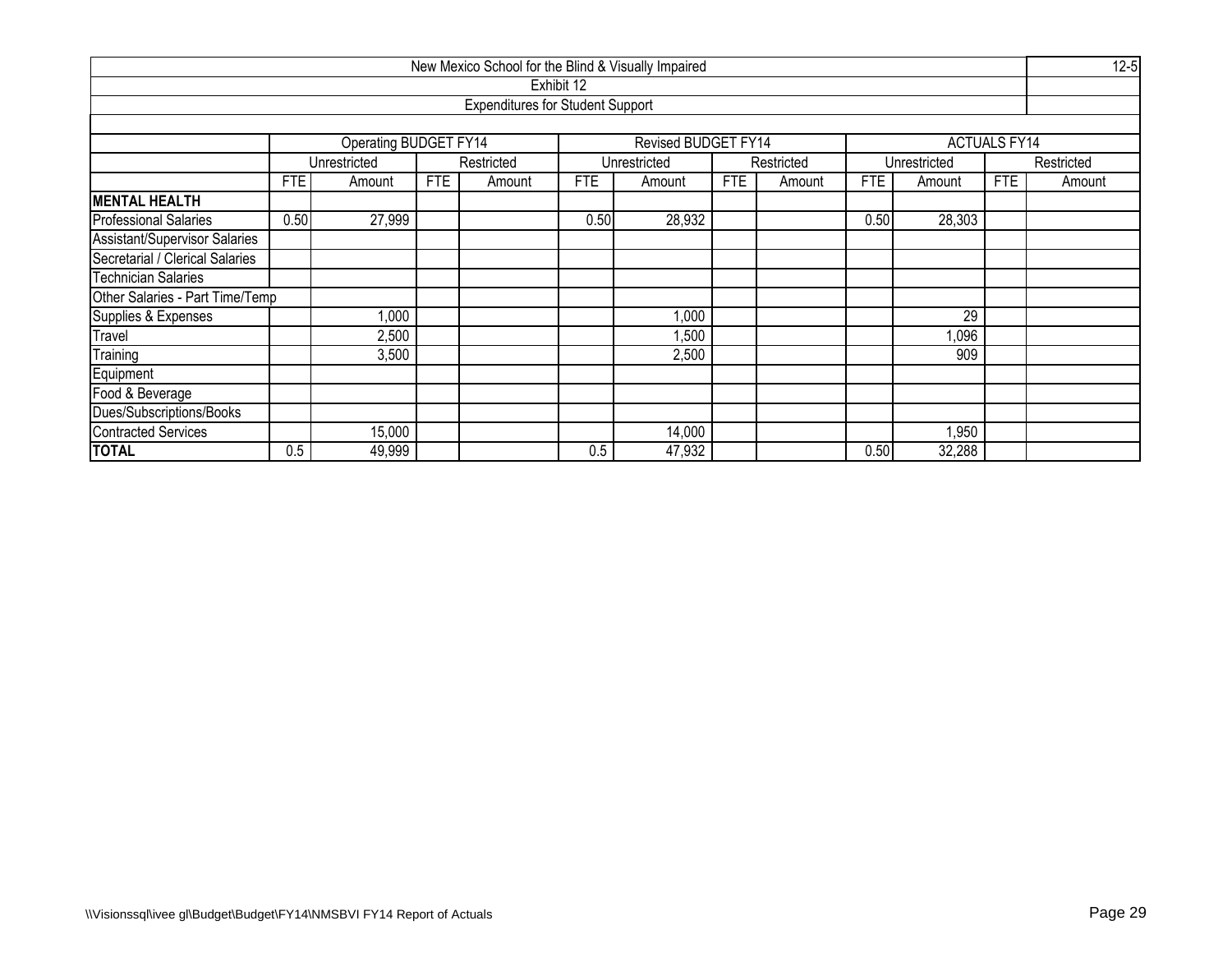|                                 |                                                                                                 |                                                                              |                  | New Mexico School for the Blind & Visually Impaired |            |                            |                  |            |                  |              |                     | $12-6$         |  |  |
|---------------------------------|-------------------------------------------------------------------------------------------------|------------------------------------------------------------------------------|------------------|-----------------------------------------------------|------------|----------------------------|------------------|------------|------------------|--------------|---------------------|----------------|--|--|
|                                 |                                                                                                 |                                                                              |                  | Exhibit 12                                          |            |                            |                  |            |                  |              |                     |                |  |  |
|                                 |                                                                                                 |                                                                              |                  | <b>Expenditures for Student Support</b>             |            |                            |                  |            |                  |              |                     |                |  |  |
|                                 |                                                                                                 |                                                                              |                  |                                                     |            |                            |                  |            |                  |              |                     |                |  |  |
|                                 |                                                                                                 | Operating BUDGET FY14                                                        |                  |                                                     |            | <b>Revised BUDGET FY14</b> |                  |            |                  |              | <b>ACTUALS FY14</b> |                |  |  |
|                                 |                                                                                                 | Unrestricted                                                                 |                  | Restricted                                          |            | Unrestricted               |                  | Restricted |                  | Unrestricted |                     | Restricted     |  |  |
|                                 | <b>FTE</b>                                                                                      | Amount                                                                       | <b>FTE</b>       | Amount                                              | <b>FTE</b> | Amount                     | <b>FTE</b>       | Amount     | FTE              | Amount       | <b>FTE</b>          | Amount         |  |  |
| <b>DETAILS</b>                  |                                                                                                 |                                                                              |                  |                                                     |            |                            |                  |            |                  |              |                     |                |  |  |
| <b>Professional Salaries</b>    | 9.5                                                                                             | 493,582                                                                      | 0.5              | 35,840                                              | 8.5        | 399,401                    | 4.5              | 148,254    | 8.5              | 314,801      | 4.5                 | 134,744        |  |  |
| Assistant/Supervisor Salaries   | 0.0                                                                                             | 0                                                                            | 0.0              | 0                                                   | 0.0        | 0                          | 0.0              | 0          | 0.0              |              | 0.0                 | 0              |  |  |
| Secretarial & Clerical Salaries | $\overline{0.0}$                                                                                | $\Omega$                                                                     | 0.0              | 0                                                   | 0.0        | $\Omega$                   | $\overline{0.0}$ | 0          | 0.0              |              | $\overline{0.0}$    | 0              |  |  |
| <b>Technician Salaries</b>      | 20.0                                                                                            | 528,524<br>0.0<br>20.0<br>506,508<br>0.0<br>20.0<br>486,806<br>0.0<br>0<br>0 |                  |                                                     |            |                            |                  |            |                  |              |                     |                |  |  |
| Other Salaries - Part Time/Tem  | 8.5                                                                                             | 0.0<br>0.0<br>7.5<br>171,618<br>0.0<br>248,706<br>0<br>8.5<br>194,746<br>0   |                  |                                                     |            |                            |                  |            |                  |              |                     |                |  |  |
| Supplies & Expenses             | 0.0                                                                                             | 38,538<br>0.0<br>0.0<br>0.0<br>32,240<br>0.0<br>0<br>0.0<br>42,013<br>0      |                  |                                                     |            |                            |                  |            |                  |              |                     |                |  |  |
| Travel                          | $\overline{0.0}$                                                                                | 16,636                                                                       | $\overline{0.0}$ | 0                                                   | 0.0        | 15,486                     | 0.0              | 0          | $\overline{0.0}$ | 11,026       | 0.0                 | $\overline{0}$ |  |  |
| Training                        | 0.0                                                                                             | 5,300                                                                        | 0.0              | 0                                                   | 0.0        | 4,800                      | $\overline{0.0}$ | 0          | 0.0              | 4,354        | 0.0                 | 0              |  |  |
| Equipment                       | $\overline{0.0}$                                                                                | $\Omega$                                                                     | 0.0              | 0                                                   | 0.0        | 0                          | $\overline{0.0}$ | 0          | 0.0              | 2,017        | $\overline{0.0}$    | 0              |  |  |
| <b>Field Trips</b>              | 0.0                                                                                             | 10,000                                                                       | 0.0              | $\Omega$                                            | 0.0        | $\Omega$                   | 0.0              | 0          | 0.0              | U            | $\overline{0.0}$    | $\overline{0}$ |  |  |
| Food & Beverage                 | 0.0                                                                                             | 61,250                                                                       | 0.0              | 10,000                                              | 0.0        | 57,850                     | $\overline{0.0}$ | 17,400     | 0.0              | 34,596       | 0.0                 | 17,400         |  |  |
| Dues/Subscriptions/Books        | $\overline{0.0}$                                                                                | 2,065                                                                        | 0.0              | 0                                                   | 0.0        | ,840                       | $\overline{0.0}$ | 0          | 0.0              | 636          | $\overline{0.0}$    | 0              |  |  |
| Community Based Instruction     | 0.0                                                                                             | 10,500                                                                       | 0.0              | $\Omega$                                            | 0.0        | 11,548                     | 0.0              | 0          | 0.0              | 7,633        | 0.0                 | 0              |  |  |
| Contracted Services             | 0.0                                                                                             | 18,939                                                                       | 0.0              | 15,000                                              | 0.0        | 14,975                     | $\overline{0.0}$ | 15,000     | $\overline{0.0}$ | 2,911        | $\overline{0.0}$    | 14,759         |  |  |
| Doctors Expense                 | 0.0                                                                                             | 15,321                                                                       | 0.0              | 0                                                   | 0.0        | 15,321                     | 0.0              | 0          | 0.0              | 10,773       | 0.0                 | 0              |  |  |
| Medicaid - State Share Reimbu   | $\overline{0.0}$<br>0.0<br>0.0<br>0.0<br>17,019<br>24,055<br>0<br>0.0<br>24,888<br>0<br>0.0     |                                                                              |                  |                                                     |            |                            |                  |            |                  |              | 0                   |                |  |  |
| Medication Expense              | $\overline{0.0}$                                                                                | 1,050                                                                        | $\overline{0.0}$ | 0                                                   | 0.0        | 950                        | $\overline{0.0}$ | 0          | 0.0              | 176          | $\overline{0.0}$    | 0              |  |  |
| Risk Mgt. - Medical Malpractice | 0.0                                                                                             | 2,525                                                                        | 0.0              | 0                                                   | 0.0        | 2,500                      | 0.0              | 0          | 0.0              | 2,500        | 0.0                 | $\pmb{0}$      |  |  |
| <b>Bloodborne Pathogens</b>     | $\overline{0.0}$<br>0.0<br>2,785<br>0.0<br>$\Omega$<br>2,785<br>0.0<br>0.0<br>2,202<br>0.0<br>0 |                                                                              |                  |                                                     |            |                            |                  |            |                  |              | 0                   |                |  |  |
| <b>TOTAL</b>                    | 38.0                                                                                            | 1,479,775                                                                    | 0.5              | 60,840                                              | 37.0       | ,295,611                   | 4.5              | 180,654    | 36.00            | 1,101,309    | 4.5                 | 166,903        |  |  |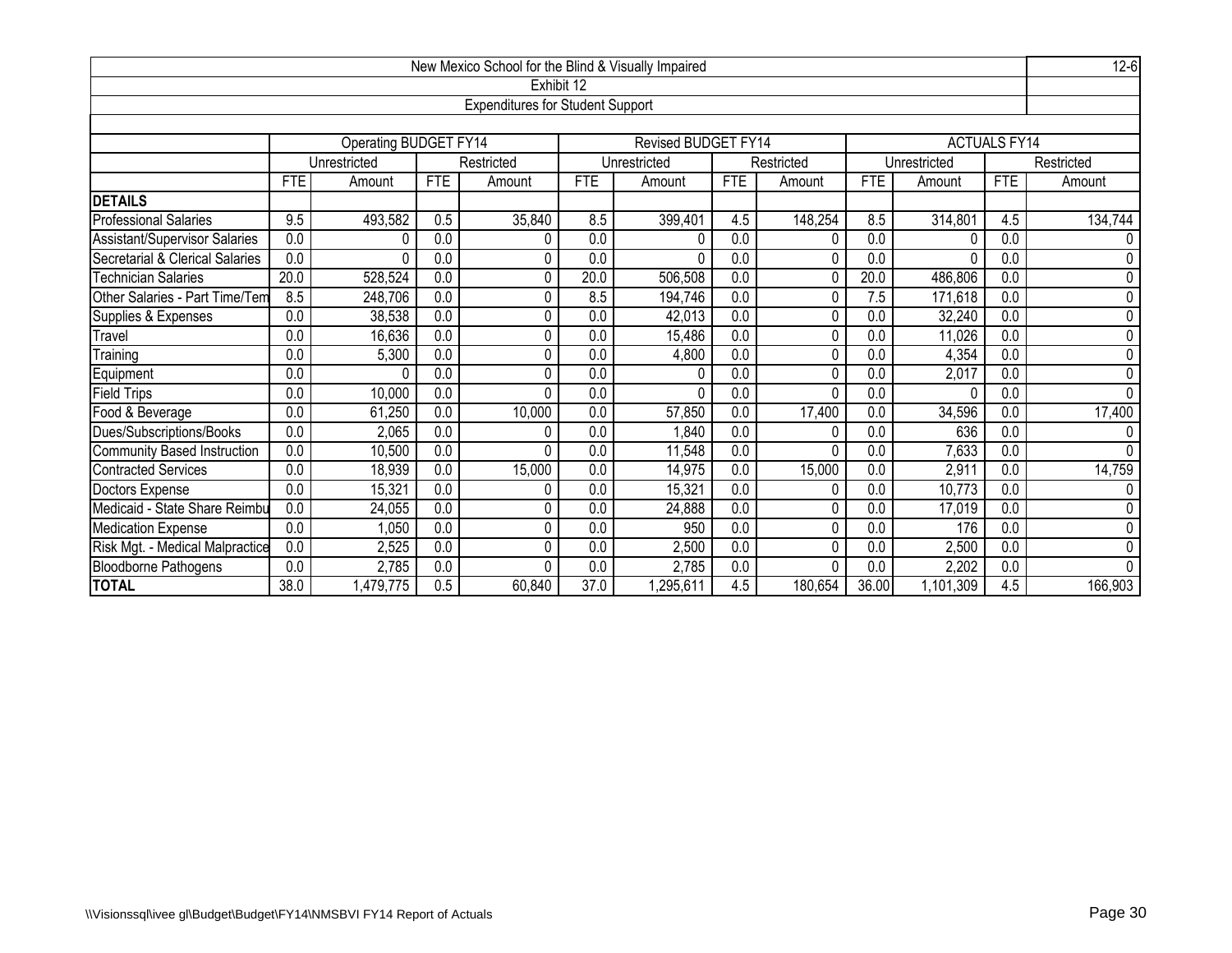| New Mexico School for the Blind & Visually Impaired |                                                                                            |              |                                               |                                   |              |                                   |  |  |  |  |  |  |
|-----------------------------------------------------|--------------------------------------------------------------------------------------------|--------------|-----------------------------------------------|-----------------------------------|--------------|-----------------------------------|--|--|--|--|--|--|
|                                                     |                                                                                            |              | Exhibit 13                                    |                                   |              |                                   |  |  |  |  |  |  |
|                                                     |                                                                                            |              | <b>Expenditures for Institutional Support</b> |                                   |              |                                   |  |  |  |  |  |  |
|                                                     |                                                                                            |              |                                               |                                   |              |                                   |  |  |  |  |  |  |
|                                                     | <b>Operating BUDGET FY14</b><br>Unrestricted                                               | Restricted   | Unrestricted                                  | Revised BUDGET FY14<br>Restricted | Unrestricted | <b>ACTUALS FY14</b><br>Restricted |  |  |  |  |  |  |
| <b>INSTITUTIONAL SUPPORT</b>                        |                                                                                            |              |                                               |                                   |              |                                   |  |  |  |  |  |  |
|                                                     |                                                                                            |              |                                               |                                   |              |                                   |  |  |  |  |  |  |
| Superintendent's Office                             | 384,128                                                                                    |              | 393,392                                       |                                   | 251,144      |                                   |  |  |  |  |  |  |
|                                                     |                                                                                            |              |                                               |                                   |              |                                   |  |  |  |  |  |  |
| Human Resources                                     | $\sqrt{264}$ , 743                                                                         |              | 261,287                                       |                                   | 247,100      |                                   |  |  |  |  |  |  |
| <b>Business &amp; Finance</b>                       | 283,697                                                                                    |              | 246,817                                       |                                   | 235,786      |                                   |  |  |  |  |  |  |
|                                                     |                                                                                            |              |                                               |                                   |              |                                   |  |  |  |  |  |  |
| <b>Central Receiving</b>                            | 79,510                                                                                     |              | 75,323                                        |                                   | 60,473       |                                   |  |  |  |  |  |  |
|                                                     |                                                                                            |              |                                               |                                   |              |                                   |  |  |  |  |  |  |
| <b>Desktop Publishing</b>                           | 64,066                                                                                     |              | 64,178                                        |                                   | 59,970       |                                   |  |  |  |  |  |  |
|                                                     |                                                                                            |              |                                               |                                   |              |                                   |  |  |  |  |  |  |
| Audio/Visual                                        | 68,857                                                                                     |              | 65,179                                        |                                   | 61,549       |                                   |  |  |  |  |  |  |
| Information Systems                                 | 539,537                                                                                    | $\mathbf{0}$ | 544,506                                       | 0                                 | 455,683      | $\mathbf 0$                       |  |  |  |  |  |  |
| Security                                            | 28,515                                                                                     |              | 27,405                                        |                                   | 27,397       |                                   |  |  |  |  |  |  |
|                                                     |                                                                                            |              |                                               |                                   |              |                                   |  |  |  |  |  |  |
| <b>Capital Projects</b>                             | 144,036                                                                                    | $\mathbf 0$  | 141,515                                       | $\pmb{0}$                         | 137,665      | $\overline{0}$                    |  |  |  |  |  |  |
| <b>NMSVH Foundation</b>                             |                                                                                            |              | 84,894                                        |                                   | 83,512       |                                   |  |  |  |  |  |  |
|                                                     |                                                                                            |              |                                               |                                   |              |                                   |  |  |  |  |  |  |
| <b>TOTAL</b>                                        | 1,857,089                                                                                  | $\mathbf 0$  | 1,904,496                                     | $\mathbf 0$                       | 1,620,279    | $\mathbf 0$                       |  |  |  |  |  |  |
|                                                     |                                                                                            |              |                                               |                                   |              |                                   |  |  |  |  |  |  |
| Fringe Benefits                                     | 478,161                                                                                    |              | 491,500                                       |                                   | 445,671      |                                   |  |  |  |  |  |  |
|                                                     |                                                                                            |              |                                               |                                   |              | $\overline{0}$                    |  |  |  |  |  |  |
|                                                     | <b>GRAND TOTAL EXPENDITURES</b><br>2,335,250<br>$\mathbf 0$<br>2,065,949<br>2,395,995<br>0 |              |                                               |                                   |              |                                   |  |  |  |  |  |  |
| <b>INSTITUTIONAL SUPPORT</b>                        |                                                                                            |              |                                               |                                   |              |                                   |  |  |  |  |  |  |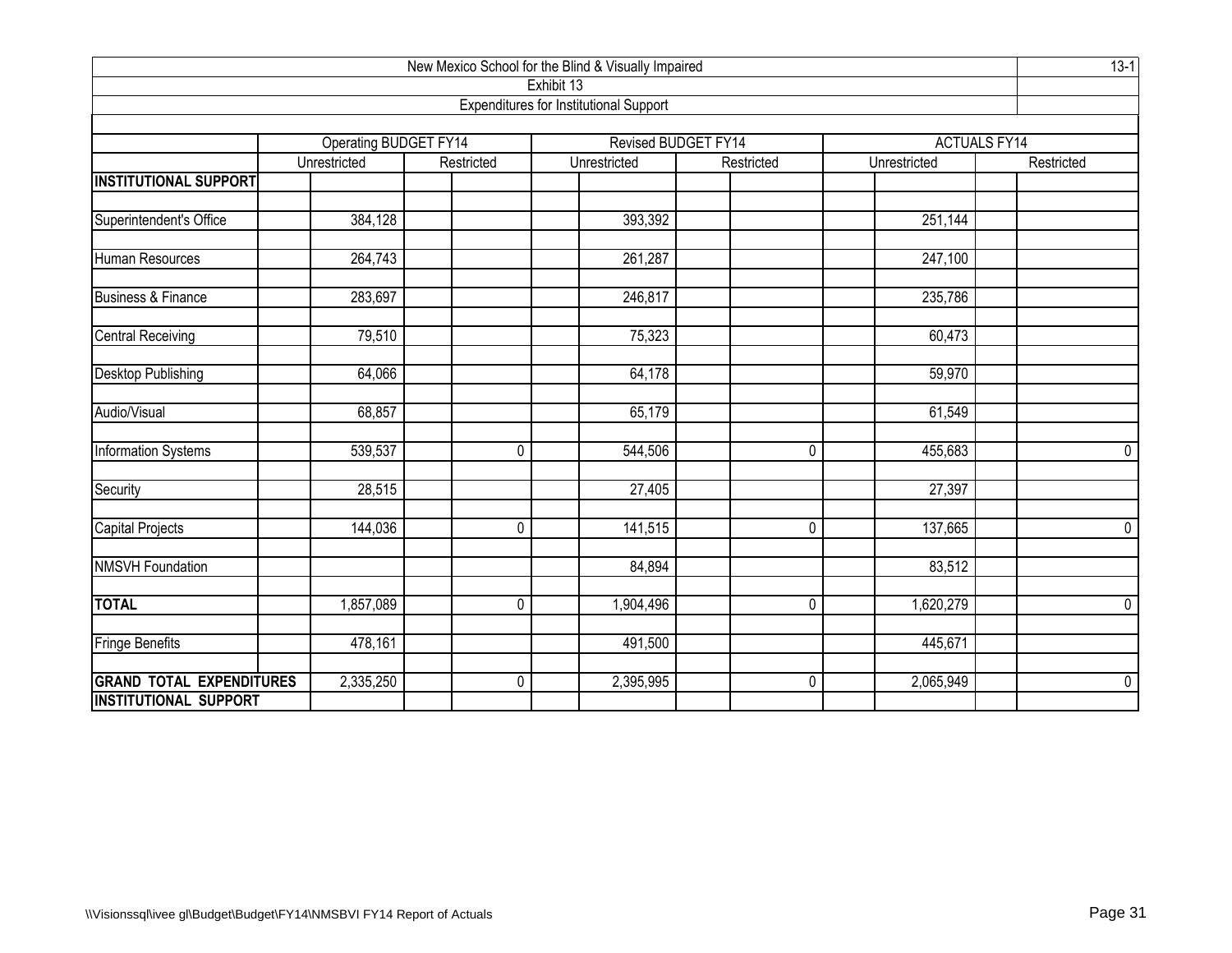| New Mexico School for the Blind & Visually Impaired |                            |                       |            |            |            |                                               |            |            |     |                  |                     |            |  |
|-----------------------------------------------------|----------------------------|-----------------------|------------|------------|------------|-----------------------------------------------|------------|------------|-----|------------------|---------------------|------------|--|
|                                                     |                            |                       |            |            | Exhibit 13 |                                               |            |            |     |                  |                     |            |  |
|                                                     |                            |                       |            |            |            | <b>Expenditures for Institutional Support</b> |            |            |     |                  |                     |            |  |
|                                                     |                            |                       |            |            |            |                                               |            |            |     |                  |                     |            |  |
|                                                     |                            | Operating BUDGET FY14 |            |            |            | Revised BUDGET FY14                           |            |            |     |                  | <b>ACTUALS FY14</b> |            |  |
|                                                     |                            | Unrestricted          |            | Restricted |            | Unrestricted                                  |            | Restricted |     | Unrestricted     |                     | Restricted |  |
|                                                     | <b>FTE</b>                 | Amount                | <b>FTE</b> | Amount     | <b>FTE</b> | Amount                                        | <b>FTE</b> | Amount     | FTE | Amount           | <b>FTE</b>          | Amount     |  |
| <b>SUPERINTENDENT'S OFFICE</b>                      |                            |                       |            |            |            |                                               |            |            |     |                  |                     |            |  |
| <b>Professional Salaries</b>                        | 2.0                        | 193,627               |            |            | 1.0        | 241,046                                       |            |            | 1.0 | 117,700          |                     |            |  |
| Assistant/Supervisor Salaries                       | 1.0                        | 66,502                |            |            | 1.0        | 65,838                                        |            |            | 1.0 | 65,838           |                     |            |  |
| Secretarial & Clerical Salaries                     |                            |                       |            |            |            |                                               |            |            |     |                  |                     |            |  |
| <b>Technician Salaries</b>                          |                            |                       |            |            |            |                                               |            |            |     |                  |                     |            |  |
| Other Salaries - Part Time/Temp                     |                            |                       |            |            |            |                                               |            |            |     |                  |                     |            |  |
| Supplies & Expenses                                 |                            | 7,500                 |            |            |            | 6,502                                         |            |            |     | 4,991            |                     |            |  |
| Travel                                              |                            | 6,500                 |            |            |            | 6,800                                         |            |            |     | 3,963            |                     |            |  |
| Training                                            |                            | 4,500                 |            |            |            | 1,860                                         |            |            |     | $\overline{908}$ |                     |            |  |
| Equipment                                           |                            |                       |            |            |            |                                               |            |            |     |                  |                     |            |  |
| Food & Beverage                                     |                            | 1,000                 |            |            |            | 954                                           |            |            |     | 985              |                     |            |  |
| Dues/Subscriptions/Books                            |                            | 4,000                 |            |            |            | 3,874                                         |            |            |     | 3,440            |                     |            |  |
| Professional Fees/Consulting                        |                            |                       |            |            |            |                                               |            |            |     |                  |                     |            |  |
| Contracted Services                                 |                            | 32,003                |            |            |            | 2,827                                         |            |            |     | 1,862            |                     |            |  |
| Legal/Professional Services                         | 21,634<br>30,000<br>28,500 |                       |            |            |            |                                               |            |            |     |                  |                     |            |  |
| Advertisement                                       |                            | 2,000                 |            |            |            | 8,991                                         |            |            |     | 5,432            |                     |            |  |
| Gen Liability, Civil Rights                         |                            | 26,495                |            |            |            | 16,200                                        |            |            |     | 16,200           |                     |            |  |
| Board of Regents                                    |                            | 10,000                |            |            |            | 10,000                                        |            |            |     | 8,191            |                     |            |  |
| Other (Accreditation Fees, Misc)                    |                            |                       |            |            |            |                                               |            |            |     |                  |                     |            |  |
| <b>TOTAL</b>                                        | 3.0                        | 384, 128              |            | 0          | 2.0        | 393,392                                       |            | 0          | 2.0 | 251,144          |                     | 0          |  |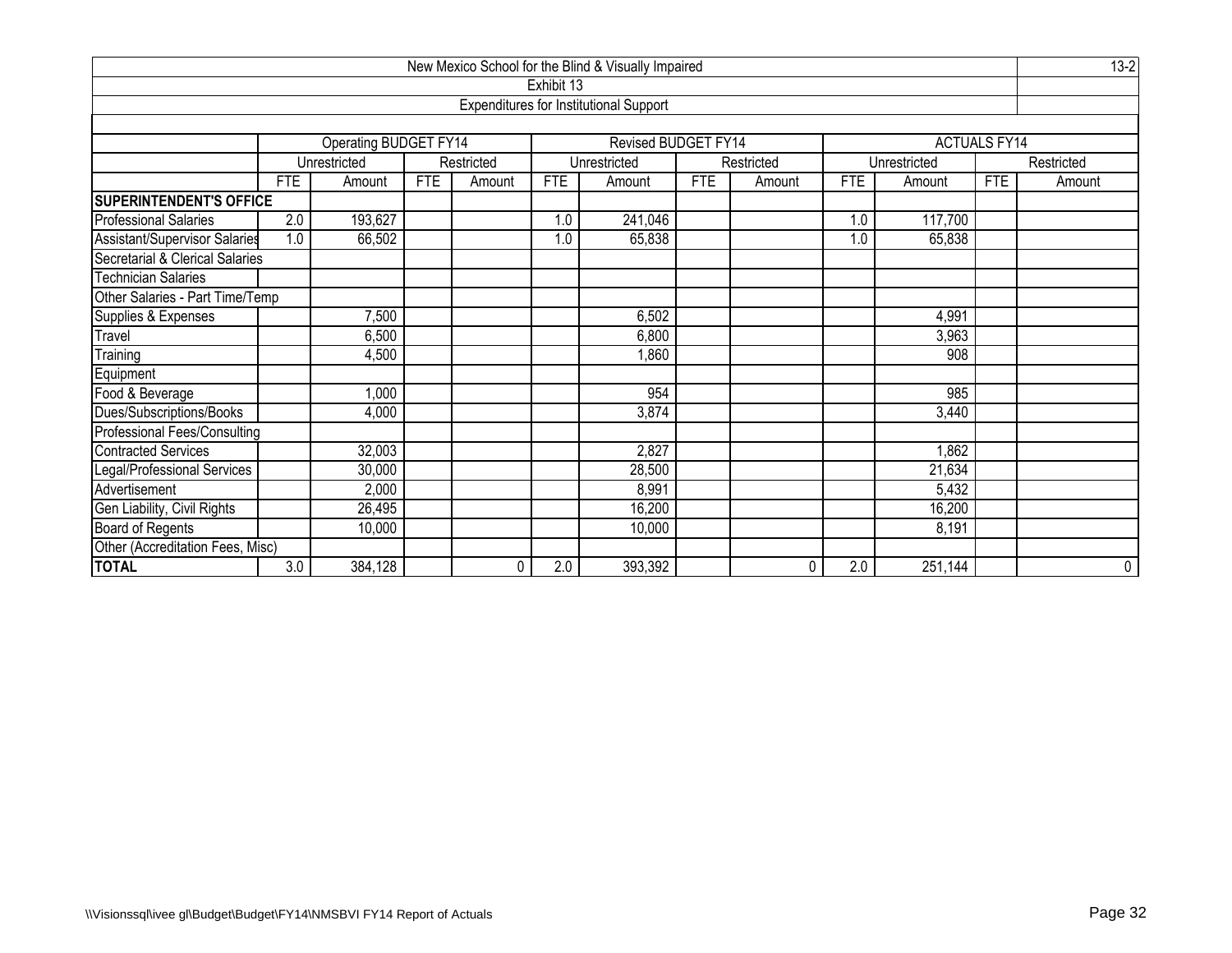| New Mexico School for the Blind & Visually Impaired                              |            |                              |            |            |            |                                               |            |            |            |              |                     |            |  |
|----------------------------------------------------------------------------------|------------|------------------------------|------------|------------|------------|-----------------------------------------------|------------|------------|------------|--------------|---------------------|------------|--|
|                                                                                  |            |                              |            |            | Exhibit 13 |                                               |            |            |            |              |                     |            |  |
|                                                                                  |            |                              |            |            |            | <b>Expenditures for Institutional Support</b> |            |            |            |              |                     |            |  |
|                                                                                  |            |                              |            |            |            |                                               |            |            |            |              |                     |            |  |
|                                                                                  |            | <b>Operating BUDGET FY14</b> |            |            |            | Revised BUDGET FY14                           |            |            |            |              | <b>ACTUALS FY14</b> |            |  |
|                                                                                  |            | Unrestricted                 |            | Restricted |            | Unrestricted                                  |            | Restricted |            | Unrestricted |                     | Restricted |  |
|                                                                                  | <b>FTE</b> | Amount                       | <b>FTE</b> | Amount     | <b>FTE</b> | Amount                                        | <b>FTE</b> | Amount     | <b>FTE</b> | Amount       | <b>FTE</b>          | Amount     |  |
| <b>HUMAN RESOURCES</b>                                                           |            |                              |            |            |            |                                               |            |            |            |              |                     |            |  |
| <b>Professional Salaries</b>                                                     | 1.0        | 85,716                       |            |            | 1.0        | 86,005                                        |            |            | 1.0        | 86,005       |                     |            |  |
| Assistant/Supervisor Salaries                                                    |            |                              |            |            |            |                                               |            |            |            |              |                     |            |  |
| Secretarial & Clerical Salaries                                                  |            |                              |            |            |            |                                               |            |            |            |              |                     |            |  |
| <b>Technician Salaries</b><br>3.0<br>119,157<br>3.0<br>120,412<br>3.0<br>120,803 |            |                              |            |            |            |                                               |            |            |            |              |                     |            |  |
| Other Salaries - Part Time/Temp                                                  |            |                              |            |            |            |                                               |            |            |            |              |                     |            |  |
| <b>Tuition Reimbursement</b>                                                     |            | 7,000                        |            |            |            | 7,000                                         |            |            |            | 2,300        |                     |            |  |
| Supplies & Expenses                                                              |            | 3,500                        |            |            |            | 3,140                                         |            |            |            | 2,813        |                     |            |  |
| Travel                                                                           |            | 6,000                        |            |            |            | 1,000                                         |            |            |            | 828          |                     |            |  |
| Training                                                                         |            | 10,550                       |            |            |            | 10,550                                        |            |            |            | 5,264        |                     |            |  |
| Equipment                                                                        |            |                              |            |            |            |                                               |            |            |            |              |                     |            |  |
| Food & Beverage                                                                  |            | ,500                         |            |            |            | ,500                                          |            |            |            | 829          |                     |            |  |
| Dues/Subscriptions/Books<br>3,400<br>3,133<br>3,400                              |            |                              |            |            |            |                                               |            |            |            |              |                     |            |  |
| <b>Contracted Services</b>                                                       |            | 10,870                       |            |            |            | 10,870                                        |            |            |            | 10,627       |                     |            |  |
| Employee Initialization                                                          |            | 7,050                        |            |            |            | 7,050                                         |            |            |            | 2,950        |                     |            |  |
| Advertisement                                                                    |            | 10,000<br>10,360<br>11,547   |            |            |            |                                               |            |            |            |              |                     |            |  |
| <b>TOTAL</b>                                                                     | 4.0        | 264,743                      | 0.0        | 0          | 4.0        | 261,287                                       | 0.0        | 0          | 4.0        | 247,100      | 0.0                 | 0          |  |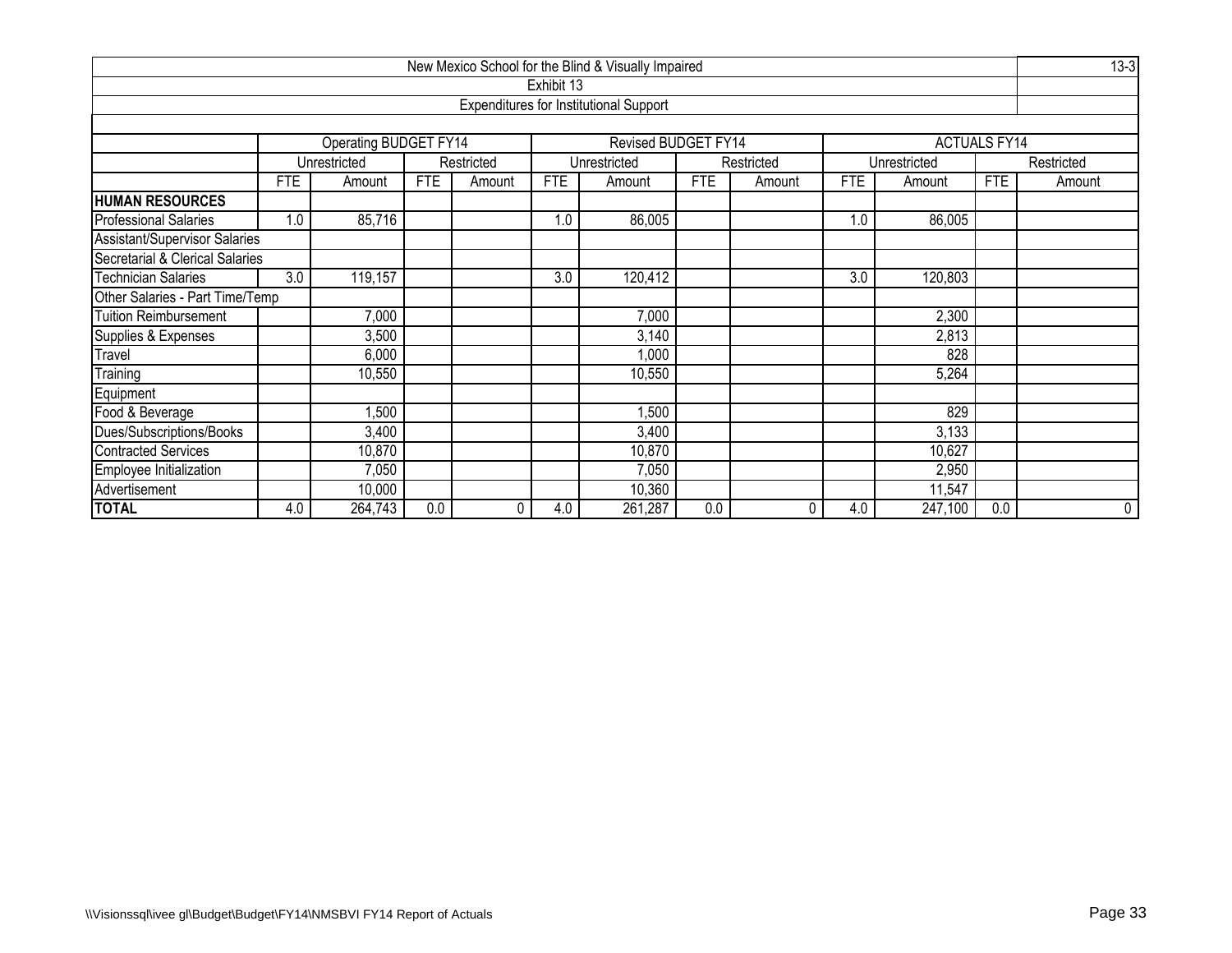| New Mexico School for the Blind & Visually Impaired                                                                  |     |                       |            |            |            |                                               |            |            |     |              |                     |            |
|----------------------------------------------------------------------------------------------------------------------|-----|-----------------------|------------|------------|------------|-----------------------------------------------|------------|------------|-----|--------------|---------------------|------------|
|                                                                                                                      |     |                       |            |            | Exhibit 13 |                                               |            |            |     |              |                     |            |
|                                                                                                                      |     |                       |            |            |            | <b>Expenditures for Institutional Support</b> |            |            |     |              |                     |            |
|                                                                                                                      |     |                       |            |            |            |                                               |            |            |     |              |                     |            |
|                                                                                                                      |     | Operating BUDGET FY14 |            |            |            | Revised BUDGET FY14                           |            |            |     |              | <b>ACTUALS FY14</b> |            |
|                                                                                                                      |     | Unrestricted          |            | Restricted |            | Unrestricted                                  |            | Restricted |     | Unrestricted |                     | Restricted |
|                                                                                                                      | FTE | Amount                | <b>FTE</b> | Amount     | <b>FTE</b> | Amount                                        | <b>FTE</b> | Amount     | FTE | Amount       | <b>FTE</b>          | Amount     |
| <b>BUSINESS &amp; FINANCE</b>                                                                                        |     |                       |            |            |            |                                               |            |            |     |              |                     |            |
| <b>Professional Salaries</b>                                                                                         | 1.0 | 132,899               |            |            | 1.0        | 68,166                                        |            |            | 1.0 | 68,166       |                     |            |
| Assistant/Supervisor Salaries                                                                                        |     |                       |            |            |            |                                               |            |            |     |              |                     |            |
| Secretarial & Clerical Salarie<br>1.0<br>31,691<br>31,526<br>1.0<br>31,487<br>1.0                                    |     |                       |            |            |            |                                               |            |            |     |              |                     |            |
| <b>Technician Salaries</b><br>$\overline{2.5}$<br>49,228<br>$\overline{2.5}$<br>88,724<br>$\overline{2.5}$<br>89,722 |     |                       |            |            |            |                                               |            |            |     |              |                     |            |
| Other Salaries - Part Time/Temp                                                                                      |     |                       |            |            |            |                                               |            |            |     |              |                     |            |
| Supplies & Expenses                                                                                                  |     | 8,500                 |            |            |            | 5,500                                         |            |            |     | 3,191        |                     |            |
| Travel                                                                                                               |     | 3,500                 |            |            |            | 3,500                                         |            |            |     | 1,801        |                     |            |
| Training                                                                                                             |     | 7,500                 |            |            |            | 7,500                                         |            |            |     | 3,674        |                     |            |
| Equipment                                                                                                            |     |                       |            |            |            |                                               |            |            |     |              |                     |            |
| Food & Beverage                                                                                                      |     |                       |            |            |            |                                               |            |            |     |              |                     |            |
| Dues/Subscriptions/Books                                                                                             |     | ,730                  |            |            |            | 1,500                                         |            |            |     | 258          |                     |            |
| <b>Professional Fees/Consulting</b>                                                                                  |     | 9,400                 |            |            |            | 6,240                                         |            |            |     |              |                     |            |
| <b>Investment Expense</b>                                                                                            |     |                       |            |            |            |                                               |            |            |     |              |                     |            |
| Direct Deposit Expense                                                                                               |     |                       |            |            |            |                                               |            |            |     |              |                     |            |
| Misc. Bank Fees/Penalties                                                                                            |     | 250                   |            |            |            | 750                                           |            |            |     | 786          |                     |            |
| <b>External Audit</b>                                                                                                |     | 35,000                |            |            |            | 30,010                                        |            |            |     | 30,010       |                     |            |
| Contracted Services                                                                                                  |     |                       |            |            |            |                                               |            |            |     | 3,291        |                     |            |
| Risk Mgt. - Gen Liability                                                                                            |     | 4,000                 |            |            |            | 3,400                                         |            |            |     | 3,400        |                     |            |
| <b>TOTAL</b>                                                                                                         | 4.5 | 283,697               |            |            | 4.5        | 246,817                                       |            |            | 4.5 | 235,786      |                     |            |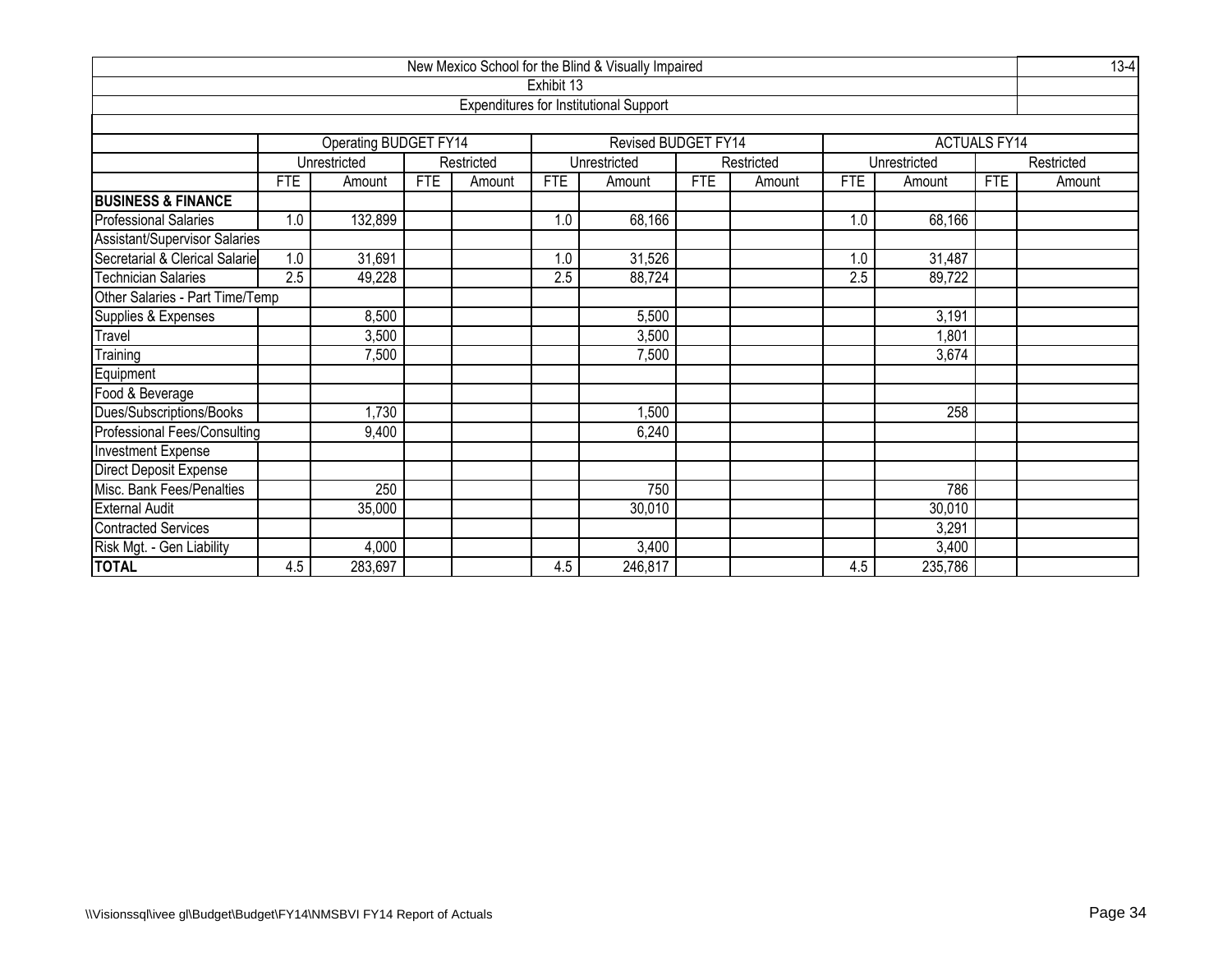| New Mexico School for the Blind & Visually Impaired    |            |                              |            |             |            |                                               |     |            |                  |              |                     |            |
|--------------------------------------------------------|------------|------------------------------|------------|-------------|------------|-----------------------------------------------|-----|------------|------------------|--------------|---------------------|------------|
|                                                        |            |                              |            |             | Exhibit 13 |                                               |     |            |                  |              |                     |            |
|                                                        |            |                              |            |             |            | <b>Expenditures for Institutional Support</b> |     |            |                  |              |                     |            |
|                                                        |            |                              |            |             |            |                                               |     |            |                  |              |                     |            |
|                                                        |            | <b>Operating BUDGET FY14</b> |            |             |            | <b>Revised BUDGET FY14</b>                    |     |            |                  |              | <b>ACTUALS FY14</b> |            |
|                                                        |            | Unrestricted                 |            | Restricted  |            | Unrestricted                                  |     | Restricted |                  | Unrestricted |                     | Restricted |
|                                                        | <b>FTE</b> | Amount                       | <b>FTE</b> | Amount      | <b>FTE</b> | Amount                                        | FTE | Amount     | <b>FTE</b>       | Amount       | <b>FTE</b>          | Amount     |
| <b>CENTRAL RECEIVING</b>                               |            |                              |            |             |            |                                               |     |            |                  |              |                     |            |
| <b>Professional Salaries</b>                           |            |                              |            |             |            |                                               |     |            |                  |              |                     |            |
| Assistant/Supervisor Salaries                          |            |                              |            |             |            |                                               |     |            |                  |              |                     |            |
| Secretarial & Clerical Salaries<br>Technician Salaries |            |                              |            |             |            |                                               |     |            |                  |              |                     |            |
|                                                        | 1.5        | 52,260                       |            |             | 1.5        | 51,617                                        |     |            | 1.5              | 47,569       |                     |            |
| Other Salaries - Part Time/Temp                        |            |                              |            |             |            |                                               |     |            |                  |              |                     |            |
| Supplies & Expenses                                    |            | 2,350                        |            |             |            | 2,350                                         |     |            |                  | 725          |                     |            |
| Travel                                                 |            | 600                          |            |             |            | 600                                           |     |            |                  | 511          |                     |            |
| Training                                               |            | 800                          |            |             |            | 800                                           |     |            |                  | 85           |                     |            |
| Equipment                                              |            |                              |            |             |            | 2,816                                         |     |            |                  | 2,333        |                     |            |
| Dues/Permits                                           |            | 100                          |            |             |            | 100                                           |     |            |                  |              |                     |            |
| Postage<br>TOTAL                                       |            | 23,400                       |            |             |            | 17,040                                        |     |            |                  | 9,250        |                     |            |
|                                                        | 1.5        | 79,510                       | 0.0        | $\mathbf 0$ | 1.5        | 75,323                                        | 0.0 | 0          | 1.5              | 60,473       | 0.0                 | 0          |
|                                                        |            |                              |            |             |            |                                               |     |            |                  |              |                     |            |
| <b>Desktop Publishing</b>                              |            |                              |            |             |            |                                               |     |            |                  |              |                     |            |
| Professional Salaries                                  |            |                              |            |             |            |                                               |     |            |                  |              |                     |            |
| Assistant/Supervisor Salaries                          |            |                              |            |             |            |                                               |     |            |                  |              |                     |            |
| Secretarial & Clerical Salaries                        |            |                              |            |             |            |                                               |     |            |                  |              |                     |            |
| <b>Technician Salaries</b>                             | 1.0        | 48,516                       |            |             | 1.0        | 48,628                                        |     |            | $\overline{1.0}$ | 48,651       |                     |            |
| Other Salaries - Part Time/Temp<br>Supplies & Expenses |            |                              |            |             |            |                                               |     |            |                  |              |                     |            |
|                                                        |            | 5,500                        |            |             |            | 5,500                                         |     |            |                  | 4,783        |                     |            |
| Travel                                                 |            |                              |            |             |            |                                               |     |            |                  |              |                     |            |
| Training                                               |            |                              |            |             |            |                                               |     |            |                  |              |                     |            |
| Equipment<br>Contracted Services                       |            |                              |            |             |            |                                               |     |            |                  |              |                     |            |
|                                                        |            | 10,051                       |            |             |            | 10,051                                        |     |            |                  | 6,536        |                     |            |
| <b>TOTAL</b>                                           | 1.0        | 64,066                       |            |             | 1.0        | 64,178                                        |     |            | 1.0              | 59,970       |                     |            |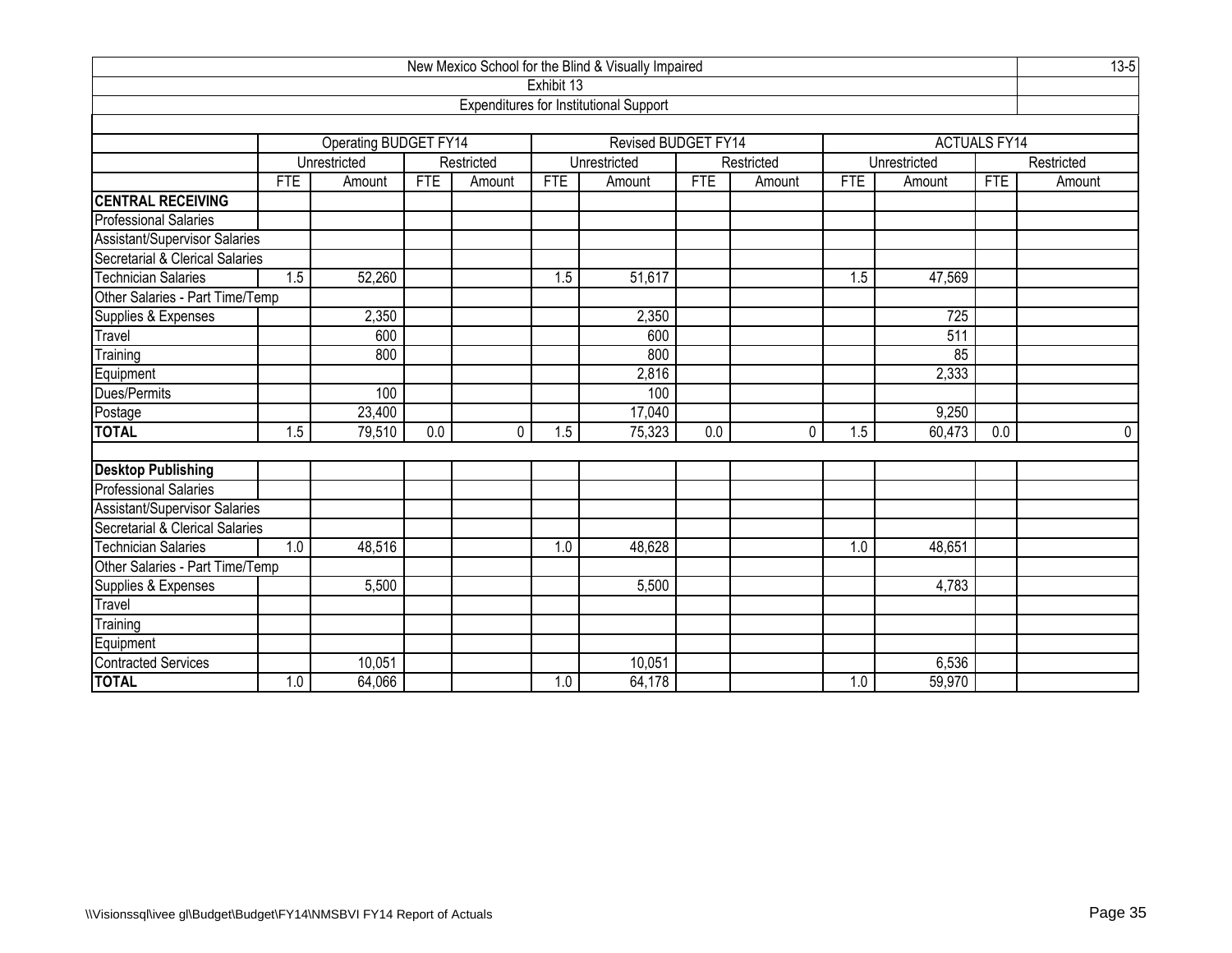| New Mexico School for the Blind & Visually Impaired |            |                              |            |            |            |                                               |            |              |            |              |                     |             |
|-----------------------------------------------------|------------|------------------------------|------------|------------|------------|-----------------------------------------------|------------|--------------|------------|--------------|---------------------|-------------|
|                                                     |            |                              |            |            | Exhibit 13 |                                               |            |              |            |              |                     |             |
|                                                     |            |                              |            |            |            | <b>Expenditures for Institutional Support</b> |            |              |            |              |                     |             |
|                                                     |            |                              |            |            |            |                                               |            |              |            |              |                     |             |
|                                                     |            | <b>Operating BUDGET FY14</b> |            |            |            | <b>Revised BUDGET FY14</b>                    |            |              |            |              | <b>ACTUALS FY14</b> |             |
|                                                     |            | Unrestricted                 |            | Restricted |            | Unrestricted                                  |            | Restricted   |            | Unrestricted |                     | Restricted  |
|                                                     | <b>FTE</b> | Amount                       | <b>FTE</b> | Amount     | <b>FTE</b> | Amount                                        | <b>FTE</b> | Amount       | <b>FTE</b> | Amount       | <b>FTE</b>          | Amount      |
| <b>Audio/Visual</b>                                 |            |                              |            |            |            |                                               |            |              |            |              |                     |             |
| <b>Professional Salaries</b>                        |            |                              |            |            |            |                                               |            |              |            |              |                     |             |
| <b>Assistant/Supervisor Salaries</b>                |            |                              |            |            |            |                                               |            |              |            |              |                     |             |
| Secretarial & Clerical Salaries                     |            |                              |            |            |            |                                               |            |              |            |              |                     |             |
| <b>Technician Salaries</b>                          | 1.0        | 52,707                       |            |            | 1.0        | 49,029                                        |            |              | 1.0        | 48,475       |                     |             |
| Other Salaries - Part Time/Temp                     |            |                              |            |            |            |                                               |            |              |            |              |                     |             |
| Supplies & Expenses<br>3,000<br>3,000<br>2,484      |            |                              |            |            |            |                                               |            |              |            |              |                     |             |
| Travel                                              |            | 250                          |            |            |            | 250                                           |            |              |            |              |                     |             |
| Training                                            |            | 400                          |            |            |            | 400                                           |            |              |            | 61           |                     |             |
| Equipment                                           |            |                              |            |            |            |                                               |            |              |            |              |                     |             |
| <b>Contracted Services</b>                          |            | 12,500                       |            |            |            | 12,500                                        |            |              |            | 10,529       |                     |             |
| <b>TOTAL</b>                                        | 1.0        | 68,857                       |            |            | 1.0        | 65,179                                        |            |              | 1.0        | 61,549       |                     |             |
|                                                     |            |                              |            |            |            |                                               |            |              |            |              |                     |             |
| <b>INFORMATION SYSTEMS</b>                          |            |                              |            |            |            |                                               |            |              |            |              |                     |             |
| <b>Professional Salaries</b>                        | 1.0        | 57,050                       |            |            | 1.0        | 57,050                                        |            |              | 1.0        | 60,552       |                     |             |
| <b>Assistant/Supervisor Salaries</b>                |            |                              |            |            |            |                                               |            |              |            |              |                     |             |
| Secretarial & Clerical Salaries                     |            |                              |            |            |            |                                               |            |              |            |              |                     |             |
| <b>Technician Salaries</b>                          | 4.0        | 148,861                      |            |            | 4.0        | 156,832                                       |            |              | 4.0        | 154,463      |                     |             |
| Other Salaries - Part Time/To                       | 0.5        | 18,023                       |            |            | 0.5        | 13,011                                        |            |              | 0.5        | 12,429       |                     |             |
| Supplies & Expenses                                 |            | 35,487                       |            |            |            | 47,487                                        |            |              |            | 43,828       |                     |             |
| Travel                                              |            | 5,600                        |            |            |            | 5,600                                         |            |              |            | 5,010        |                     |             |
| Training                                            |            | 4,095                        |            |            |            | 4,095                                         |            |              |            | 1,000        |                     |             |
| Equipment                                           |            |                              |            |            |            | 11,510                                        |            |              |            | 14,033       |                     |             |
| Dues/Subscriptions/Books                            |            | 860                          |            |            |            | 860                                           |            |              |            | 634          |                     |             |
| Food & Beverage                                     |            | 100                          |            |            |            | 100                                           |            |              |            |              |                     |             |
| <b>Contracted Services</b>                          |            | 25,674                       |            |            |            | 10,574                                        |            |              |            | 6,451        |                     |             |
| <b>Internet Services</b>                            |            | 36,970                       |            |            |            | 36,970                                        |            |              |            | 14,447       |                     |             |
| Software Maintenance Agreements                     |            | 90,967                       |            |            |            | 107,217                                       |            |              |            | 105,481      |                     |             |
| Telephone                                           |            | 115,850                      |            |            |            | 93,200                                        |            |              |            | 37,356       |                     |             |
| <b>TOTAL</b>                                        | 5.5        | 539,537                      |            | 0          | 5.5        | 544,506                                       |            | $\mathbf{0}$ | 5.5        | 455,683      |                     | $\mathbf 0$ |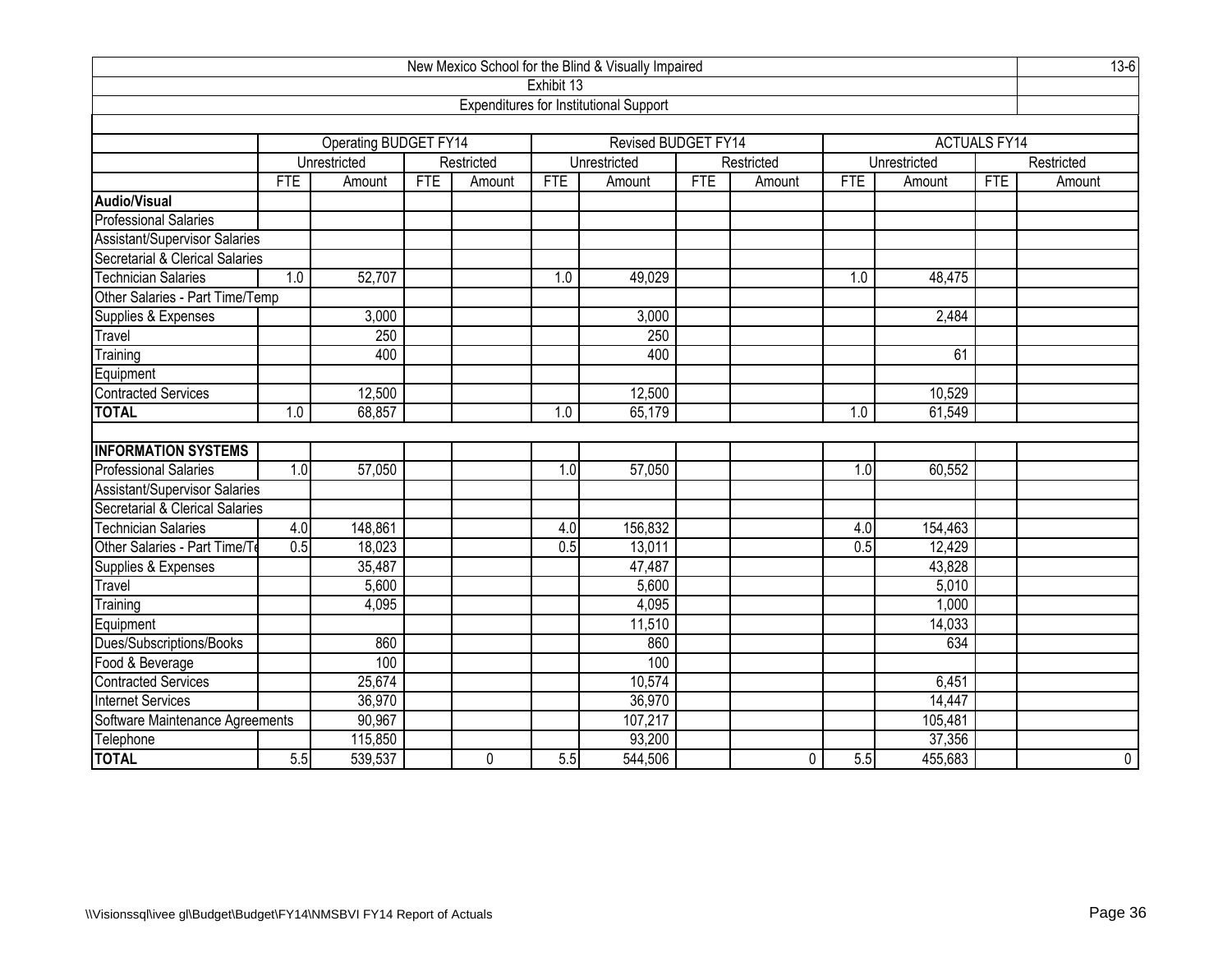| New Mexico School for the Blind & Visually Impaired<br>Exhibit 13 |                   |                       |            |            |            |                                                     |            |            |            |              |                     |            |  |
|-------------------------------------------------------------------|-------------------|-----------------------|------------|------------|------------|-----------------------------------------------------|------------|------------|------------|--------------|---------------------|------------|--|
|                                                                   |                   |                       |            |            |            |                                                     |            |            |            |              |                     |            |  |
|                                                                   |                   |                       |            |            |            | <b>Expenditures for Institutional Support</b>       |            |            |            |              |                     |            |  |
|                                                                   |                   |                       |            |            |            |                                                     |            |            |            |              |                     |            |  |
|                                                                   |                   | Operating BUDGET FY14 |            |            |            | Revised BUDGET FY14                                 |            |            |            |              | <b>ACTUALS FY14</b> |            |  |
|                                                                   |                   | Unrestricted          |            | Restricted |            | Unrestricted                                        |            | Restricted |            | Unrestricted |                     | Restricted |  |
|                                                                   | <b>FTE</b>        | Amount                | <b>FTE</b> | Amount     | <b>FTE</b> | Amount                                              | <b>FTE</b> | Amount     | <b>FTE</b> | Amount       | <b>FTE</b>          | Amount     |  |
| <b>SECURITY</b>                                                   |                   |                       |            |            |            |                                                     |            |            |            |              |                     |            |  |
| <b>Professional Salaries</b>                                      |                   |                       |            |            |            |                                                     |            |            |            |              |                     |            |  |
| Assistant/Supervisor Salaries                                     |                   |                       |            |            |            |                                                     |            |            |            |              |                     |            |  |
| Secretarial & Clerical Salaries                                   |                   |                       |            |            |            |                                                     |            |            |            |              |                     |            |  |
| <b>Technician Salaries</b>                                        | 1.0               | 26,515                |            |            | 1.0        | 26,595                                              |            |            | 1.0        | 26,508       |                     |            |  |
| Other Salaries - Part Time/Temp                                   |                   |                       |            |            |            |                                                     |            |            |            |              |                     |            |  |
| Supplies & Expenses                                               |                   | 500                   |            |            |            | 310                                                 |            |            |            | 390          |                     |            |  |
| Travel                                                            |                   | 500                   |            |            |            |                                                     |            |            |            |              |                     |            |  |
| Training                                                          |                   | 500                   |            |            |            |                                                     |            |            |            |              |                     |            |  |
| Equipment                                                         |                   |                       |            |            |            |                                                     |            |            |            |              |                     |            |  |
| Dues/Subscriptions/Books                                          |                   |                       |            |            |            |                                                     |            |            |            |              |                     |            |  |
| <b>Contracted Services</b>                                        |                   |                       |            |            |            |                                                     |            |            |            |              |                     |            |  |
| Law Enforcement Liability                                         | 500<br>500<br>500 |                       |            |            |            |                                                     |            |            |            |              |                     |            |  |
| <b>TOTAL</b>                                                      | 1.0               | 28,515                |            |            | 1.0        | 27,405                                              |            |            | 1.0        | 27,397       |                     |            |  |
|                                                                   |                   |                       |            |            |            | New Mexico School for the Blind & Visually Impaired |            |            |            |              |                     | $13 - 8$   |  |
|                                                                   |                   |                       |            |            | Exhibit 13 |                                                     |            |            |            |              |                     |            |  |
|                                                                   |                   |                       |            |            |            | Expenditures for Institutional Support              |            |            |            |              |                     |            |  |
|                                                                   |                   | Operating BUDGET FY14 |            |            |            | Revised BUDGET FY14                                 |            |            |            |              | <b>ACTUALS FY14</b> |            |  |
|                                                                   |                   | Unrestricted          |            | Restricted |            | Unrestricted                                        |            | Restricted |            | Unrestricted | Restricted          |            |  |
|                                                                   | <b>FTE</b>        | Amount                | <b>FTE</b> | Amount     | <b>FTE</b> | Amount                                              | <b>FTE</b> | Amount     | <b>FTE</b> | Amount       | <b>FTE</b>          | Amount     |  |
| <b>CAPITAL PROJECTS</b>                                           |                   |                       |            |            |            |                                                     |            |            |            |              |                     |            |  |
| <b>Professional Salaries</b>                                      | 1.0               | 76,236                |            |            | 1.0        | 76,085                                              |            |            | 1.0        | 76,085       |                     |            |  |
| Assistant/Supervisor Salaries                                     | 1.0               | 50,000                |            |            | 1.0        | 50,515                                              |            |            | 1.0        | 50,515       |                     |            |  |
| Secretarial & Clerical Salaries                                   |                   |                       |            |            |            |                                                     |            |            |            |              |                     |            |  |
| <b>Technician Salaries</b>                                        |                   |                       |            |            |            |                                                     |            |            |            |              |                     |            |  |
| Other Salaries - Part Time/Temp                                   |                   |                       |            |            |            |                                                     |            |            |            |              |                     |            |  |
| Supplies & Expenses                                               |                   | 2,200                 |            |            |            | 2,200                                               |            |            |            | 2,108        |                     |            |  |
| Travel                                                            |                   | 1,500                 |            |            |            | 1,000                                               |            |            |            | 877          |                     |            |  |
| Training                                                          |                   | 1,000                 |            |            |            | 544                                                 |            |            |            | 344          |                     |            |  |
| Equipment                                                         |                   |                       |            |            |            |                                                     |            |            |            |              |                     |            |  |
| Dues/Subscriptions/Books                                          |                   | 950                   |            |            |            | 950                                                 |            |            |            | 845          |                     |            |  |
| Food & Beverage                                                   |                   |                       |            |            |            | 158                                                 |            |            |            | 158          |                     |            |  |
| Contracted Services                                               |                   | 10,000                |            |            |            | 8,463                                               |            |            |            | 6,255        |                     |            |  |
| Advertisement                                                     |                   | 2,150                 |            |            |            | 1,600                                               |            |            |            | 479          |                     |            |  |
| <b>TOTAL</b>                                                      | 2.0               | 144,036               |            | 0          | 2.0        | 141,515                                             |            | 0          | 2.0        | 137,665      |                     | 0          |  |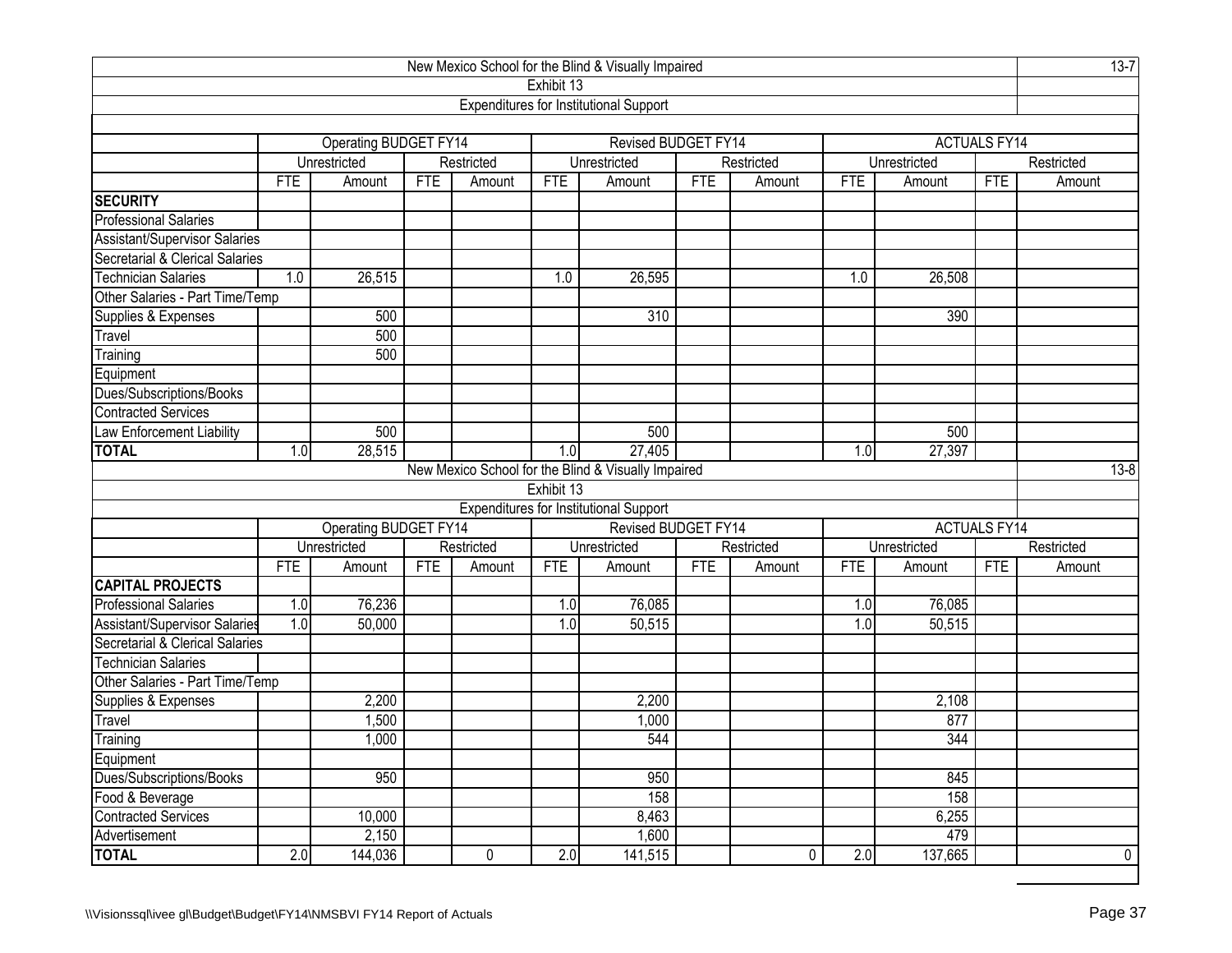| <b>INMSVH FOUNDATION</b>     |  |  |       |        |  |     |        |  |
|------------------------------|--|--|-------|--------|--|-----|--------|--|
| <b>Professional Salaries</b> |  |  | 0.1   | 74,295 |  | .01 | 74,295 |  |
| Supplies & Expenses          |  |  |       | 1,000  |  |     | 82     |  |
| Travel                       |  |  |       | 7,951  |  |     | 7,413  |  |
| Dues/Subscriptions/Books     |  |  |       | ,148   |  |     | .722   |  |
| Food & Beverage              |  |  |       | 500    |  |     |        |  |
| <b>ITOTAL</b>                |  |  | ∎0. ، | 84,894 |  | .01 | 83,512 |  |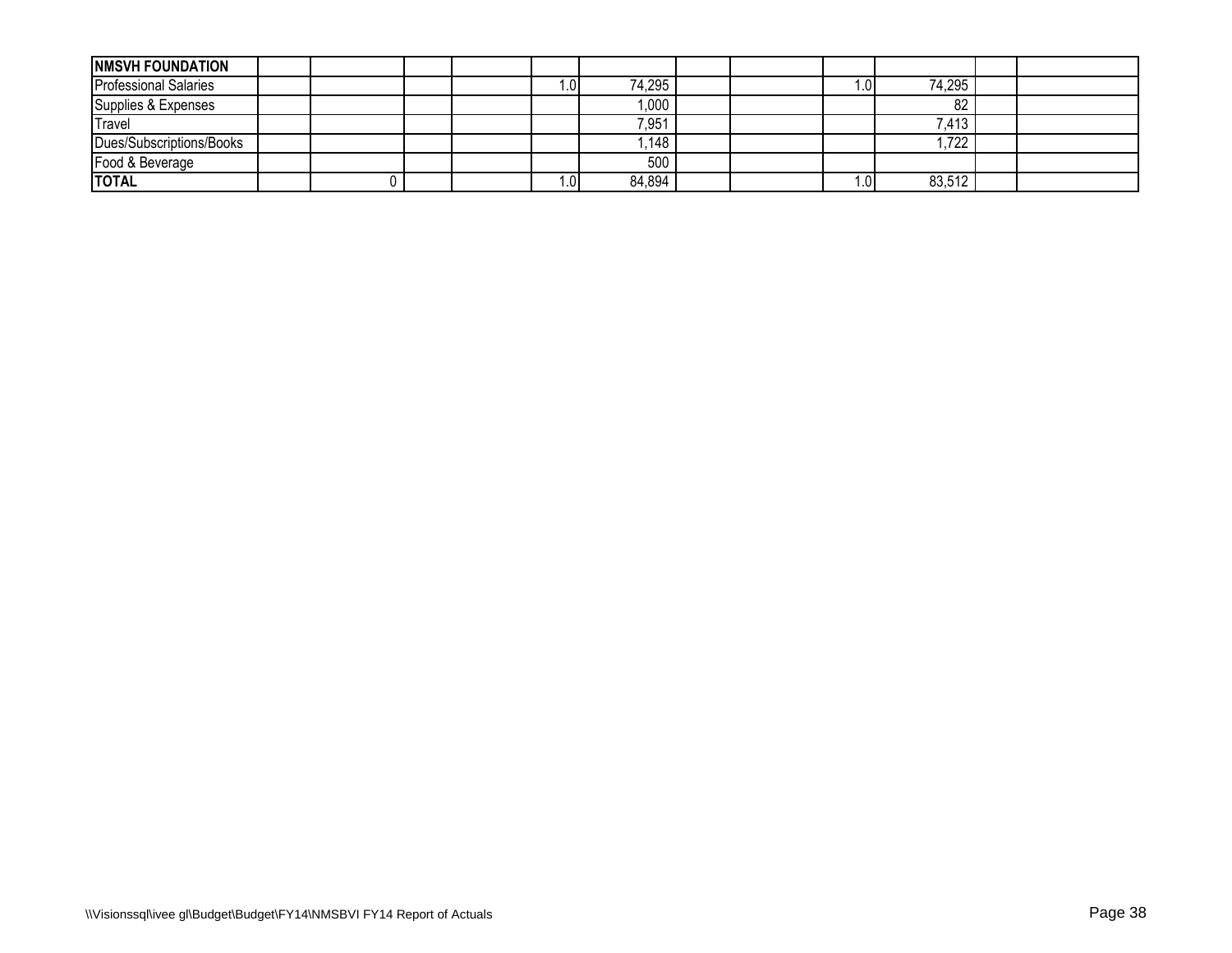| New Mexico School for the Blind & Visually Impaired<br>Exhibit 13 |                  |                                         |                  |                |                  |                                               |                  |                |                  |              |                     |                |  |
|-------------------------------------------------------------------|------------------|-----------------------------------------|------------------|----------------|------------------|-----------------------------------------------|------------------|----------------|------------------|--------------|---------------------|----------------|--|
|                                                                   |                  |                                         |                  |                |                  |                                               |                  |                |                  |              |                     |                |  |
|                                                                   |                  |                                         |                  |                |                  | <b>Expenditures for Institutional Support</b> |                  |                |                  |              |                     |                |  |
|                                                                   |                  |                                         |                  |                |                  |                                               |                  |                |                  |              |                     |                |  |
|                                                                   |                  | <b>Operating BUDGET FY14</b>            |                  |                |                  | Revised BUDGET FY14                           |                  |                |                  |              | <b>ACTUALS FY14</b> |                |  |
|                                                                   |                  | Unrestricted                            |                  | Restricted     |                  | Unrestricted                                  |                  | Restricted     |                  | Unrestricted |                     | Restricted     |  |
|                                                                   | <b>FTE</b>       | Amount                                  | <b>FTE</b>       | Amount         | <b>FTE</b>       | Amount                                        | <b>FTE</b>       | Amount         | <b>FTE</b>       | Amount       | <b>FTE</b>          | Amount         |  |
| <b>DETAILS</b>                                                    |                  |                                         |                  |                |                  |                                               |                  |                |                  |              |                     |                |  |
| <b>Professional Salaries</b>                                      | 6.0              | 545,529                                 | $\overline{0.0}$ | 0              | 5.0              | 602,647                                       | 0.0              | 0              | 6.0              | 482,803      | $\overline{0.0}$    | 0              |  |
| Assistant/Supervisor Salaries                                     | 2.0              | 116,502                                 | $\overline{0.0}$ | $\pmb{0}$      | 2.0              | 116,352                                       | $\overline{0.0}$ | 0              | 2.0              | 116,352      | $\overline{0.0}$    | $\mathbf 0$    |  |
| Secretarial & Clerical Salarie                                    | $\overline{1.0}$ | 31,691                                  | 0.0              | $\overline{0}$ | 1.0              | 31,526                                        | $\overline{0.0}$ | $\overline{0}$ | 1.0              | 31,487       | 0.0                 | $\overline{0}$ |  |
| <b>Technician Salaries</b>                                        | 14.0             | 497,243                                 | $\overline{0.0}$ | 0              | 14.0             | 541,836                                       | 0.0              | 0              | 14.0             | 536,190      | $\overline{0.0}$    | $\pmb{0}$      |  |
| Other Salaries - Part Time/T                                      | 0.5              | 18,023                                  | $\overline{0.0}$ | $\pmb{0}$      | 0.5              | 13,011                                        | $\overline{0.0}$ | $\pmb{0}$      | 0.5              | 12,429       | $\overline{0.0}$    | $\pmb{0}$      |  |
| <b>Tuition Reimbursement</b>                                      | 0.0              | 7,000                                   | $\overline{0.0}$ | $\overline{0}$ | 0.0              | 7,000                                         | 0.0              | $\overline{0}$ | 0.0              | 2,300        | 0.0                 | $\overline{0}$ |  |
| Supplies & Expenses                                               | 0.0              | 68,537                                  | 0.0              | $\overline{0}$ | 0.0              | 76,988                                        | 0.0              | $\mathbf{0}$   | 0.0              | 65,394       | 0.0                 | $\overline{0}$ |  |
| Travel                                                            | 0.0              | 24,450                                  | 0.0              | $\overline{0}$ | 0.0              | 26,701                                        | 0.0              | $\overline{0}$ | 0.0              | 20,404       | 0.0                 | $\overline{0}$ |  |
| Training                                                          | 0.0              | 29,345                                  | 0.0              | $\overline{0}$ | 0.0              | 25,750                                        | 0.0              | $\overline{0}$ | 0.0              | 11,337       | 0.0                 | $\overline{0}$ |  |
| Equipment                                                         | 0.0              | 0                                       | 0.0              | $\overline{0}$ | 0.0              | 14,326                                        | 0.0              | $\overline{0}$ | 0.0              | 16,366       | 0.0                 | $\overline{0}$ |  |
| Food & Beverage                                                   | 0.0              | 2,600                                   | 0.0              | $\pmb{0}$      | 0.0              | 3,212                                         | 0.0              | 0              | $\overline{0.0}$ | 1,972        | $\overline{0.0}$    | $\mathbf 0$    |  |
| Dues/Subscriptions/Books                                          | $\overline{0.0}$ | $\overline{0.0}$<br>$\pmb{0}$<br>11,040 |                  |                | $\overline{0.0}$ | 11,832                                        | $\overline{0.0}$ | $\pmb{0}$      | 0.0              | 10,031       | $\overline{0.0}$    | $\mathbf 0$    |  |
| Professional Fees/Consultind                                      | 0.0              | 9,400                                   | 0.0              | $\overline{0}$ | 0.0              | 6,240                                         | $\overline{0.0}$ | $\overline{0}$ | 0.0              | $\Omega$     | 0.0                 | $\overline{0}$ |  |
| <b>Contracted Services</b>                                        | $\overline{0.0}$ | 101,098                                 | 0.0              | $\pmb{0}$      | $\overline{0.0}$ | 55,285                                        | $\overline{0.0}$ | 0              | 0.0              | 45,551       | 0.0                 | $\overline{0}$ |  |
| Legal/Professional Services                                       | $\overline{0.0}$ | 30,000                                  | 0.0              | $\overline{0}$ | $\overline{0.0}$ | 28,500                                        | $\overline{0.0}$ | $\overline{0}$ | $\overline{0.0}$ | 21,634       | 0.0                 | $\overline{0}$ |  |
| Employee Initialization                                           | $\overline{0.0}$ | 7,050                                   | $\overline{0.0}$ | 0              | $\overline{0.0}$ | 7,050                                         | $\overline{0.0}$ | 0              | $\overline{0.0}$ | 2,950        | $\overline{0.0}$    | $\mathbf 0$    |  |
| Advertisement                                                     | 0.0              | 14,150                                  | 0.0              | $\overline{0}$ | 0.0              | 20,951                                        | $\overline{0.0}$ | $\mathbf 0$    | 0.0              | 17,458       | 0.0                 | $\overline{0}$ |  |
| Internet Services                                                 | 0.0              | 36,970                                  | 0.0              | $\pmb{0}$      | 0.0              | 36,970                                        | 0.0              | $\mathbf 0$    | 0.0              | 14,447       | 0.0                 | $\mathbf 0$    |  |
| Software Maintenance Agree                                        | $\overline{0.0}$ | 90,967                                  | $\overline{0.0}$ | $\pmb{0}$      | $\overline{0.0}$ | 107,217                                       | $\overline{0.0}$ | $\mathbf{0}$   | $\overline{0.0}$ | 105,481      | $\overline{0.0}$    | $\pmb{0}$      |  |
| Telephone                                                         | $\overline{0.0}$ | 115,850                                 | 0.0              | $\overline{0}$ | 0.0              | 93,200                                        | 0.0              | $\pmb{0}$      | 0.0              | 37,356       | 0.0                 | $\overline{0}$ |  |
| Postage                                                           | $\overline{0.0}$ | 23,400                                  | $\overline{0.0}$ | 0              | $\overline{0.0}$ | 17,040                                        | $\overline{0.0}$ | $\mathbf 0$    | $\overline{0.0}$ | 9,250        | $\overline{0.0}$    | $\pmb{0}$      |  |
| Law Inforcement Liability                                         | $\overline{0.0}$ | 500                                     | $\overline{0.0}$ | $\pmb{0}$      | $\overline{0.0}$ | 500                                           | $\overline{0.0}$ | $\pmb{0}$      | $\overline{0.0}$ | 500          | $\overline{0.0}$    | $\overline{0}$ |  |
| Gen Liability, Civil Rights                                       | 0.0              | 26,495                                  | $\overline{0.0}$ | $\mathbf 0$    | 0.0              | 16,200                                        | $\overline{0.0}$ | 0              | 0.0              | 16,200       | $\overline{0.0}$    | $\mathbf 0$    |  |
| Risk Mgt. - Gen Liability                                         | 0.0              | 4,000                                   | 0.0              | $\pmb{0}$      | $\overline{0.0}$ | 3,400                                         | $\overline{0.0}$ | 0              | 0.0              | 3,400        | $\overline{0.0}$    | $\overline{0}$ |  |
| <b>Board of Regents</b>                                           | 0.0              | 10,000                                  | 0.0              | $\overline{0}$ | 0.0              | 10,000                                        | 0.0              | $\overline{0}$ | 0.0              | 8,191        | 0.0                 | $\overline{0}$ |  |
| <b>Investment Expense</b>                                         | $\overline{0.0}$ | 0                                       | $\overline{0.0}$ | $\pmb{0}$      | $\overline{0.0}$ | 0                                             | 0.0              | 0              | $\overline{0.0}$ | 0            | $\overline{0.0}$    | $\pmb{0}$      |  |
| <b>Direct Deposit Expense</b>                                     | 0.0              | 0                                       | 0.0              | $\overline{0}$ | $\overline{0.0}$ | 0                                             | $\overline{0.0}$ | $\mathbf 0$    | $\overline{0.0}$ | $\mathbf{0}$ | $\overline{0.0}$    | $\overline{0}$ |  |
| <b>External Audit</b>                                             | 0.0              | 35,000                                  | $\overline{0.0}$ | $\overline{0}$ | $\overline{0.0}$ | 30,010                                        | $\overline{0.0}$ | $\mathbf 0$    | $\overline{0.0}$ | 30,010       | $\overline{0.0}$    | $\overline{0}$ |  |
| Misc. Bank Fees/Penalties                                         | $\overline{0.0}$ | 250                                     | $\overline{0.0}$ | $\mathbf 0$    | $\overline{0.0}$ | 750                                           | $\overline{0.0}$ | $\mathbf 0$    | $\overline{0.0}$ | 786          | $\overline{0.0}$    | $\mathbf 0$    |  |
| Other(Accreditation Expense                                       | $\overline{0.0}$ | 0                                       | $\overline{0.0}$ | $\mathbf 0$    | 0.0              | 0                                             | 0.0              | $\Omega$       | $\overline{0.0}$ | 0            | 0.0                 | $\pmb{0}$      |  |
| <b>TOTAL</b>                                                      | 23.5             | 1,857,089                               | $\overline{0.0}$ | 0              | 22.5             | 1,904,496                                     | $\overline{0.0}$ | $\pmb{0}$      | 23.5             | 1,620,279    | $\overline{0.0}$    | $\overline{0}$ |  |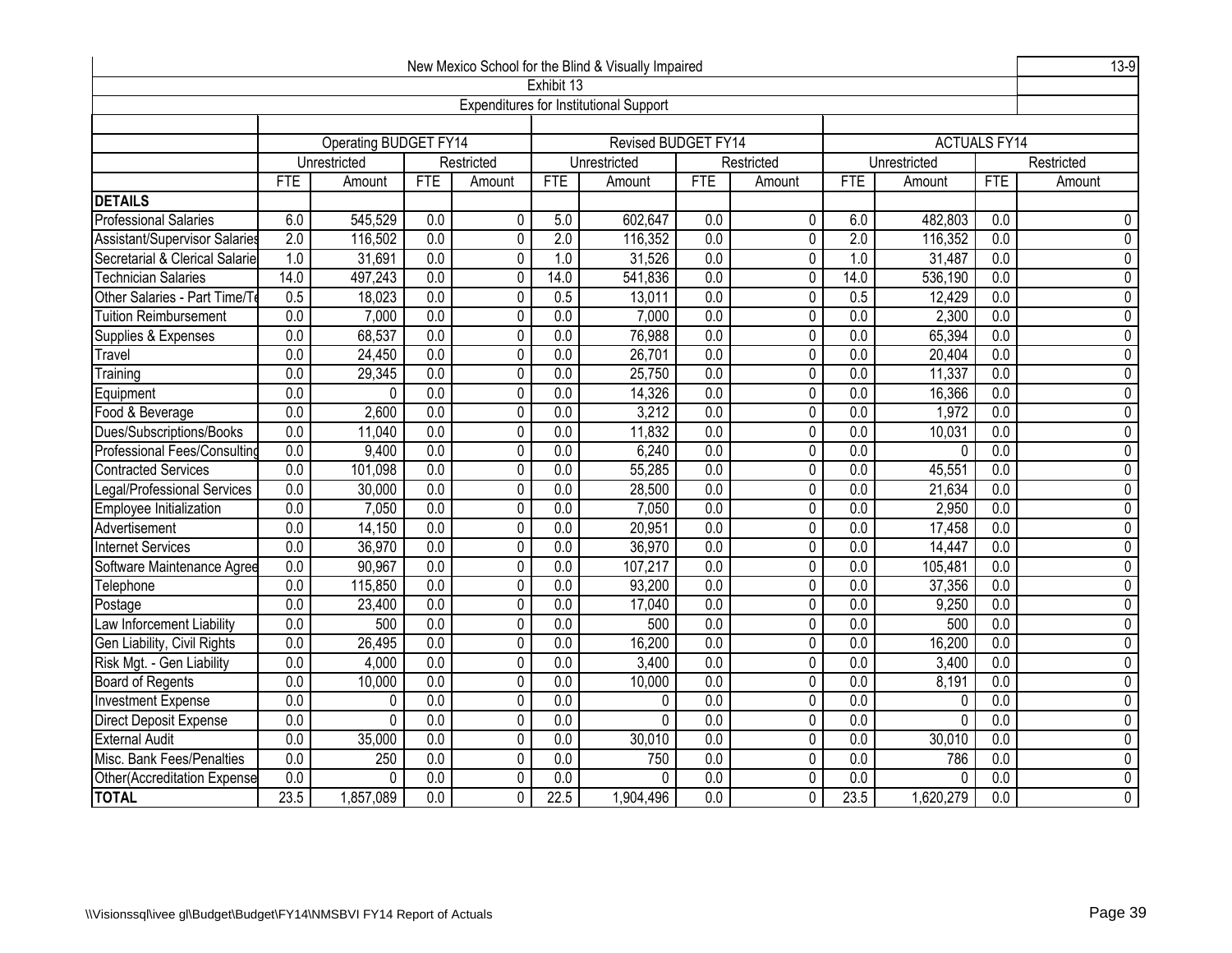| New Mexico School for the Blind & Visually Impaired            |                               |            |                                                   |            |                     |            |  |  |  |  |  |  |  |
|----------------------------------------------------------------|-------------------------------|------------|---------------------------------------------------|------------|---------------------|------------|--|--|--|--|--|--|--|
|                                                                |                               | Exhibit 14 |                                                   |            |                     |            |  |  |  |  |  |  |  |
|                                                                |                               |            | Expenditures for Operation & Maintenance of Plant |            |                     |            |  |  |  |  |  |  |  |
|                                                                |                               |            |                                                   |            |                     |            |  |  |  |  |  |  |  |
|                                                                | Operating BUDGET FY14         |            | Revised BUDGET FY14                               |            | <b>ACTUALS FY14</b> |            |  |  |  |  |  |  |  |
|                                                                | Unrestricted                  | Restricted | Unrestricted                                      | Restricted | Unrestricted        | Restricted |  |  |  |  |  |  |  |
| <b>OPERATION &amp; MAINTENANCE OF PLANT</b>                    |                               |            |                                                   |            |                     |            |  |  |  |  |  |  |  |
| General Maintenance<br>801,402<br>0<br>886,883<br>0<br>703,088 |                               |            |                                                   |            |                     |            |  |  |  |  |  |  |  |
| Vehicle Maintenance                                            | 310,994                       |            | 293,367                                           | 0          | 269,718             |            |  |  |  |  |  |  |  |
| Grounds                                                        | 142,155                       |            | 139,756                                           |            | 135,790             |            |  |  |  |  |  |  |  |
| Housekeeping                                                   | 185,798                       |            | 187,541                                           |            | 178,091             |            |  |  |  |  |  |  |  |
| <b>TOTAL</b>                                                   | ,440,350                      | 0          | 1,507,546                                         | 0          | 1,286,687           | 0          |  |  |  |  |  |  |  |
| <b>Fringe Benefits</b>                                         | 239,844<br>316,103<br>271,083 |            |                                                   |            |                     |            |  |  |  |  |  |  |  |
| <b>GRAND TOTAL EXPENDITURES</b>                                | ,680,194                      | 0          | 823,650                                           | 0          | 1,557,770           | 0          |  |  |  |  |  |  |  |
| <b>OPERATION &amp; MAINTENANCE OF PLANT</b>                    |                               |            |                                                   |            |                     |            |  |  |  |  |  |  |  |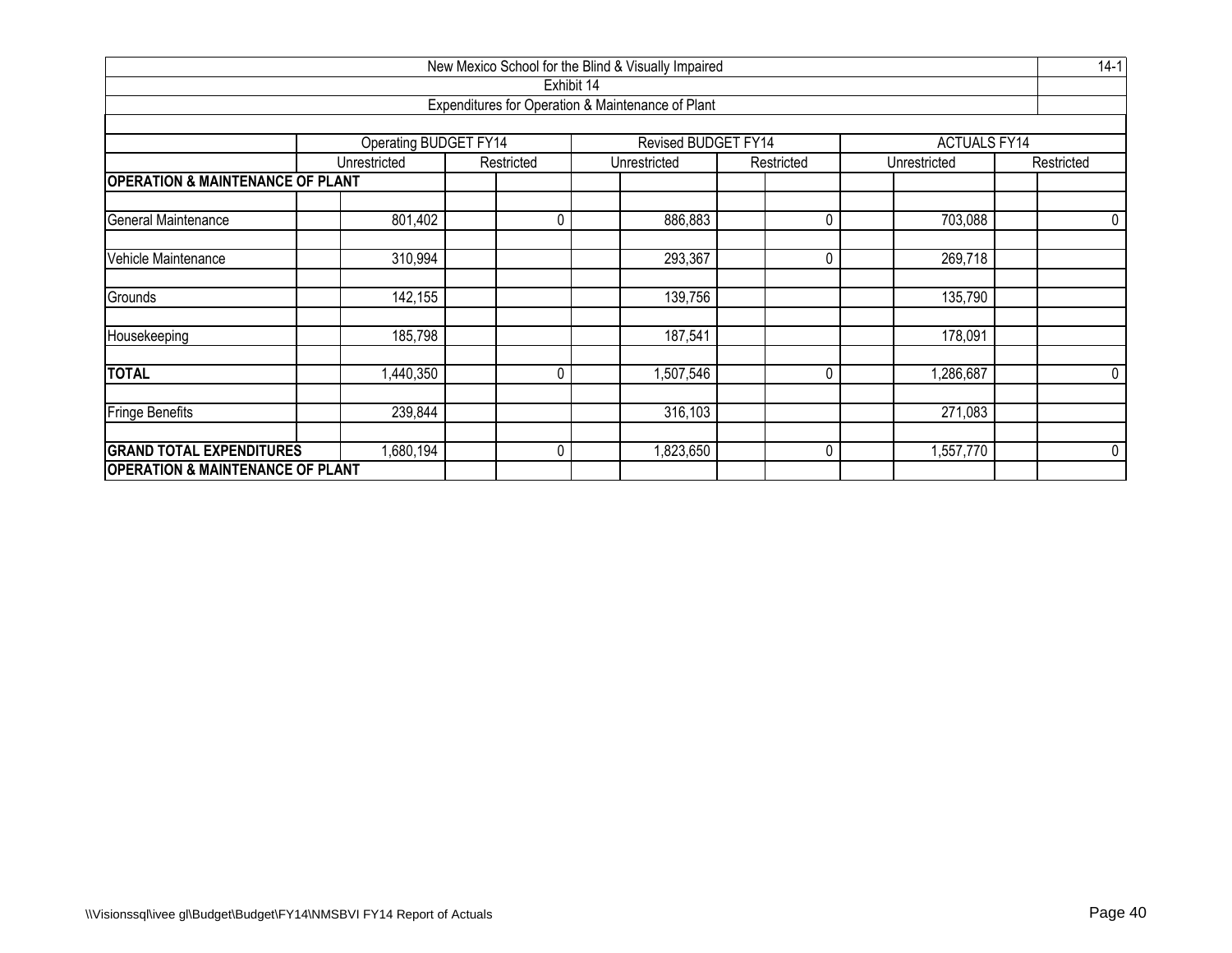|                                 |                              |                       |            |            |            | New Mexico School for the Blind & Visually Impaired |            |            |            |                     |            | $14-2$         |
|---------------------------------|------------------------------|-----------------------|------------|------------|------------|-----------------------------------------------------|------------|------------|------------|---------------------|------------|----------------|
|                                 |                              |                       |            |            | Exhibit 14 |                                                     |            |            |            |                     |            |                |
|                                 |                              |                       |            |            |            | Expenditures for Operation & Maintenance of Plant   |            |            |            |                     |            |                |
|                                 |                              |                       |            |            |            |                                                     |            |            |            |                     |            |                |
|                                 |                              | Operating BUDGET FY14 |            |            |            | Revised BUDGET FY14                                 |            |            |            | <b>ACTUALS FY14</b> |            |                |
|                                 |                              | Unrestricted          |            | Restricted |            | Unrestricted                                        |            | Restricted |            | Unrestricted        |            | Restricted     |
|                                 | <b>FTE</b>                   | Amount                | <b>FTE</b> | Amount     | <b>FTE</b> | Amount                                              | <b>FTE</b> | Amount     | <b>FTE</b> | Amount              | <b>FTE</b> | Amount         |
| <b>GENERAL MAINTENANCE</b>      |                              |                       |            |            |            |                                                     |            |            |            |                     |            |                |
| <b>Professional Salaries</b>    | 1.0                          | 60,689                |            |            | 1.0        | 183,898                                             |            |            | 1.0        | 60,552              |            |                |
| Assistant/Supervisor Salaries   | 1.0                          | 50,515                |            |            | 1.0        | 47,651                                              |            |            | 1.0        | 48,901              |            |                |
| Secretarial & Clerical Salaries |                              |                       |            |            |            |                                                     |            |            |            |                     |            |                |
| <b>Technician Salaries</b>      | 3.0                          | 99,003                |            |            | 3.0        | 99,783                                              |            |            | 3.0        | 103,363             |            |                |
| Other Salaries - Part Time/Temp |                              |                       |            |            |            |                                                     |            |            |            |                     |            |                |
| Supplies & Expenses             | 114,000<br>100,350<br>80,244 |                       |            |            |            |                                                     |            |            |            |                     |            |                |
| Travel                          |                              | 2,500                 |            |            |            | 1,500                                               |            |            |            | 668                 |            |                |
| Training                        |                              | 10,800                |            |            |            | 3,800                                               |            |            |            | 2,970               |            |                |
| Equipment                       |                              |                       |            |            |            | 9,262                                               |            |            |            | 9,262               |            |                |
| Food & Beverage                 |                              | 200                   |            |            |            | 200                                                 |            |            |            | 155                 |            |                |
| Dues/Subscriptions/Books        |                              | 300                   |            |            |            | 350                                                 |            |            |            | 350                 |            |                |
| <b>Contracted Repairs</b>       |                              | 30,000                |            |            |            | 20,000                                              |            |            |            | 10,971              |            |                |
| <b>Contracted Services</b>      |                              | 63,024                |            |            |            | 63,024                                              |            |            |            | 46,672              |            |                |
| Plant Utilities - Electric      |                              | 217,265               |            |            |            | 217,265                                             |            |            |            | 186,455             |            |                |
| Plant Utilities - Natural Gas   |                              | 69,300                |            |            |            | 69,300                                              |            |            |            | 81,354              |            |                |
| Plant Utilities - Water         |                              | 46,200                |            |            |            | 46,200                                              |            |            |            | 46,872              |            |                |
| Risk Mgt. - Boiler              |                              | 2,307                 |            |            |            | 900                                                 |            |            |            | 900                 |            |                |
| Risk Mgt. - General Liability   |                              |                       |            |            |            |                                                     |            |            |            |                     |            |                |
| Risk Mgt. - Property Insurance  |                              | 35,299                |            |            |            | 23,400                                              |            |            |            | 23,400              |            |                |
| Property Rental/Lease           |                              |                       |            |            |            |                                                     |            |            |            |                     |            |                |
| <b>TOTAL</b>                    | 5.0                          | 801,402               |            |            | 5.0        | 886,883                                             |            | 0          | 5.0        | 703,088             |            | $\overline{0}$ |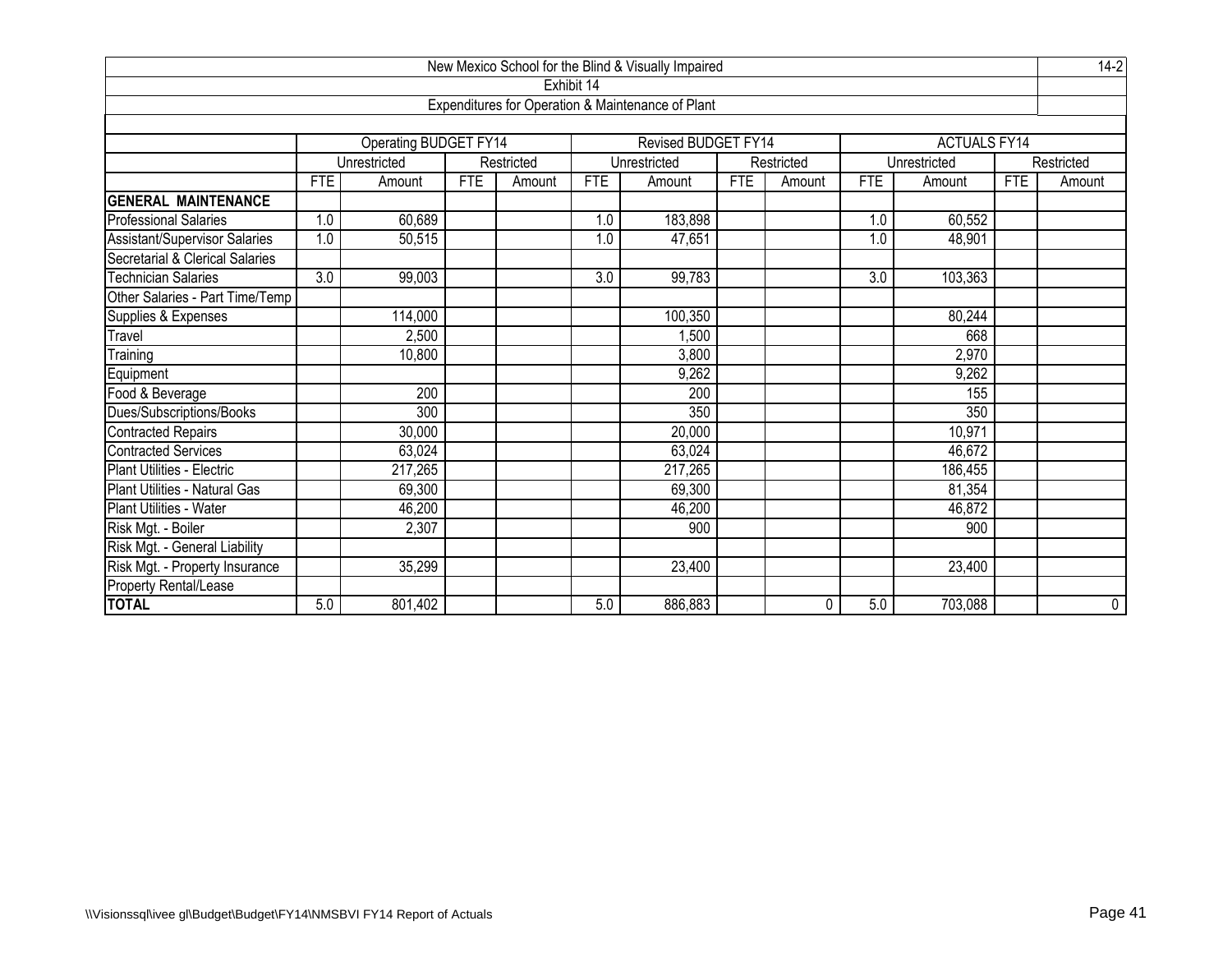|                                      |            |                       |            |            |            | New Mexico School for the Blind & Visually Impaired |            |            |            |                     |            | $14-3$     |
|--------------------------------------|------------|-----------------------|------------|------------|------------|-----------------------------------------------------|------------|------------|------------|---------------------|------------|------------|
|                                      |            |                       |            |            | Exhibit 14 |                                                     |            |            |            |                     |            |            |
|                                      |            |                       |            |            |            | Expenditures for Operation & Maintenance of Plant   |            |            |            |                     |            |            |
|                                      |            |                       |            |            |            |                                                     |            |            |            |                     |            |            |
|                                      |            | Operating BUDGET FY14 |            |            |            | Revised BUDGET FY14                                 |            |            |            | <b>ACTUALS FY14</b> |            |            |
|                                      |            | Unrestricted          |            | Restricted |            | Unrestricted                                        |            | Restricted |            | Unrestricted        |            | Restricted |
|                                      | <b>FTE</b> | Amount                | <b>FTE</b> | Amount     | <b>FTE</b> | Amount                                              | <b>FTE</b> | Amount     | <b>FTE</b> | Amount              | <b>FTE</b> | Amount     |
| <b>VEHICLE MAINTENANCE</b>           |            |                       |            |            |            |                                                     |            |            |            |                     |            |            |
| <b>Professional Salaries</b>         |            |                       |            |            |            |                                                     |            |            |            |                     |            |            |
| <b>Assistant/Supervisor Salaries</b> |            |                       |            |            |            |                                                     |            |            |            |                     |            |            |
| Secretarial & Clerical Salaries      |            |                       |            |            |            |                                                     |            |            |            |                     |            |            |
| <b>Technician Salaries</b>           | 1.0        | 43,874                |            |            | 1.0        | 44,436                                              |            |            | 1.0        | 44,359              |            |            |
| Other Salaries - Part Time/Temp      |            |                       |            |            |            |                                                     |            |            |            |                     |            |            |
| Supplies & Expenses                  |            | 35,200                |            |            |            | 21,700                                              |            |            |            | 30,431              |            |            |
| Travel                               |            | 1,325                 |            |            |            | 1,325                                               |            |            |            | 491                 |            |            |
| Training                             |            | 550                   |            |            |            | 550                                                 |            |            |            | 100                 |            |            |
| Equipment                            |            |                       |            |            |            | 3,955                                               |            |            |            | 3,955               |            |            |
| Vehicle Exp - Gasoline Fuel          |            | 133,000               |            |            |            | 133,000                                             |            |            |            | 116,533             |            |            |
| Vehicle Exp - Diesel Fuel            |            | 37,000                |            |            |            | 20,500                                              |            |            |            | 16,809              |            |            |
| Vehicle Exp - Oil                    |            |                       |            |            |            |                                                     |            |            |            |                     |            |            |
| <b>Contracted Repairs</b>            |            |                       |            |            |            | 60,488                                              |            |            |            | 49,934              |            |            |
| <b>Contracted Services</b>           |            | 45,800                |            |            |            | $\overline{312}$                                    |            |            |            | 6                   |            |            |
| Risk Mgt - Auto Liability            |            | 5,191                 |            |            |            | 2,400                                               |            |            |            | 2,400               |            |            |
| Risk Mgt - Auto Phys Damage          |            | 9,054                 |            |            |            | 4,700                                               |            |            |            | 4,700               |            |            |
| <b>TOTAL</b>                         | 1.0        | 310,994               |            |            | 1.0        | 293,367                                             |            | 0          | 1.0        | 269,718             |            |            |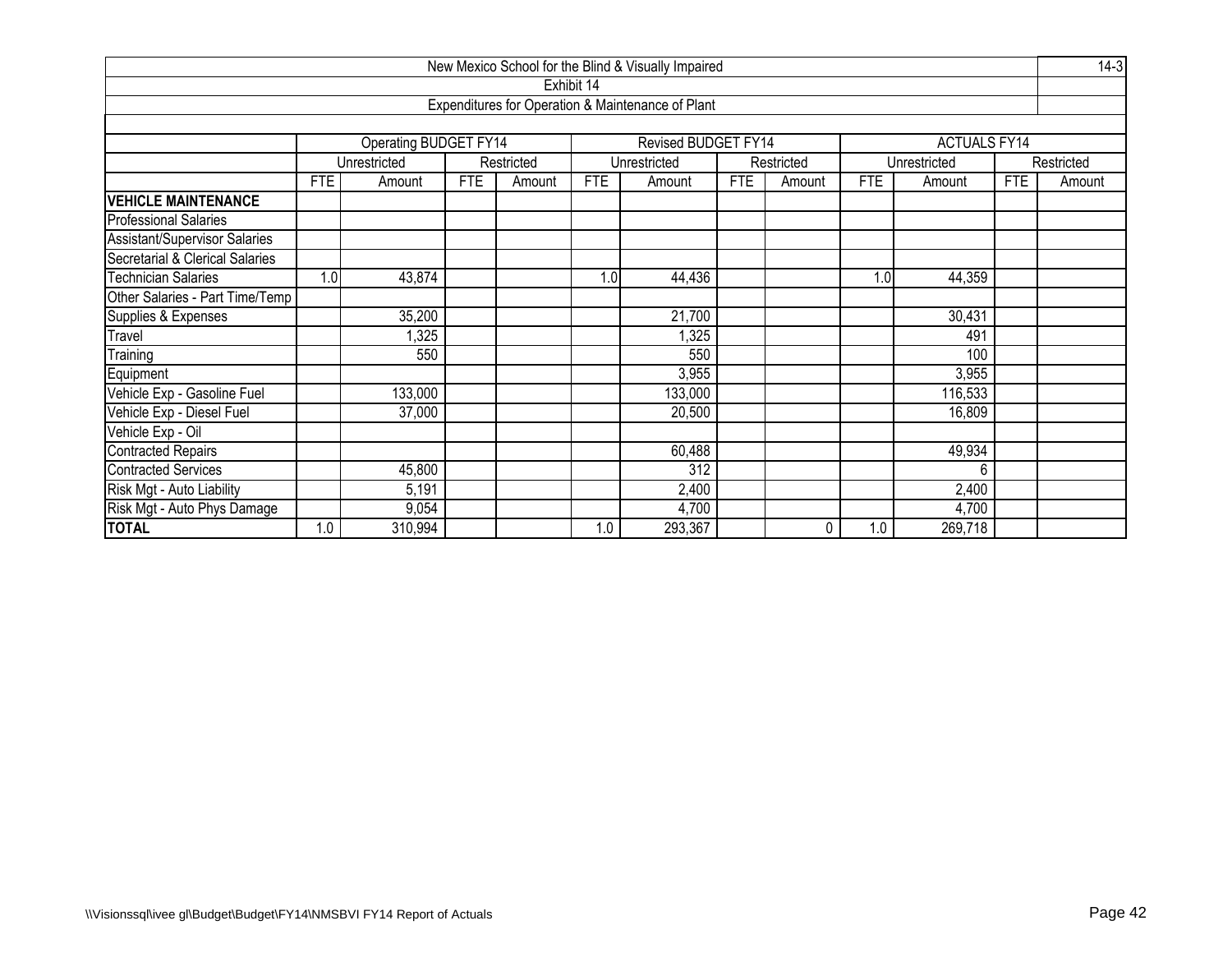|                                      |            |                       |            |            |            | New Mexico School for the Blind & Visually Impaired |            |            |            |                     |            | $14 - 4$   |
|--------------------------------------|------------|-----------------------|------------|------------|------------|-----------------------------------------------------|------------|------------|------------|---------------------|------------|------------|
|                                      |            |                       |            |            | Exhibit 14 |                                                     |            |            |            |                     |            |            |
|                                      |            |                       |            |            |            | Expenditures for Operation & Maintenance of Plant   |            |            |            |                     |            |            |
|                                      |            |                       |            |            |            |                                                     |            |            |            |                     |            |            |
|                                      |            | Operating BUDGET FY14 |            |            |            | Revised BUDGET FY14                                 |            |            |            | <b>ACTUALS FY14</b> |            |            |
|                                      |            | Unrestricted          |            | Restricted |            | Unrestricted                                        |            | Restricted |            | Unrestricted        |            | Restricted |
|                                      | <b>FTE</b> | Amount                | <b>FTE</b> | Amount     | <b>FTE</b> | Amount                                              | <b>FTE</b> | Amount     | <b>FTE</b> | Amount              | <b>FTE</b> | Amount     |
| <b>GROUNDS</b>                       |            |                       |            |            |            |                                                     |            |            |            |                     |            |            |
| <b>Professional Salaries</b>         |            |                       |            |            |            |                                                     |            |            |            |                     |            |            |
| <b>Assistant/Supervisor Salaries</b> |            |                       |            |            |            |                                                     |            |            |            |                     |            |            |
| Secretarial & Clerical Salaries      |            |                       |            |            |            |                                                     |            |            |            |                     |            |            |
| <b>Technician Salaries</b>           | 4.0        | 115,130               |            |            | 4.0        | 115,576                                             |            |            | 4.0        | 114,878             |            |            |
| Other Salaries - Part Time/Temp      |            |                       |            |            |            |                                                     |            |            |            |                     |            |            |
| Supplies & Expenses                  |            | 25,000                |            |            |            | 23,000                                              |            |            |            | 20,225              |            |            |
| Travel                               |            | 700                   |            |            |            | 700                                                 |            |            |            | 206                 |            |            |
| Training                             |            | 1,325                 |            |            |            | 480                                                 |            |            |            | 480                 |            |            |
| Equipment                            |            |                       |            |            |            |                                                     |            |            |            |                     |            |            |
| <b>Contracted Services</b>           |            |                       |            |            |            |                                                     |            |            |            |                     |            |            |
| Food & Beverage                      |            |                       |            |            |            |                                                     |            |            |            |                     |            |            |
| Equipment rental/lease               |            |                       |            |            |            |                                                     |            |            |            |                     |            |            |
| <b>TOTAL</b>                         | 4.0        | 142,155               |            |            | 4.0        | 139,756                                             |            |            | 4.0        | 135,790             |            |            |
|                                      |            |                       |            |            |            |                                                     |            |            |            |                     |            |            |
| <b>HOUSEKEEPING</b>                  |            |                       |            |            |            |                                                     |            |            |            |                     |            |            |
| <b>Professional Salaries</b>         |            |                       |            |            |            |                                                     |            |            |            |                     |            |            |
| Assistant/Supervisor Salaries        |            |                       |            |            |            |                                                     |            |            |            |                     |            |            |
| Secretarial & Clerical Salaries      |            |                       |            |            |            |                                                     |            |            |            |                     |            |            |
| Technician Salaries                  | 8.0        | 143,103               |            |            | 8.0        | 150,346                                             |            |            | 8.0        | 150,354             |            |            |
| Other Salaries - Part Time/Temp      |            | 2,720                 |            |            |            | 1,820                                               |            |            |            |                     |            |            |
| Supplies & Expenses                  |            | 38,000                |            |            |            | 35,000                                              |            |            |            | 27,737              |            |            |
| Travel                               |            | 1,475                 |            |            |            | $\overline{375}$                                    |            |            |            |                     |            |            |
| Training                             |            | 500                   |            |            |            |                                                     |            |            |            |                     |            |            |
| Equipment                            |            |                       |            |            |            |                                                     |            |            |            |                     |            |            |
| <b>Janitorial Contracts</b>          |            |                       |            |            |            |                                                     |            |            |            |                     |            |            |
| Other (Rentals and Misc.)            |            |                       |            |            |            |                                                     |            |            |            |                     |            |            |
| <b>TOTAL</b>                         | 8.0        | 185,798               |            |            | 8.0        | 187,541                                             |            |            | 8.0        | 178,091             |            |            |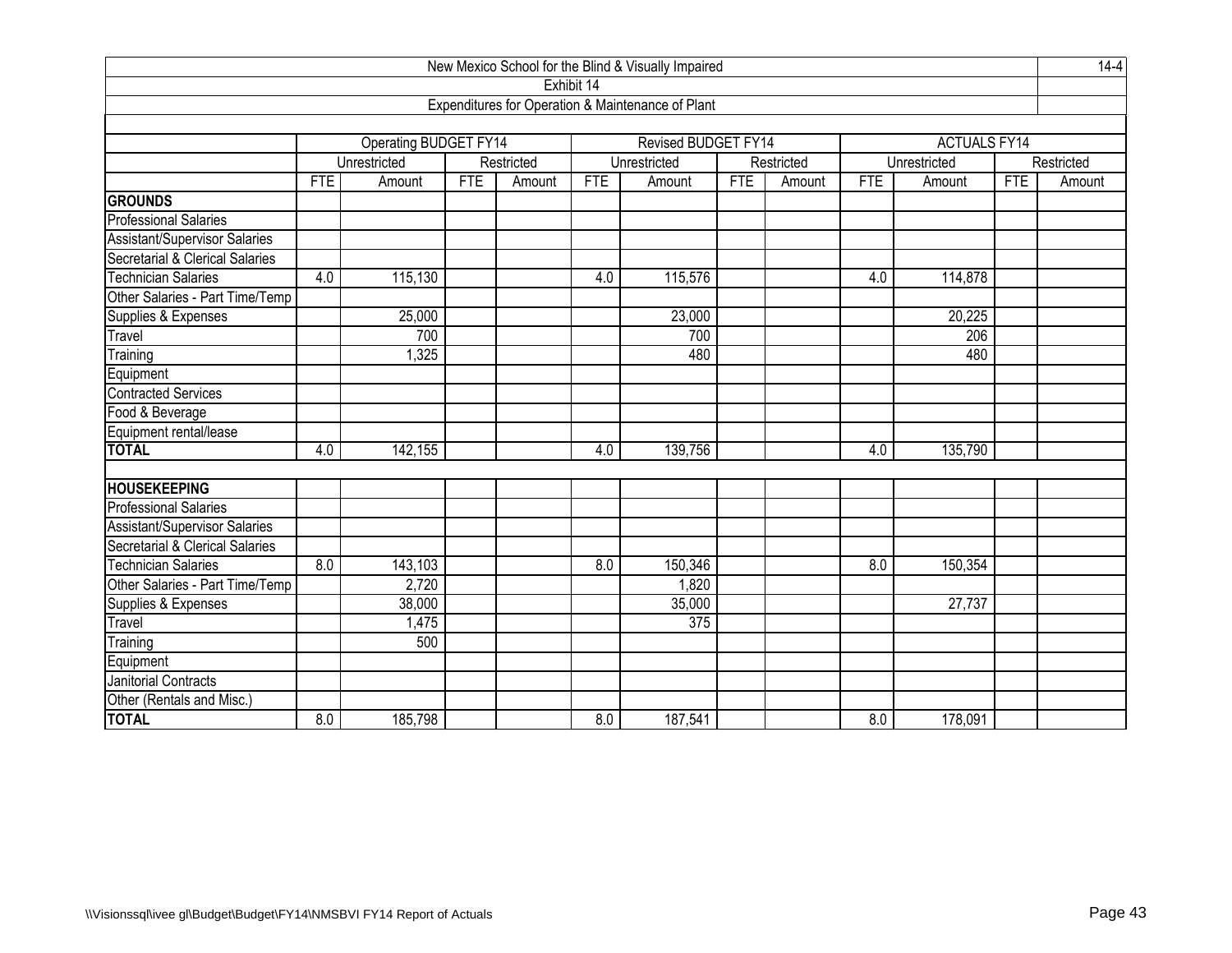|                                      |                  |                              |                  |                |                  | New Mexico School for the Blind & Visually Impaired |                  |                |                  |                     |                  | $14-5$         |
|--------------------------------------|------------------|------------------------------|------------------|----------------|------------------|-----------------------------------------------------|------------------|----------------|------------------|---------------------|------------------|----------------|
|                                      |                  |                              |                  |                | Exhibit 14       |                                                     |                  |                |                  |                     |                  |                |
|                                      |                  |                              |                  |                |                  | Expenditures for Operation & Maintenance of Plant   |                  |                |                  |                     |                  |                |
|                                      |                  |                              |                  |                |                  |                                                     |                  |                |                  |                     |                  |                |
|                                      |                  | <b>Operating BUDGET FY14</b> |                  |                |                  | <b>Revised BUDGET FY14</b>                          |                  |                |                  | <b>ACTUALS FY14</b> |                  |                |
|                                      |                  | Unrestricted                 |                  | Restricted     |                  | Unrestricted                                        |                  | Restricted     |                  | Unrestricted        |                  | Restricted     |
|                                      | <b>FTE</b>       | Amount                       | <b>FTE</b>       | Amount         | <b>FTE</b>       | Amount                                              | <b>FTE</b>       | Amount         | <b>FTE</b>       | Amount              | <b>FTE</b>       | Amount         |
| <b>DETAILS</b>                       |                  |                              |                  |                |                  |                                                     |                  |                |                  |                     |                  |                |
| <b>Professional Salaries</b>         | 1.0              | 60,689                       | 0.0              | 0              | 1.0              | 183,898                                             | 0.0              | 0              | 1.0              | 60,552              | 0.0              | $\mathbf 0$    |
| <b>Assistant/Supervisor Salaries</b> | 1.0              | 50,515                       | $\overline{0.0}$ | $\mathbf 0$    | 1.0              | 47,651                                              | $\overline{0.0}$ | 0              | 1.0              | 48,901              | $\overline{0.0}$ | $\overline{0}$ |
| Secretarial & Clerical Salaries      | $\overline{0.0}$ | 0                            | 0.0              | $\mathbf{0}$   | $\overline{0.0}$ | $\Omega$                                            | $\overline{0.0}$ | 0              | $\overline{0.0}$ | $\Omega$            | $\overline{0.0}$ | $\overline{0}$ |
| <b>Technician Salaries</b>           | 16.0             | 401,110                      | 0.0              | 0              | 16.0             | 410,141                                             | $\overline{0.0}$ | 0              | 16.0             | 412,954             | $\overline{0.0}$ | $\overline{0}$ |
| Other Salaries - Part Time/Temp      | 0.0              | 2,720                        | 0.0              | 0              | 0.0              | 1,820                                               | 0.0              | 0              | 0.0              | U                   | 0.0              | 0              |
| Supplies & Expenses                  | 0.0              | 212,200                      | 0.0              | $\Omega$       | 0.0              | 180,050                                             | $\overline{0.0}$ | 0              | 0.0              | 158,637             | 0.0              | $\overline{0}$ |
| Travel                               | 0.0              | 6,000                        | 0.0              | $\overline{0}$ | 0.0              | 3,900                                               | 0.0              | $\overline{0}$ | 0.0              | 1,365               | 0.0              | $\overline{0}$ |
| Training                             | 0.0              | 13,175                       | $\overline{0.0}$ | $\mathbf{0}$   | 0.0              | 4,830                                               | 0.0              | $\mathbf{0}$   | $\overline{0.0}$ | 3,550               | 0.0              | $\overline{0}$ |
| Equipment                            | $\overline{0.0}$ | $\Omega$                     | 0.0              | 0              | 0.0              | 13,218                                              | 0.0              | 0              | 0.0              | 13,218              | 0.0              | $\overline{0}$ |
| Equipment rental/lease               | 0.0              | 0                            | $\overline{0.0}$ | 0              | $\overline{0.0}$ | $\Omega$                                            | 0.0              | 0              | $\overline{0.0}$ | $\Omega$            | 0.0              | $\overline{0}$ |
| Food & Beverage                      | $\overline{0.0}$ | 200                          | $\overline{0.0}$ | 0              | 0.0              | 200                                                 | $\overline{0.0}$ | 0              | $\overline{0.0}$ | 155                 | 0.0              | $\overline{0}$ |
| Dues/Subscriptions/Books             | 0.0              | 300                          | 0.0              | 0              | 0.0              | 350                                                 | $\overline{0.0}$ | 0              | 0.0              | 350                 | 0.0              | 0              |
| <b>Building Repairs</b>              | $\overline{0.0}$ | 30,000                       | $\overline{0.0}$ | $\mathbf 0$    | $\overline{0.0}$ | 20,000                                              | 0.0              | $\mathbf 0$    | $\overline{0.0}$ | 10,971              | 0.0              | $\overline{0}$ |
| <b>Contracted Services</b>           | 0.0              | 108,824                      | 0.0              | 0              | 0.0              | 63,336                                              | 0.0              | 0              | 0.0              | 46,678              | 0.0              | 0              |
| Janitorial Contracts                 | 0.0              | 0                            | 0.0              | 0              | 0.0              | $\Omega$                                            | 0.0              | 0              | 0.0              | $\Omega$            | 0.0              | $\overline{0}$ |
| Plant Utilities - Electric           | $\overline{0.0}$ | 217,265                      | $\overline{0.0}$ | $\mathbf 0$    | $\overline{0.0}$ | 217,265                                             | $\overline{0.0}$ | 0              | $\overline{0.0}$ | 186,455             | $\overline{0.0}$ | $\overline{0}$ |
| Plant Utilities - Natural Gas        | 0.0              | 69,300                       | 0.0              | 0              | $\overline{0.0}$ | 69,300                                              | $\overline{0.0}$ | 0              | $\overline{0.0}$ | 81,354              | 0.0              | 0              |
| Plant Utilities - Water              | 0.0              | 46,200                       | 0.0              | 0              | 0.0              | 46,200                                              | 0.0              | 0              | 0.0              | 46,872              | 0.0              | $\overline{0}$ |
| Risk Mgt. - Boiler                   | 0.0              | 2,307                        | 0.0              | 0              | 0.0              | 900                                                 | $\overline{0.0}$ | 0              | 0.0              | 900                 | $\overline{0.0}$ | 0              |
| Risk Mgt. - General Liability        | 0.0              | $\Omega$                     | 0.0              | $\mathbf 0$    | 0.0              | $\Omega$                                            | 0.0              | 0              | 0.0              | $\Omega$            | 0.0              | $\overline{0}$ |
| Risk Mgt. - Property Insurance       | 0.0              | 35,299                       | 0.0              | 0              | $\overline{0.0}$ | 23,400                                              | $\overline{0.0}$ | 0              | $\overline{0.0}$ | 23,400              | $\overline{0.0}$ | $\overline{0}$ |
| Vehicle Exp - Gasoline Fuel          | 0.0              | 133,000                      | 0.0              | 0              | 0.0              | 133,000                                             | 0.0              | 0              | 0.0              | 116,533             | 0.0              | 0              |
| Vehicle Exp - Diesel Fuel            | 0.0              | 37,000                       | $\overline{0.0}$ | 0              | $\overline{0.0}$ | 20,500                                              | $\overline{0.0}$ | 0              | 0.0              | 16,809              | $\overline{0.0}$ | $\overline{0}$ |
| Vehicle Exp - Oil                    | 0.0              | 0                            | 0.0              | 0              | 0.0              | $\mathbf{0}$                                        | 0.0              | 0              | 0.0              | $\mathbf 0$         | 0.0              | $\overline{0}$ |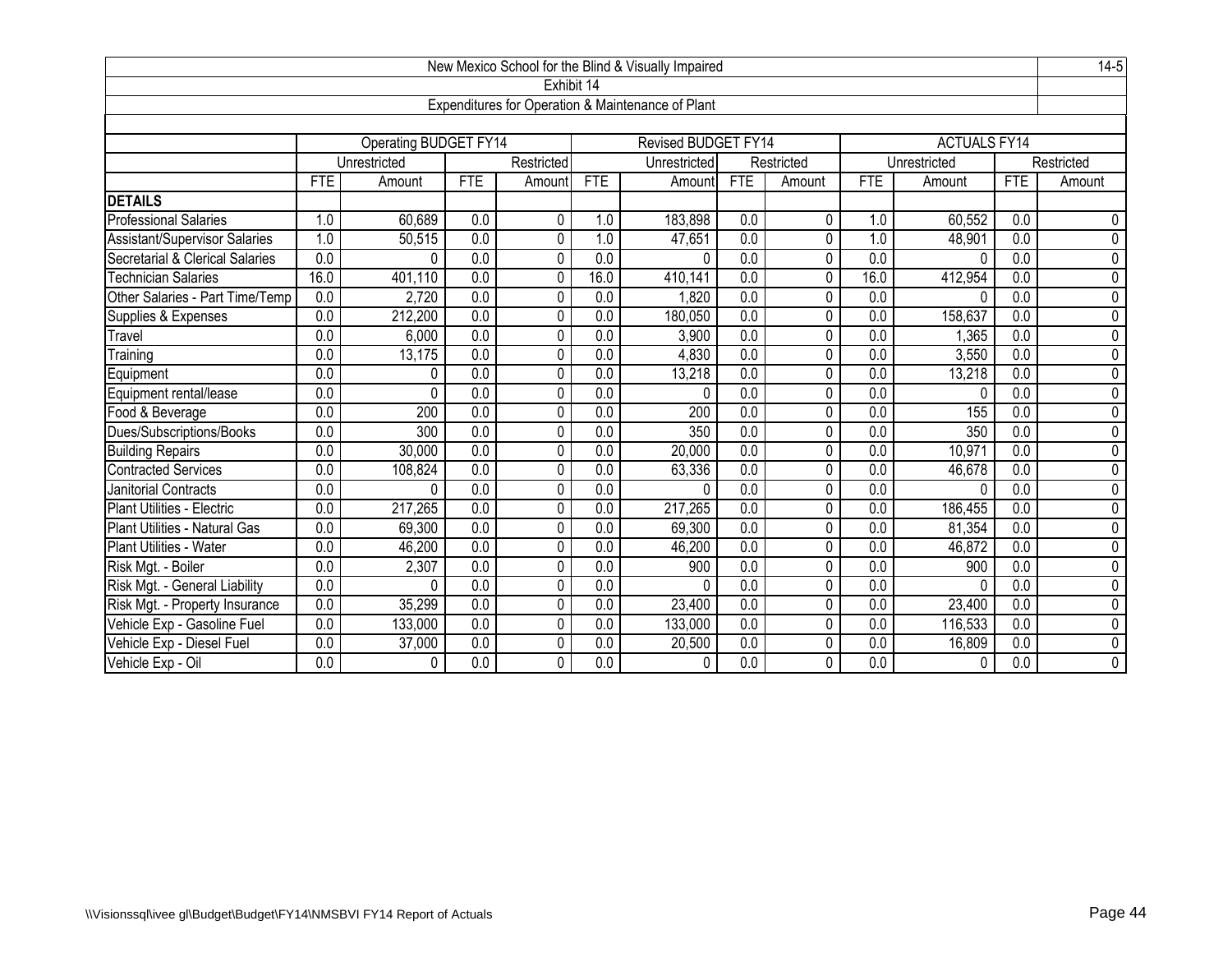|                                                                     |                                                                   |                                                                                                                        |     |            |      | New Mexico School for the Blind & Visually Impaired |     |  |      |           |     | $14-6$     |  |
|---------------------------------------------------------------------|-------------------------------------------------------------------|------------------------------------------------------------------------------------------------------------------------|-----|------------|------|-----------------------------------------------------|-----|--|------|-----------|-----|------------|--|
|                                                                     |                                                                   |                                                                                                                        |     | Exhibit 14 |      |                                                     |     |  |      |           |     |            |  |
|                                                                     |                                                                   |                                                                                                                        |     |            |      | Expenditures for Operation & Maintenance of Plant   |     |  |      |           |     |            |  |
|                                                                     |                                                                   |                                                                                                                        |     |            |      |                                                     |     |  |      |           |     |            |  |
| Operating BUDGET FY14<br>Revised BUDGET FY14<br><b>ACTUALS FY14</b> |                                                                   |                                                                                                                        |     |            |      |                                                     |     |  |      |           |     |            |  |
|                                                                     |                                                                   | Restricted<br>Restricted<br>Unrestricted<br>Unrestricted<br>Unrestricted                                               |     |            |      |                                                     |     |  |      |           |     | Restricted |  |
|                                                                     | <b>FTE</b>                                                        | <b>FTE</b><br><b>FTE</b><br><b>FTE</b><br><b>FTE</b><br><b>FTE</b><br>Amount<br>Amountl<br>Amount<br>Amount<br>Amountl |     |            |      |                                                     |     |  |      | Amount    |     |            |  |
| <b>DETAILS (Continued)</b>                                          |                                                                   |                                                                                                                        |     |            |      |                                                     |     |  |      |           |     |            |  |
| Vehicle Exp - Gen Parts/Repairs                                     | 0.0                                                               | 45,800                                                                                                                 | 0.0 |            | 0.0  | 60,488                                              | 0.0 |  | 0.0  | 49,934    | 0.0 |            |  |
| Risk Mgt - Auto Liability                                           | 0.0                                                               | 5,191                                                                                                                  | 0.0 |            | 0.0  | 2,400                                               | 0.0 |  | 0.0  | 2,400     | 0.0 |            |  |
| Risk Mgt - Auto Phys Damage                                         | 0.0<br>0.0<br>0.0<br>9,054<br>0.0<br>4,700<br>0.0<br>4,700<br>0.0 |                                                                                                                        |     |            |      |                                                     |     |  |      |           |     |            |  |
| Other (Rentals and Misc.)                                           | 0.0<br>0.0<br>0.0<br>0.0<br>0.0<br>0.0                            |                                                                                                                        |     |            |      |                                                     |     |  |      |           |     |            |  |
| <b>TOTAL</b>                                                        | 18.0                                                              | ,486,150                                                                                                               | 0.0 |            | 18.C | ,507,546                                            | 0.0 |  | 18.0 | 1,286,687 | 0.0 |            |  |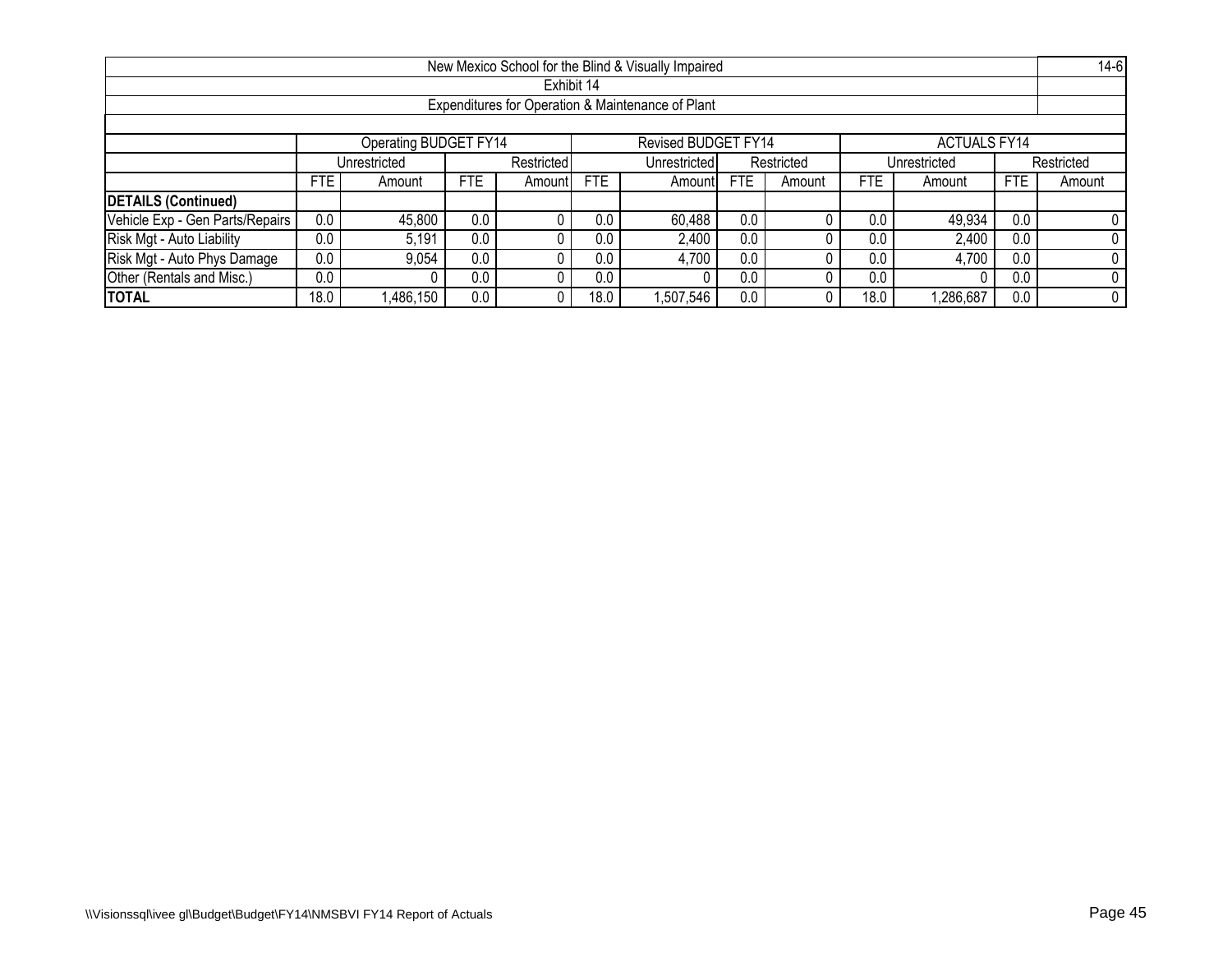|                                                                                          |                                                                                        | New Mexico School for the Blind & Visually Impaired |            |                      |            | a-1                 |  |  |  |  |  |  |  |
|------------------------------------------------------------------------------------------|----------------------------------------------------------------------------------------|-----------------------------------------------------|------------|----------------------|------------|---------------------|--|--|--|--|--|--|--|
|                                                                                          |                                                                                        | Exhibit a                                           |            |                      |            |                     |  |  |  |  |  |  |  |
|                                                                                          |                                                                                        | Summary of Current Funds Revenue by Souce           |            |                      |            |                     |  |  |  |  |  |  |  |
|                                                                                          |                                                                                        |                                                     |            |                      |            |                     |  |  |  |  |  |  |  |
|                                                                                          | <b>Operating BUDGET FY14</b>                                                           |                                                     |            | Revised BUDGET FY14  |            | <b>ACTUALS FY14</b> |  |  |  |  |  |  |  |
|                                                                                          | Restricted<br>Unrestricted<br>Restricted<br>Unrestricted<br>Restricted<br>Unrestricted |                                                     |            |                      |            |                     |  |  |  |  |  |  |  |
| <b>REVENUES</b>                                                                          |                                                                                        |                                                     |            |                      |            |                     |  |  |  |  |  |  |  |
| <b>Tuition and Miscellaneous Fees</b>                                                    |                                                                                        |                                                     |            |                      |            |                     |  |  |  |  |  |  |  |
| <b>Federal Govt Appropriations</b>                                                       |                                                                                        |                                                     |            |                      |            |                     |  |  |  |  |  |  |  |
| <b>State Govt Appropriations</b>                                                         | ,125,500                                                                               |                                                     | 1,206,600  |                      | 1,206,600  |                     |  |  |  |  |  |  |  |
| <b>Federal Govt Grants &amp; Contracts</b>                                               |                                                                                        | 40,277                                              |            | 143,610              |            | 143,660             |  |  |  |  |  |  |  |
| State Govt Grants & Contracts                                                            |                                                                                        | 593,380                                             |            | 681,317              |            | 603,099             |  |  |  |  |  |  |  |
| Private Gisfts, Grants, & Contracts (Do<br>109,688<br>152,500<br>6,300<br>6,900<br>5,406 |                                                                                        |                                                     |            |                      |            |                     |  |  |  |  |  |  |  |
| Endowments, Land, Permanent Fund                                                         | 11,767,402                                                                             |                                                     | 11,274,975 |                      | 11,038,288 |                     |  |  |  |  |  |  |  |
| <b>Other Sources</b>                                                                     | 56,575                                                                                 | 50,000                                              | 63,475     | 39,480               | 39,331     | 21,600              |  |  |  |  |  |  |  |
| <b>TOTAL REVENUES</b>                                                                    | 12,955,777                                                                             | 836,157                                             | 12,551,950 | $\overline{974,095}$ | 12,289,625 | 775,832             |  |  |  |  |  |  |  |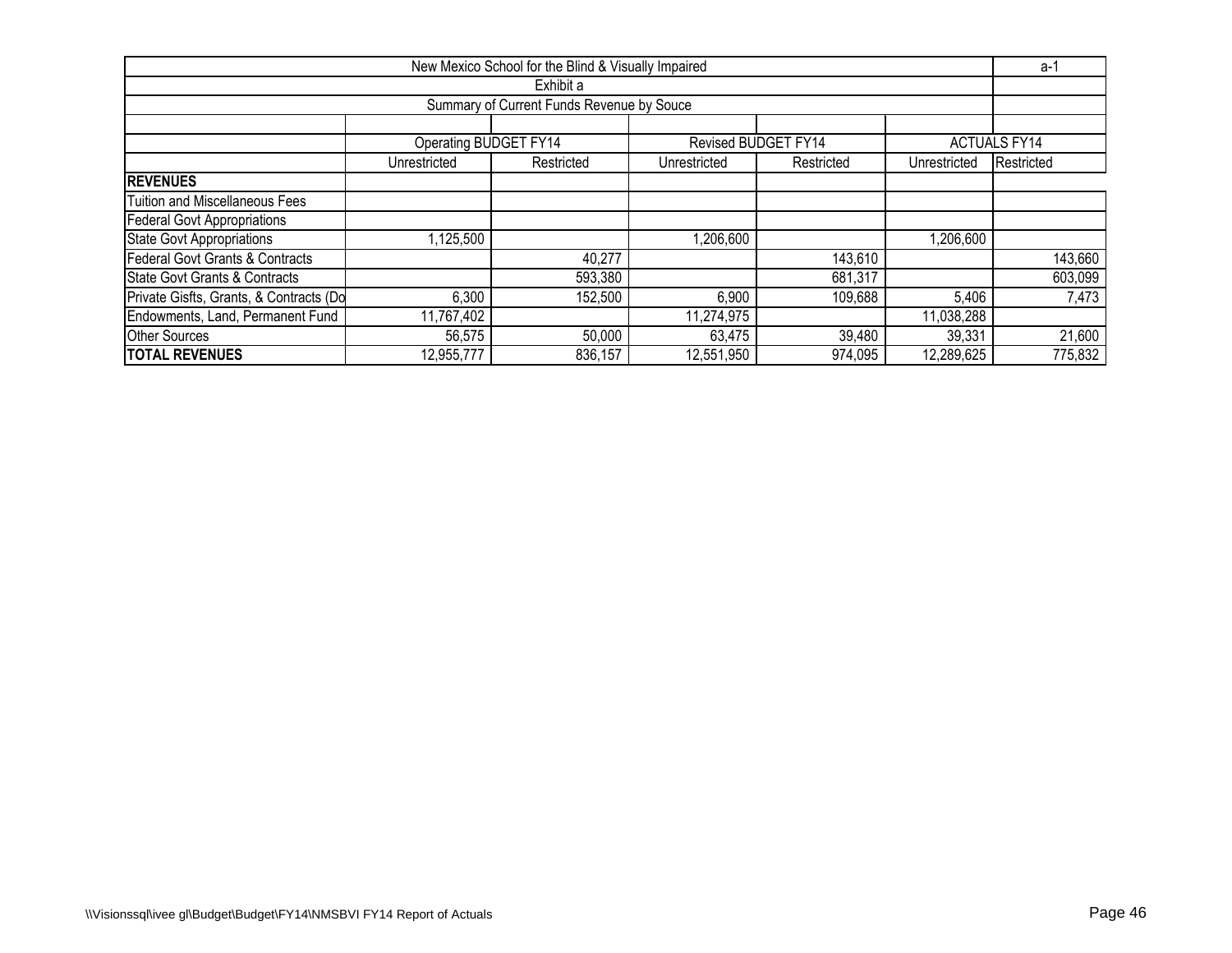|                                      | New Mexico School for the Blind & Visually Impaired |                              |                  |                                          |                  |                     |                  |                |                  |                     |                  | $b-1$          |
|--------------------------------------|-----------------------------------------------------|------------------------------|------------------|------------------------------------------|------------------|---------------------|------------------|----------------|------------------|---------------------|------------------|----------------|
|                                      |                                                     |                              |                  | Exhitib b                                |                  |                     |                  |                |                  |                     |                  |                |
|                                      |                                                     |                              |                  | Summary of Salaries in All Current Funds |                  |                     |                  |                |                  |                     |                  |                |
|                                      |                                                     |                              |                  |                                          |                  |                     |                  |                |                  |                     |                  |                |
|                                      |                                                     | <b>Operating BUDGET FY14</b> |                  |                                          |                  | Revised BUDGET FY14 |                  |                |                  | <b>ACTUALS FY14</b> |                  |                |
|                                      |                                                     | Unrestricted                 |                  | Restricted                               |                  | Unrestricted        |                  | Restricted     |                  | Unrestricted        |                  | Restricted     |
|                                      | <b>FTE</b>                                          | Amount                       | <b>FTE</b>       | Amount                                   | <b>FTE</b>       | Amount              | <b>FTE</b>       | Amount         | <b>FTE</b>       | Amount              | FTE              | Amount         |
| PROFESSIONAL SALARIES                |                                                     |                              |                  |                                          |                  |                     |                  |                |                  |                     |                  |                |
|                                      |                                                     |                              |                  |                                          |                  |                     |                  |                |                  |                     |                  |                |
| Instruction                          | 42.5                                                | 2,435,387                    | 0.8              | 44,515                                   | 43.5             | 2,441,297           | 0.8              | 66,354         | 43.5             | 2,292,135           | 0.8              | 62,949         |
| Academic Support                     | 25.0                                                | 1,587,537                    | 5.0              | 278,893                                  | 26.0             | 1,587,085           | 5.0              | 268,838        | 25.0             | 1,523,613           | 5.0              | 214,531        |
| <b>Student Services</b>              | 9.5                                                 | 493,582                      | 0.5              | 35,840                                   | 8.5              | 399,401             | 4.5              | 148,254        | 8.5              | 314,801             | 4.5              | 134,744        |
| <b>Institutional Support</b>         | 6.0                                                 | 545,529                      | $\overline{0.0}$ | 0                                        | 5.0              | 602,647             | 0.0              | 0              | 6.0              | 482,803             | $\overline{0.0}$ | $\mathbf{0}$   |
| Operation & Maint of Plant           | 1.0                                                 | 60,689                       | 0.0              | $\Omega$                                 | 1.0              | 183,898             | 0.0              | 0              | 1.0              | 60,552              | 0.0              | $\Omega$       |
| <b>TOTAL</b>                         | 84.0                                                | 5,122,724                    | 6.3              | 359,248                                  | 84.0             | 5,214,328           | 10.3             | 483,446        | 84.0             | 4,673,904           | 10.3             | 412,224        |
|                                      |                                                     |                              |                  |                                          |                  |                     |                  |                |                  |                     |                  |                |
| <b>ASSISTANT/SUPERVISOR SALARIES</b> |                                                     |                              |                  |                                          |                  |                     |                  |                |                  |                     |                  |                |
|                                      |                                                     |                              |                  |                                          |                  |                     |                  |                |                  |                     |                  |                |
| Instruction                          | 1.0                                                 | 37,782                       | 0.0              | 0                                        | 1.0              | 37,782              | 0.0              | 0              | 1.0              | 40,441              | $\overline{0.0}$ | $\mathbf 0$    |
| Academic Support                     | 0.0                                                 | 0                            | $\overline{0.0}$ | 0                                        | 0.0              | 0                   | 0.0              | 0              | 0.0              | 0                   | $\overline{0.0}$ | $\overline{0}$ |
| <b>Student Services</b>              | 0.0                                                 | $\Omega$                     | 0.0              | 0                                        | 0.0              | $\Omega$            | $\overline{0.0}$ | 0              | $\overline{0.0}$ | 0                   | $\overline{0.0}$ | $\overline{0}$ |
| <b>Institutional Support</b>         | $\overline{2.0}$                                    | 116,502                      | $\overline{0.0}$ | 0                                        | $\overline{2.0}$ | 116,352             | 0.0              | 0              | $\overline{2.0}$ | 116,352             | $\overline{0.0}$ | $\overline{0}$ |
| Operation & Maint of Plant           | 1.0                                                 | 50,515                       | 0.0              | 0                                        | 1.0              | 47,651              | $\overline{0.0}$ | $\overline{0}$ | 1.0              | 48,901              | 0.0              | $\overline{0}$ |
| <b>TOTAL</b>                         | 4.0                                                 | 204,799                      | $\overline{0.0}$ | $\mathbf 0$                              | 4.0              | 201,785             | $\overline{0.0}$ | $\overline{0}$ | 4.0              | 205,695             | $\overline{0.0}$ | $\overline{0}$ |
|                                      |                                                     |                              |                  |                                          |                  |                     |                  |                |                  |                     |                  |                |
| SECRETARIAL & CLERICAL SALARIES      |                                                     |                              |                  |                                          |                  |                     |                  |                |                  |                     |                  |                |
|                                      |                                                     |                              |                  |                                          |                  |                     |                  |                |                  |                     |                  |                |
| Instruction                          | $\overline{2.0}$                                    | 71,552                       | 0.0              | $\Omega$                                 | $\overline{2.0}$ | 72,612              | 0.0              | $\Omega$       | $\overline{2.0}$ | 72,496              | 0.0              | $\Omega$       |
| Academic Support                     | 1.0                                                 | 34,412                       | 1.0              | 42,689                                   | 1.0              | 18,724              | 1.0              | 42,689         | 1.0              | 19,596              | 1.0              | 42,568         |
| <b>Student Services</b>              | 0.0                                                 | $\Omega$                     | $\overline{0.0}$ | 0                                        | 0.0              | $\Omega$            | 0.0              | 0              | 0.0              | 0                   | $\overline{0.0}$ | $\Omega$       |
| <b>Institutional Support</b>         | 1.0                                                 | 31,691                       | 0.0              | 0                                        | 1.0              | 31,526              | 0.0              | 0              | 1.0              | 31,487              | 0.0              | $\mathbf{0}$   |
| Operation & Maint of Plant           | 0.0                                                 | $\Omega$                     | 0.0              | 0                                        | 0.0              | 0                   | 0.0              | 0              | 0.0              | 0                   | 0.0              | $\Omega$       |
| <b>TOTAL</b>                         | 4.0                                                 | 137,655                      | 1.0              | 42,689                                   | 4.0              | 122,862             | 1.0              | 42,689         | 4.0              | 123,578             | 1.0              | 42,568         |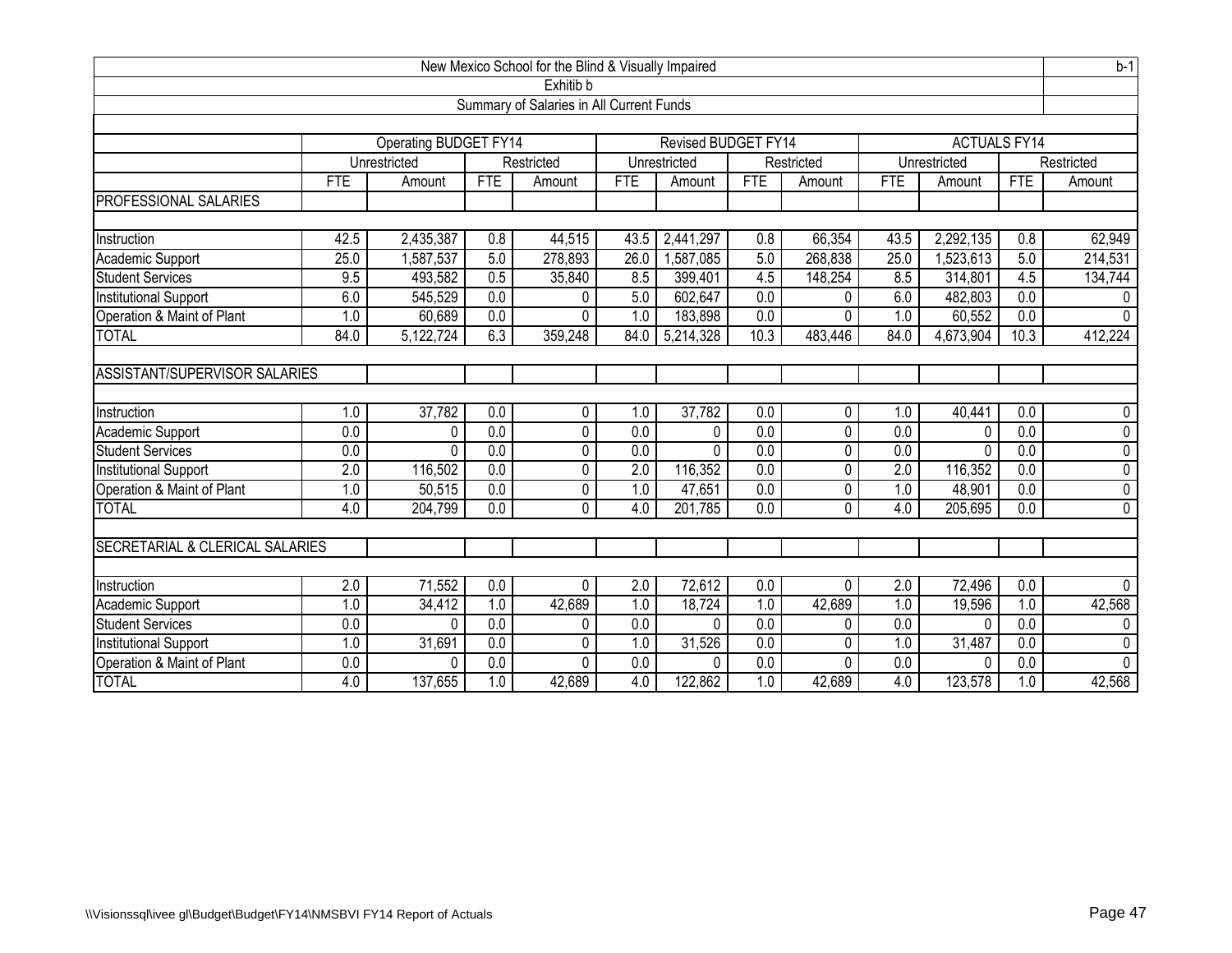|                                       |                  |                              |                  | New Mexico School for the Blind & Visually Impaired |            |                     |                  |                |                  |                     |                  | $b-2$          |
|---------------------------------------|------------------|------------------------------|------------------|-----------------------------------------------------|------------|---------------------|------------------|----------------|------------------|---------------------|------------------|----------------|
|                                       |                  |                              |                  | Exhitib b                                           |            |                     |                  |                |                  |                     |                  |                |
|                                       |                  |                              |                  | Summary of Salaries in All Current Funds            |            |                     |                  |                |                  |                     |                  |                |
|                                       |                  |                              |                  |                                                     |            |                     |                  |                |                  |                     |                  |                |
|                                       |                  | <b>Operating BUDGET FY14</b> |                  |                                                     |            | Revised BUDGET FY14 |                  |                |                  | <b>ACTUALS FY14</b> |                  |                |
|                                       |                  | Unrestricted                 |                  | Restricted                                          |            | Unrestricted        |                  | Restricted     |                  | Unrestricted        |                  | Restricted     |
|                                       | <b>FTE</b>       | Amount                       | <b>FTE</b>       | Amount                                              | <b>FTE</b> | Amount              | <b>FTE</b>       | Amount         | <b>FTE</b>       | Amount              | <b>FTE</b>       | Amount         |
| <b>TECHNICIAN SALARIES</b>            |                  |                              |                  |                                                     |            |                     |                  |                |                  |                     |                  |                |
|                                       |                  |                              |                  |                                                     |            |                     |                  |                |                  |                     |                  |                |
| Instruction                           | 35.0             | 840,778                      | 0.0              | 0                                                   | 35.0       | 805,478             | 0.0              | 0              | 35.0             | 765,498             | 0.0              | $\mathbf 0$    |
| Academic Support                      | 6.0              | 197,764                      | $\overline{0.0}$ | 0                                                   | 6.0        | 197,370             | 0.0              | 0              | 7.0              | 199,829             | $\overline{0.0}$ | $\overline{0}$ |
| <b>Student Services</b>               | 20.0             | 528,524                      | $\overline{0.0}$ | 0                                                   | 20.0       | 506,508             | 0.0              | 0              | 20.0             | 486,806             | $\overline{0.0}$ | $\overline{0}$ |
| <b>Institutional Support</b>          | 14.0             | 497,243                      | $\overline{0.0}$ | 0                                                   | 14.0       | 541,836             | 0.0              | 0              | 14.0             | 536,190             | $\overline{0.0}$ | $\overline{0}$ |
| Operation & Maint of Plant            | 16.0             | 401,110                      | 0.0              | 0                                                   | 16.0       | 410,141             | 0.0              | 0              | 16.0             | 412,954             | 0.0              | $\overline{0}$ |
| <b>TOTAL</b>                          | 91.0             | 2,465,419                    | 0.0              | $\Omega$                                            | 91.0       | 2,461,332           | 0.0              | $\Omega$       | 92.0             | 2,401,277           | 0.0              | $\overline{0}$ |
|                                       |                  |                              |                  |                                                     |            |                     |                  |                |                  |                     |                  |                |
| <b>OTHER SALARIES</b>                 |                  |                              |                  |                                                     |            |                     |                  |                |                  |                     |                  |                |
|                                       |                  |                              |                  |                                                     |            |                     |                  |                |                  |                     |                  |                |
| Instruction                           | 0.0              | 49,770                       | 0.0              | $\mathbf{0}$                                        | 0.0        | 34,249              | 0.0              | 0              | $\overline{0.0}$ | 22,782              | 0.0              | $\mathbf 0$    |
| Academic Support                      | 0.0              | $\Omega$                     | 0.0              | 0                                                   | 0.0        | $\Omega$            | $\overline{0.0}$ | $\overline{0}$ | $\overline{0.0}$ | $\Omega$            | 0.0              | $\overline{0}$ |
| <b>Student Services</b>               | 8.5              | 248,706                      | $\overline{0.0}$ | 0                                                   | 8.5        | 194,746             | $\overline{0.0}$ | 0              | 7.5              | 171,618             | $\overline{0.0}$ | $\overline{0}$ |
| <b>Institutional Support</b>          | 0.5              | 18,023                       | $\overline{0.0}$ | 0                                                   | 0.5        | 13,011              | 0.0              | 0              | 0.5              | 12,429              | $\overline{0.0}$ | $\overline{0}$ |
| Institutional Support - Tuition Reimb | $\overline{0.0}$ | 7,000                        | 0.0              | 0                                                   | 0.0        | 7,000               | $\overline{0.0}$ | 0              | $\overline{0.0}$ | 2,300               | 0.0              | $\overline{0}$ |
| Operation & Maint of Plant            | 0.0              | 2,720                        | $\overline{0.0}$ | 0                                                   | 0.0        | 1,820               | 0.0              | 0              | $\overline{0.0}$ | 0                   | $\overline{0.0}$ | $\overline{0}$ |
| <b>TOTAL</b>                          | 9.0              | 326,219                      | 0.0              | 0                                                   | 9.0        | 250,826             | 0.0              | 0              | 8.0              | 209,129             | 0.0              | $\mathbf 0$    |
|                                       |                  |                              |                  |                                                     |            |                     |                  |                |                  |                     |                  |                |
| <b>GRAND TOTAL SALARIES</b>           |                  |                              |                  |                                                     |            |                     |                  |                |                  |                     |                  |                |
|                                       |                  |                              |                  |                                                     |            |                     |                  |                |                  |                     |                  |                |
| <b>Professional Salaries</b>          | 84.0             | 5,122,724                    | 6.3              | 359,248                                             | 84.0       | 5,214,328           | 10.3             | 483,446        | 84.0             | 4,673,904           | 10.3             | 412,224        |
| <b>Asst/Supervisor Salaries</b>       | 4.0              | 204,799                      | $\overline{0.0}$ | 0                                                   | 4.0        | 201,785             | 0.0              | 0              | 4.0              | 205,695             | 0.0              | $\Omega$       |
| Secretarial & Cler Salaries           | 4.0              | 137,655                      | 1.0              | 42,689                                              | 4.0        | 122,862             | 1.0              | 42,689         | 4.0              | 123,578             | 1.0              | 42,568         |
| <b>Technician Salaries</b>            | 91.0             | 2,465,419                    | $\overline{0.0}$ | 0                                                   | 91.0       | 2,461,332           | 0.0              | 0              | 92.0             | 2,401,277           | $\overline{0.0}$ | $\mathbf 0$    |
| <b>Other Salaries</b>                 | 9.0              | 326,219                      | 0.0              | $\mathbf{0}$                                        | 9.0        | 250,826             | $\overline{0.0}$ | $\overline{0}$ | 8.0              | 209,129             | 0.0              | $\overline{0}$ |
|                                       |                  |                              |                  |                                                     |            |                     |                  |                |                  |                     |                  |                |
| <b>GRAND TOTAL</b>                    | 192.00           | 8,256,816                    | 7.3              | 401,937                                             |            | 192.00 8,251,134    | 11.3             | 526,135        | 192.00           | 7,613,583           | 11.3             | 454,792        |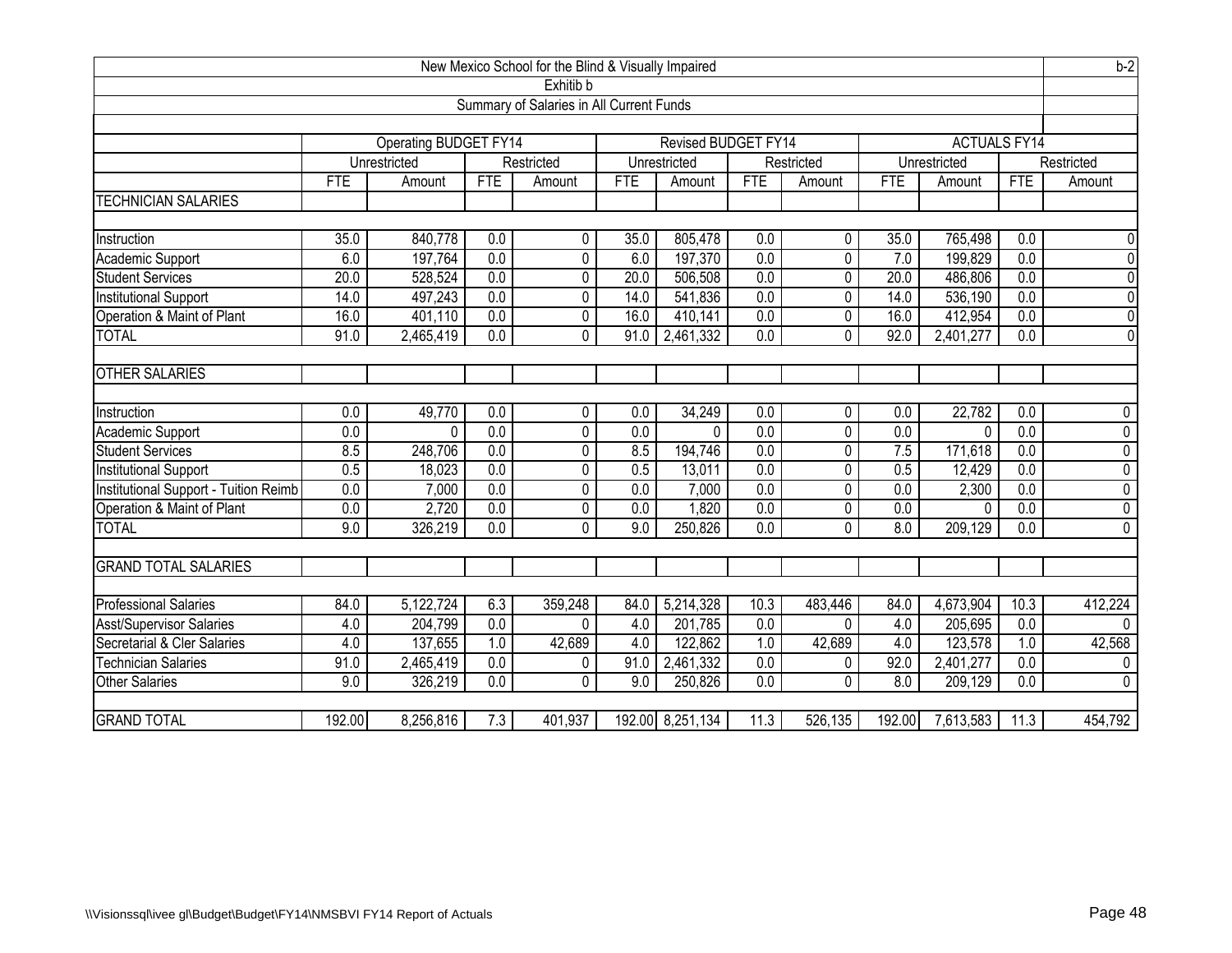## New Mexico School for the Blind & Visually Impaired Exhibit C Operating Salary Increases

|                                            | Operating BUDGET FY14 | <b>ACTUALS FY14</b>         |
|--------------------------------------------|-----------------------|-----------------------------|
|                                            | Approved Percentage   | <b>Operating Percentage</b> |
|                                            | Salary Increase       | Salary Increase             |
| Returning Faculty                          | $6.0\%$               | $6.0\%$                     |
| <b>Adjunct Faculty</b>                     | $6.0\%$               | $6.0\%$                     |
| Returning Professional Staff (FLSA exempt) | $6.0\%$               | $6.0\%$                     |
| <b>GA/TA</b>                               | $6.0\%$               | $6.0\%$                     |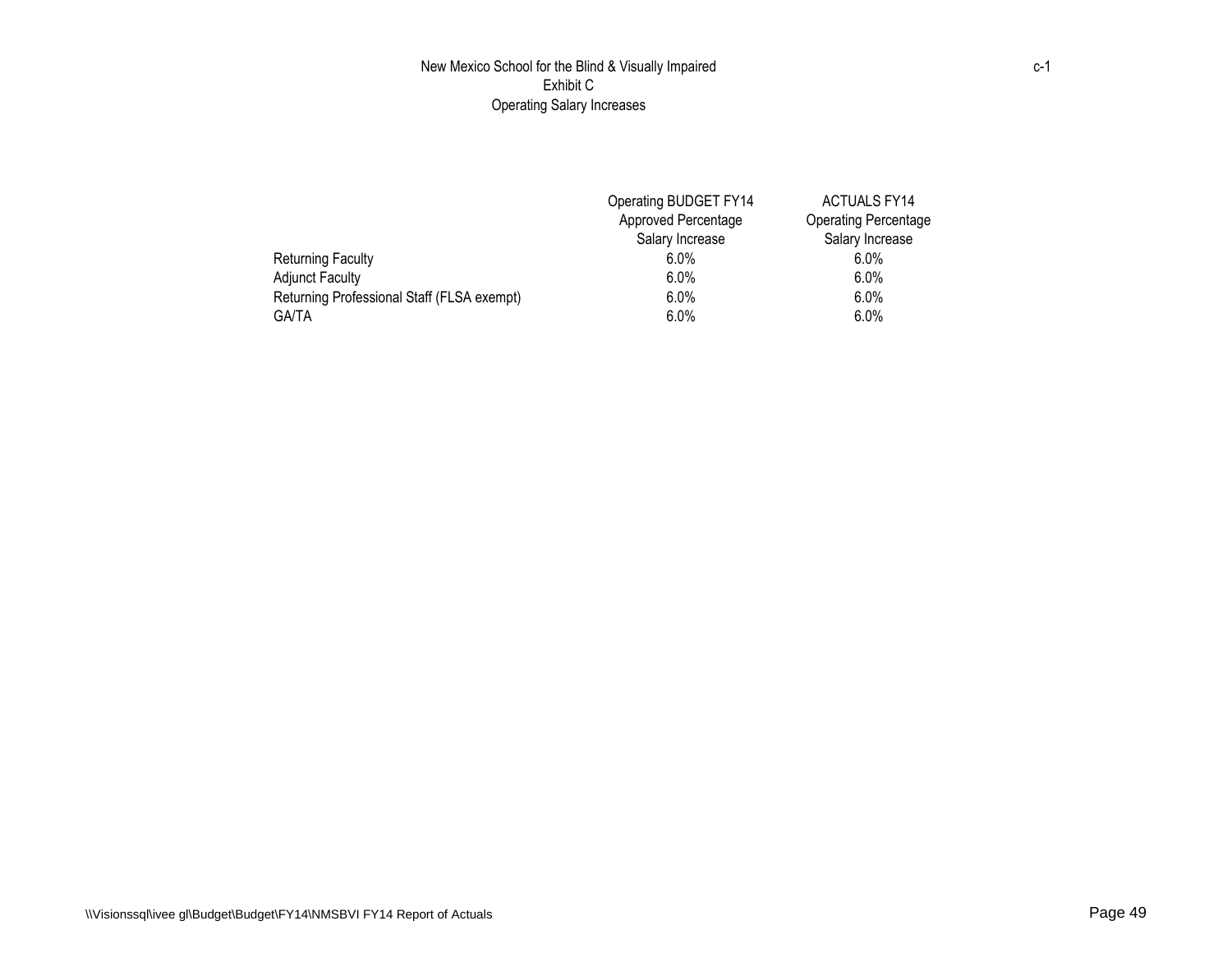## New Mexico School for the Blind & Visually Impaired Exhibit e Salaries of Principal Officers

|                                   | Operating BUDGET Revised BUDGET |         | <b>ACTUALS</b> |
|-----------------------------------|---------------------------------|---------|----------------|
|                                   | <b>FY14</b>                     | FY14    | <b>FY14</b>    |
| Superintendent                    | 116.750                         | 117.700 | 117.700        |
| Director of Student Services      | 82,248                          | 82,248  | 82,248         |
| Director of Business & Finance    | 81,964                          | 71,686  | 68,166         |
| Director of Human Resources       | 85,182                          | 86,005  | 86,005         |
| Institutional Support Facilitator | 76.085                          | 76,085  | 76,085         |
| Director of Admissions            |                                 |         |                |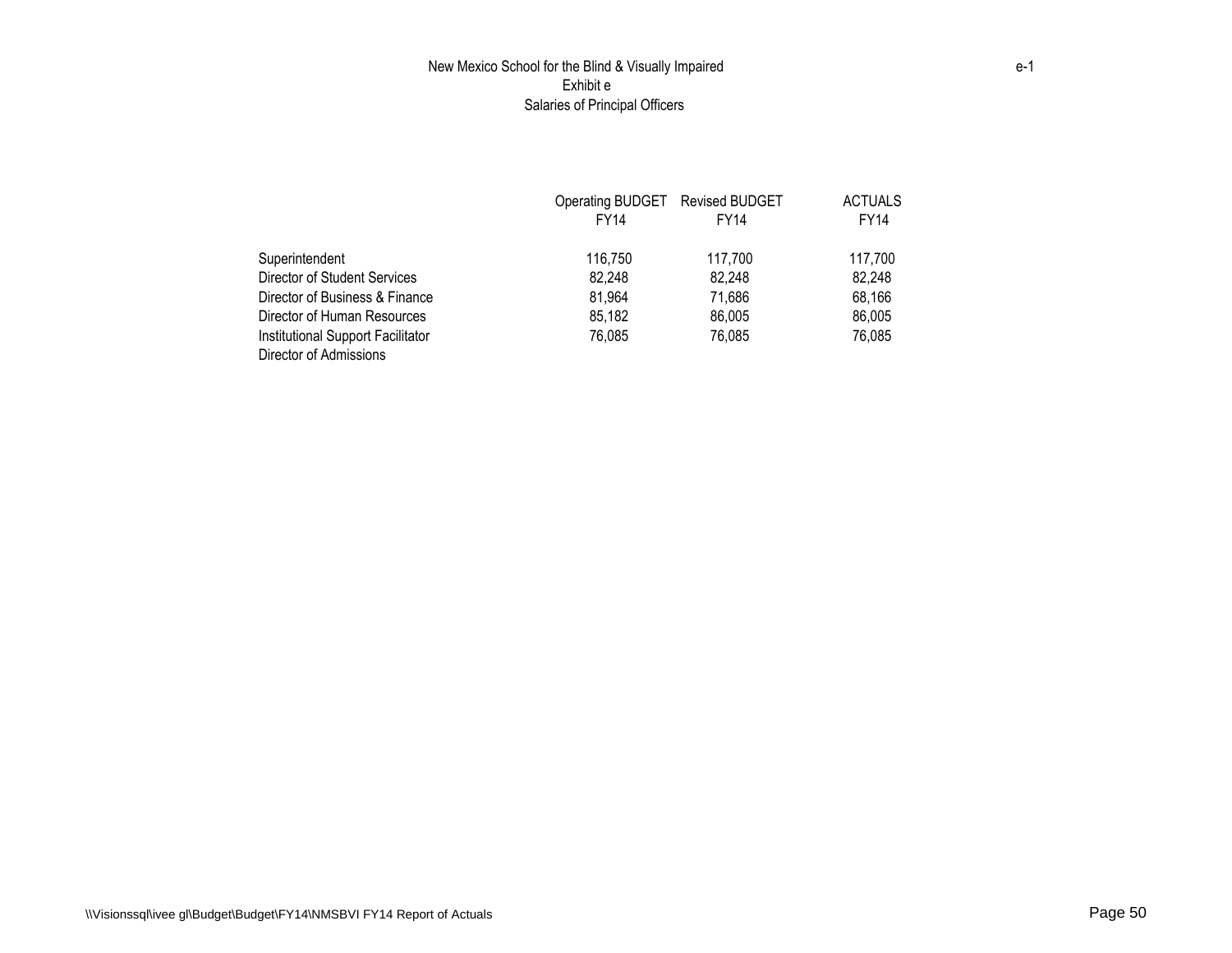| New Mexico School for the Blind & Visually Impaired |                           |                       |                |
|-----------------------------------------------------|---------------------------|-----------------------|----------------|
|                                                     | Exhibit I                 |                       |                |
| Summary of Plant Funds Capital Outlay               |                           |                       |                |
|                                                     |                           |                       |                |
|                                                     | Operating BUDGET          | <b>Revised BUDGET</b> | <b>ACTUALS</b> |
|                                                     | <b>FY14</b>               | FY14                  | <b>FY14</b>    |
| Major Projects:                                     |                           |                       |                |
| <b>Total Receipts Restricted to Major Projects</b>  |                           |                       |                |
| <b>Grant-ECP Fence</b>                              | 150,000                   | 29, 135               | 29,135         |
| PSFA P-14-019 (Gym)                                 |                           |                       |                |
| PSFA P-13-015 (Infrastructure)                      | 297,236                   | 247,325               | 211,653        |
| PSFA C10-002 B (New WEC)                            | $\overline{8}$ , 193, 022 | 8,184,904             | 6,149,969      |
| PSFA P 13-016 (Health Services)                     | 83,752                    | 83,752                | 36,378         |
| PSFA C10-002 (Watkins Education Center)             |                           | 380,728               | 336,289        |
| PSFA P-14-020 (Sacramento Dormitory)                |                           |                       |                |
| PSFA P-14-021 (Recreation Center)                   |                           |                       | 31,326         |
| PSFA P-14-025 (WEC)                                 |                           |                       | 42,834         |
| <b>Total Receipts</b>                               | 8,724,010                 | 8,925,844             | 6,837,585      |
|                                                     |                           |                       |                |
| <b>Beginning Balances:</b>                          |                           |                       |                |
|                                                     |                           |                       |                |
| <b>Total Beginning Balances</b>                     | $\Omega$                  | $\Omega$              | $\mathbf 0$    |
|                                                     |                           |                       |                |
| <b>Total Available</b>                              | 8,724,010                 | 8,925,844             | 6,837,585      |
|                                                     |                           |                       |                |
| Expenditures:                                       |                           |                       |                |
| Major Capital Outlay                                | 297,236                   | 247,325               | 242,670        |
| Early Childhood Program                             | 150,000                   | 29,135                | 34,388         |
| <b>Bert Reeves</b>                                  |                           |                       | 37,026         |
| <b>Ditzler</b>                                      |                           |                       | 145,206        |
| <b>Health Services</b>                              | 83,752                    | 92,061                | 28,941         |
| Quimby                                              |                           |                       | 27,055         |
| <b>Jack Hall</b>                                    |                           |                       | 17,329         |
| Wanda Raney                                         |                           |                       | 2,072          |
| North Cottage                                       |                           |                       | 2,072          |
| South Cottage                                       |                           |                       | 2,361          |
| <b>Garrett Dormitory</b>                            |                           | 9,979                 | 86,654         |
| Sacramento Dormitory                                |                           |                       | 2,072          |
| Old Watkins Education Center                        |                           |                       | 42,834         |
| <b>New Watkins Education Center</b>                 | 8,368,022                 | 8,572,320             | 6,189,957      |
| <b>Total Major Project Expenditures</b>             | 8,899,010                 | 8,950,820             | 6,860,638      |
|                                                     |                           |                       |                |
| Minor Capital Outlay - Unrestricted                 |                           |                       |                |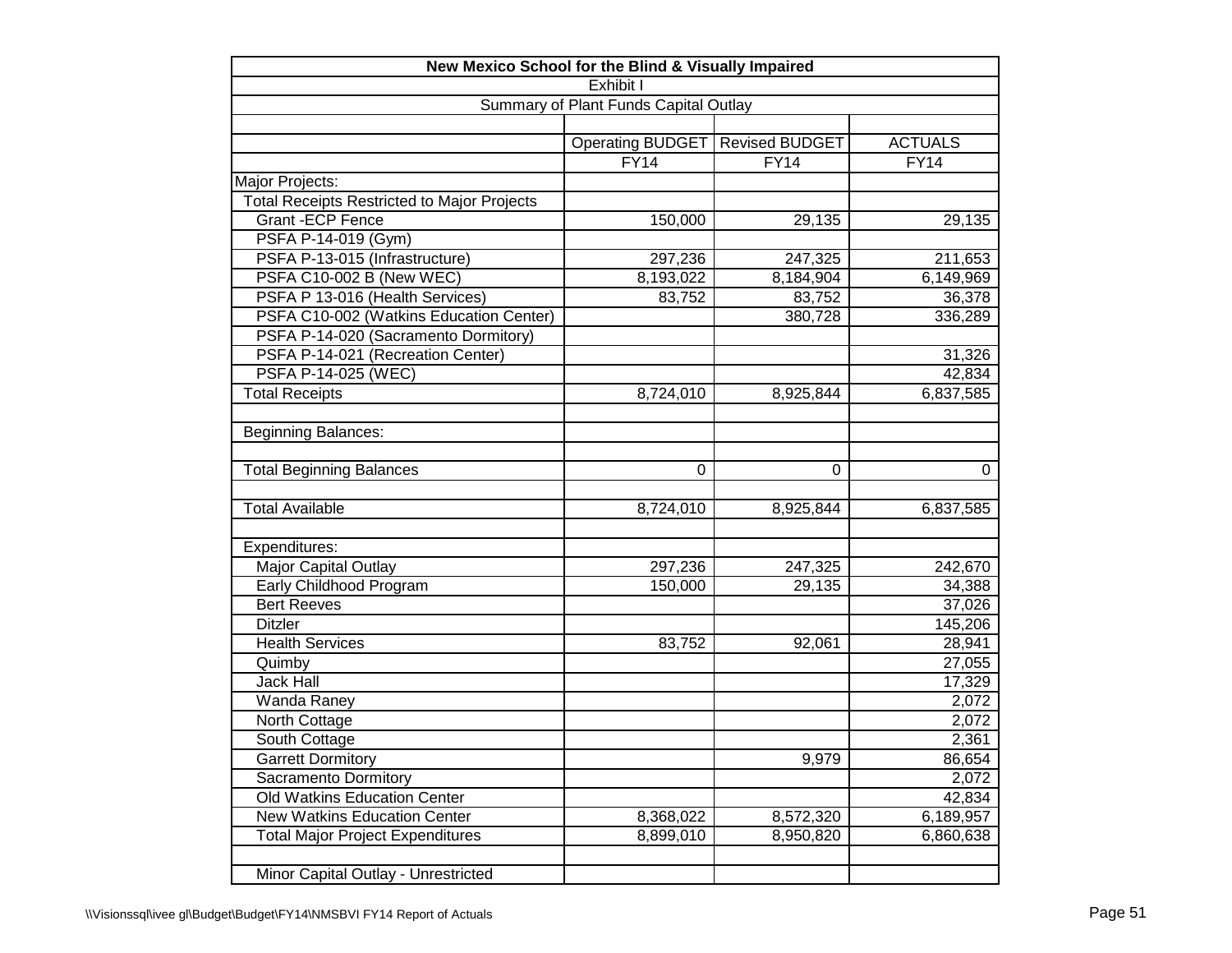| <b>Automotive Capital</b>                |           | 193,801   | 190,801    |
|------------------------------------------|-----------|-----------|------------|
| <b>Instruction and General Equipment</b> |           | 67,390    | 67,612     |
| <b>Improvement Land &amp; Buildings</b>  | 125,000   | 13,833    |            |
| <b>Total Minor Project Expenditures</b>  | 125,000   | 275,024   | 258,413    |
| <b>Total Expenditures</b>                | 9,024,010 | 9,225,844 | 7,119,051  |
| Transfers:                               |           |           |            |
| Transfers (to) from Retirement of Debt   |           |           |            |
| Transfers (to) from Major                |           |           |            |
| Transfers (to) from I&G                  | (300,000) | (300,000) | (281, 465) |
| Transfer (to) from Renewal & Replacement |           |           |            |
| Total Net Transfers (Exh 1)              | (300,000) | (300,000) | (281, 465) |
| <b>Ending Balance</b>                    | 0         | 0         | 0          |
| Totals                                   |           |           |            |
| Revenues                                 | 8,724,010 | 8,925,844 | 6,837,585  |
| Beginning Balance                        |           |           |            |
| <b>Total Available</b>                   | 8,724,010 | 8,925,844 | 6,837,585  |
| Expenditures                             | 9,024,010 | 9,225,844 | 7,119,051  |
| <b>Transfers</b>                         | (300,000) | (300,000) | (281, 465) |
| <b>Ending Balance</b>                    | 0         | 0         | 0          |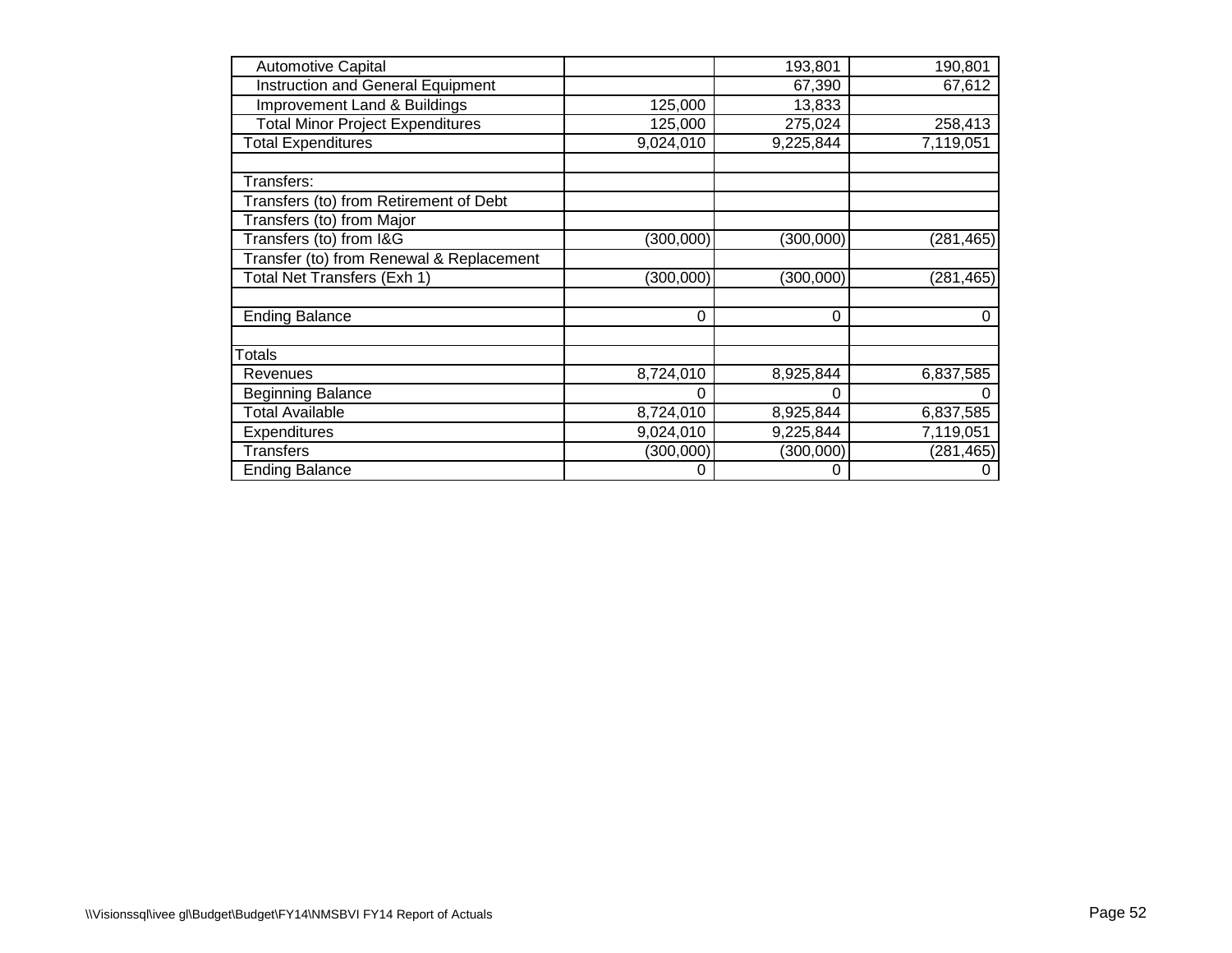| New Mexico School for the Blind & Visually Impaired |                                       |                       |                |  |
|-----------------------------------------------------|---------------------------------------|-----------------------|----------------|--|
| Exhibit II                                          |                                       |                       |                |  |
|                                                     | Summary of Plant Funds Capital Outlay |                       |                |  |
|                                                     |                                       |                       |                |  |
|                                                     | Operating BUDGET                      | <b>Revised BUDGET</b> | <b>ACTUALS</b> |  |
|                                                     | FY14                                  | FY14                  | FY14           |  |
| <b>Building Renewal &amp; Replacement</b>           |                                       |                       |                |  |
| Receipts:                                           |                                       |                       |                |  |
| <b>Building Renewal &amp; Replacement</b>           |                                       |                       |                |  |
| Supplemental BR&R                                   |                                       |                       |                |  |
| <b>Total Receipts (EXH 1)</b>                       | 0                                     | $\Omega$              | $\Omega$       |  |
| <b>Beginning Balance</b>                            |                                       |                       |                |  |
| <b>Building Renewal &amp; Replacement</b>           |                                       | 516,685               | 516,685        |  |
| <b>Supplemental BR&amp;R</b>                        |                                       |                       |                |  |
| Total Beginning Balance (EXH 1)                     | 0                                     | 516,685               | 516,685        |  |
| Total Available (EXH 1)                             | 0                                     | 516,685               | 516,685        |  |
| Expenditures:                                       |                                       |                       |                |  |
| <b>Building Renewal &amp; Replacement</b>           | 284,000                               | 800,685               | 170,737        |  |
| <b>Supplemental BR&amp;R</b>                        |                                       |                       |                |  |
| Total Expenditures (EXH 1)                          | 284,000                               | 800,685               | 170,737        |  |
| Transfers:                                          |                                       |                       |                |  |
| Non-Mandatory                                       |                                       |                       |                |  |
| Transfers (to) from Major                           |                                       |                       |                |  |
| Transfers (to) from I&G                             | (284,000)                             | (284,000)             | (284,000)      |  |
| Required                                            |                                       |                       |                |  |
| I&G - Building Renewal & Replacement                |                                       |                       |                |  |
| I&G - Supplemental BR&R                             |                                       |                       |                |  |
| Total Net Transfers (EXH 1)                         | (284,000)                             | (284,000)             | (284,000)      |  |
| Ending Balance (EXH 1)                              | 0                                     | (0)                   | 629,948        |  |
|                                                     |                                       |                       |                |  |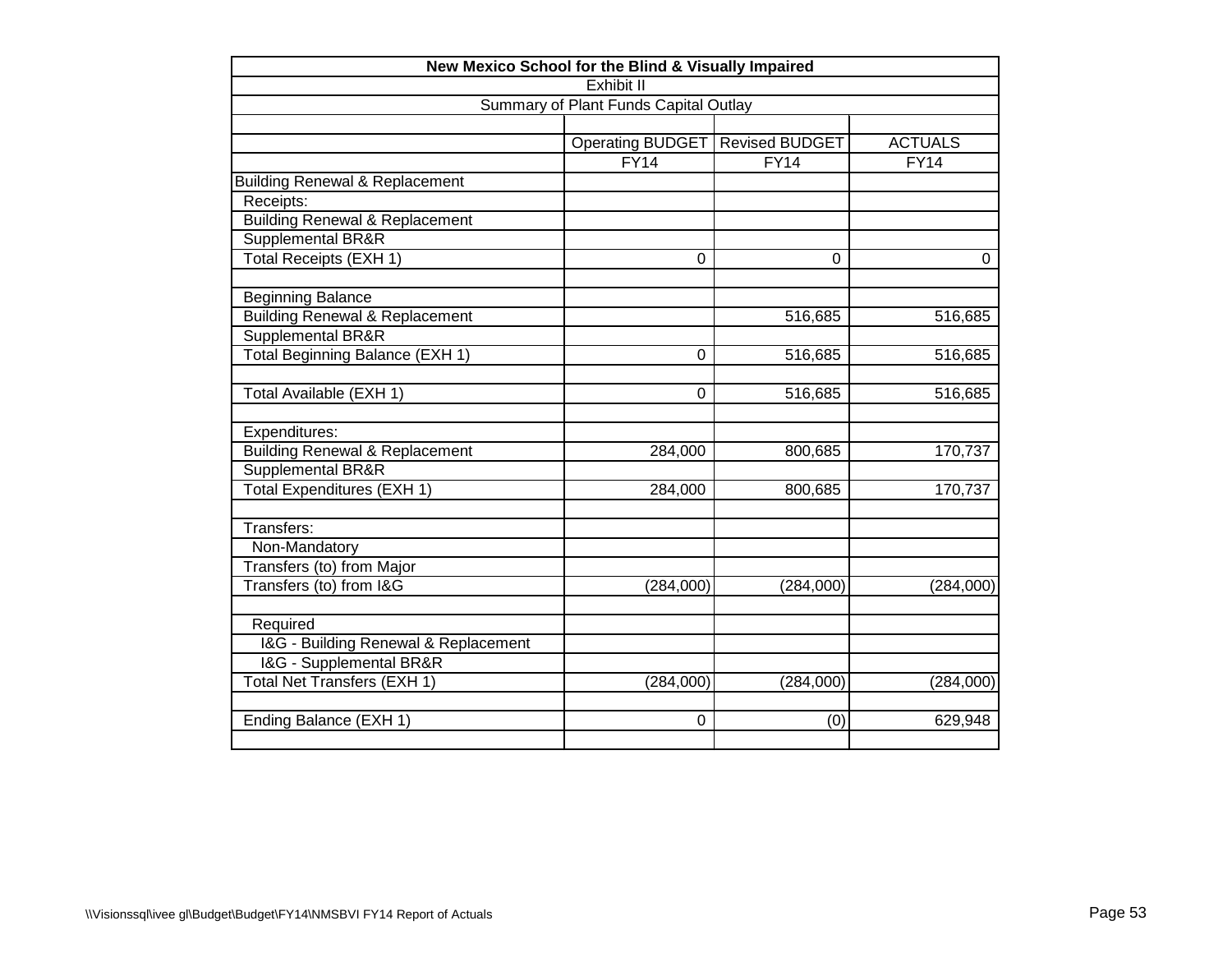| New Mexico School for the Blind & Visually Impaired |                            |                  |                  |
|-----------------------------------------------------|----------------------------|------------------|------------------|
|                                                     | <b>Exhibit III</b>         |                  |                  |
|                                                     | Retirement of Indebtedness |                  |                  |
|                                                     | <b>Operating BUDGET</b>    | Revised BUDGET   | <b>ACTUALS</b>   |
|                                                     | FY14                       | FY14             | FY14             |
| Revenues                                            |                            |                  |                  |
| <b>Required Student Fees</b>                        | $\overline{0}$             | $\mathbf{0}$     | $\boldsymbol{0}$ |
| Interest                                            | $\overline{0}$             | $\boldsymbol{0}$ | $\boldsymbol{0}$ |
| Other                                               | $\theta$                   | $\overline{0}$   | $\Omega$         |
| <b>Total Revenue</b>                                | $\overline{0}$             | $\mathbf{0}$     | $\boldsymbol{0}$ |
|                                                     |                            |                  |                  |
|                                                     |                            |                  |                  |
| <b>Beginning Balance</b>                            | $\boldsymbol{0}$           | $\mathbf{0}$     | $\boldsymbol{0}$ |
| Reserves for Principal & Interest                   | $\overline{0}$             | $\boldsymbol{0}$ | $\mathbf{0}$     |
| <b>Total Beginning Balance</b>                      | $\overline{0}$             | $\boldsymbol{0}$ | $\boldsymbol{0}$ |
| <b>Total Available</b>                              | $\overline{0}$             | $\mathbf{0}$     | $\boldsymbol{0}$ |
| Expenditures                                        |                            |                  |                  |
| <b>Retirement of Principal</b>                      | $\overline{0}$             | $\boldsymbol{0}$ | $\boldsymbol{0}$ |
| Payment of Interest                                 | $\boldsymbol{0}$           | $\boldsymbol{0}$ | $\boldsymbol{0}$ |
| Service/Cost                                        | $\theta$                   | $\boldsymbol{0}$ | $\boldsymbol{0}$ |
| Lease/Purchase                                      |                            |                  |                  |
| Other                                               | $\overline{0}$             | $\mathbf{0}$     | $\boldsymbol{0}$ |
| <b>Total Expenditures</b>                           | $\overline{0}$             | $\boldsymbol{0}$ | $\boldsymbol{0}$ |
| Transfers                                           |                            |                  |                  |
| <b>Instruction &amp; General</b>                    | $\boldsymbol{0}$           | $\boldsymbol{0}$ | $\boldsymbol{0}$ |
| Student Social & Cultural Development               | $\boldsymbol{0}$           | $\boldsymbol{0}$ | $\boldsymbol{0}$ |
| Research                                            | $\overline{0}$             | $\boldsymbol{0}$ | $\boldsymbol{0}$ |
| Public Service                                      | $\boldsymbol{0}$           | $\boldsymbol{0}$ | $\boldsymbol{0}$ |
| <b>Internal Service</b>                             | $\overline{0}$             | $\overline{0}$   | $\overline{0}$   |
| Student Aid                                         | $\boldsymbol{0}$           | $\boldsymbol{0}$ | $\boldsymbol{0}$ |
| <b>Auxiliaries</b>                                  | $\boldsymbol{0}$           | $\boldsymbol{0}$ | $\boldsymbol{0}$ |
| Athletics                                           | $\boldsymbol{0}$           | $\boldsymbol{0}$ | $\boldsymbol{0}$ |
| <b>Independent Operations</b>                       | $\boldsymbol{0}$           | $\overline{0}$   | $\boldsymbol{0}$ |
| Capital Outlay                                      | $\boldsymbol{0}$           | $\boldsymbol{0}$ | $\boldsymbol{0}$ |